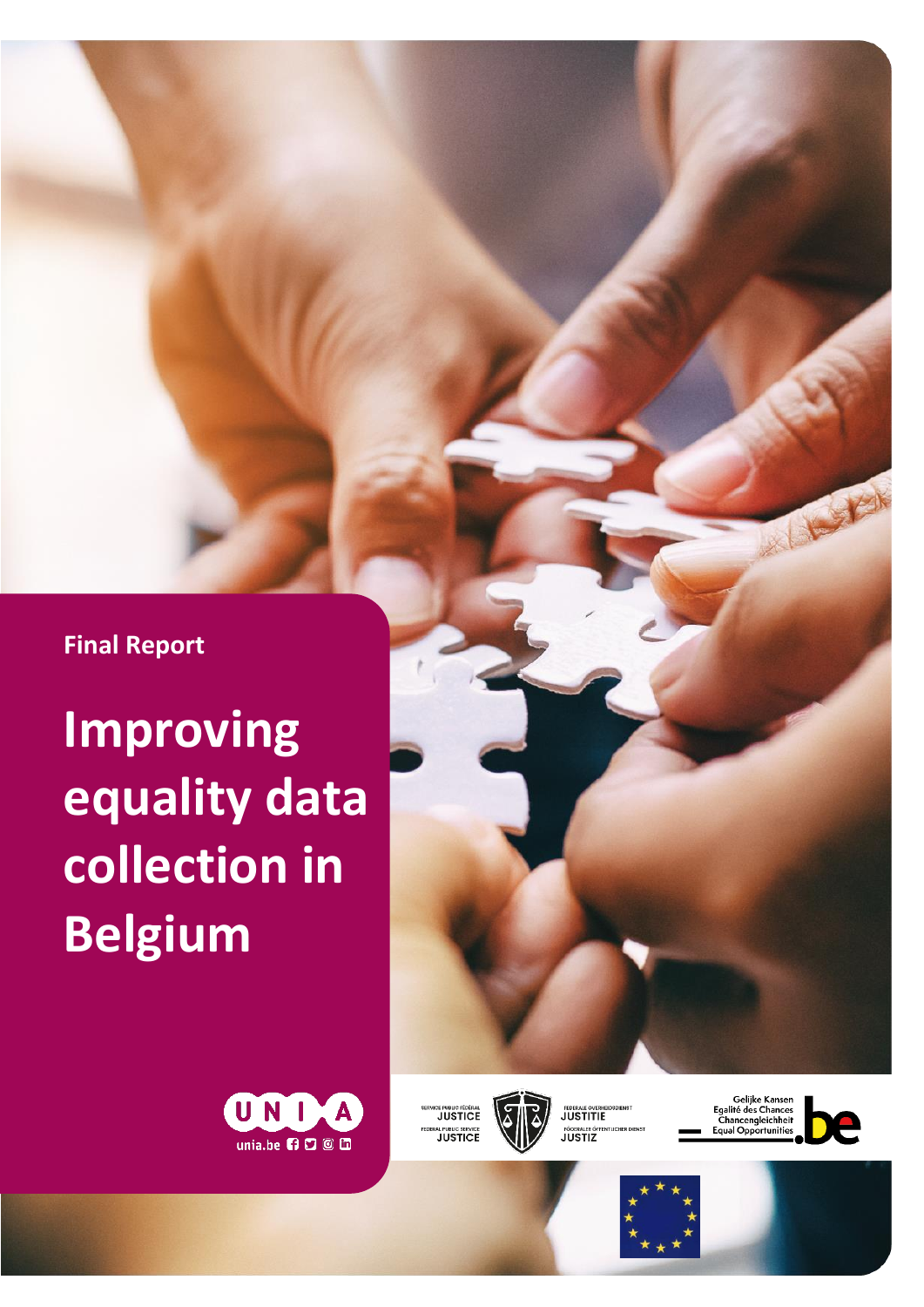# **Content**

| $\mathbf{1}$   |                |  |  |  |  |  |  |  |
|----------------|----------------|--|--|--|--|--|--|--|
|                | 1.1            |  |  |  |  |  |  |  |
|                | 1.2            |  |  |  |  |  |  |  |
|                | 1.3            |  |  |  |  |  |  |  |
|                | 1.4            |  |  |  |  |  |  |  |
|                | 1.5            |  |  |  |  |  |  |  |
|                | 1.6            |  |  |  |  |  |  |  |
| $\overline{2}$ |                |  |  |  |  |  |  |  |
|                | 2.1            |  |  |  |  |  |  |  |
|                | 2.2            |  |  |  |  |  |  |  |
|                | 2.2.1          |  |  |  |  |  |  |  |
|                | 2.2.2          |  |  |  |  |  |  |  |
|                | 2.3            |  |  |  |  |  |  |  |
|                | 2.3.1          |  |  |  |  |  |  |  |
|                | 2.3.2          |  |  |  |  |  |  |  |
|                | 2.3.3          |  |  |  |  |  |  |  |
|                | 2.3.4          |  |  |  |  |  |  |  |
| 3              |                |  |  |  |  |  |  |  |
|                | 3.1            |  |  |  |  |  |  |  |
|                | 3.2            |  |  |  |  |  |  |  |
|                | 3.3            |  |  |  |  |  |  |  |
| 4              |                |  |  |  |  |  |  |  |
|                | 4.1            |  |  |  |  |  |  |  |
|                | 4.2            |  |  |  |  |  |  |  |
|                |                |  |  |  |  |  |  |  |
| 5              |                |  |  |  |  |  |  |  |
|                | 5.1            |  |  |  |  |  |  |  |
|                | 5.1.1<br>5.1.2 |  |  |  |  |  |  |  |
|                |                |  |  |  |  |  |  |  |
|                | 5.2            |  |  |  |  |  |  |  |
|                | 5.2.1<br>5.2.2 |  |  |  |  |  |  |  |
|                |                |  |  |  |  |  |  |  |
|                | 5.3            |  |  |  |  |  |  |  |
|                | 5.3.1<br>5.3.2 |  |  |  |  |  |  |  |
|                |                |  |  |  |  |  |  |  |
| 6              |                |  |  |  |  |  |  |  |
|                |                |  |  |  |  |  |  |  |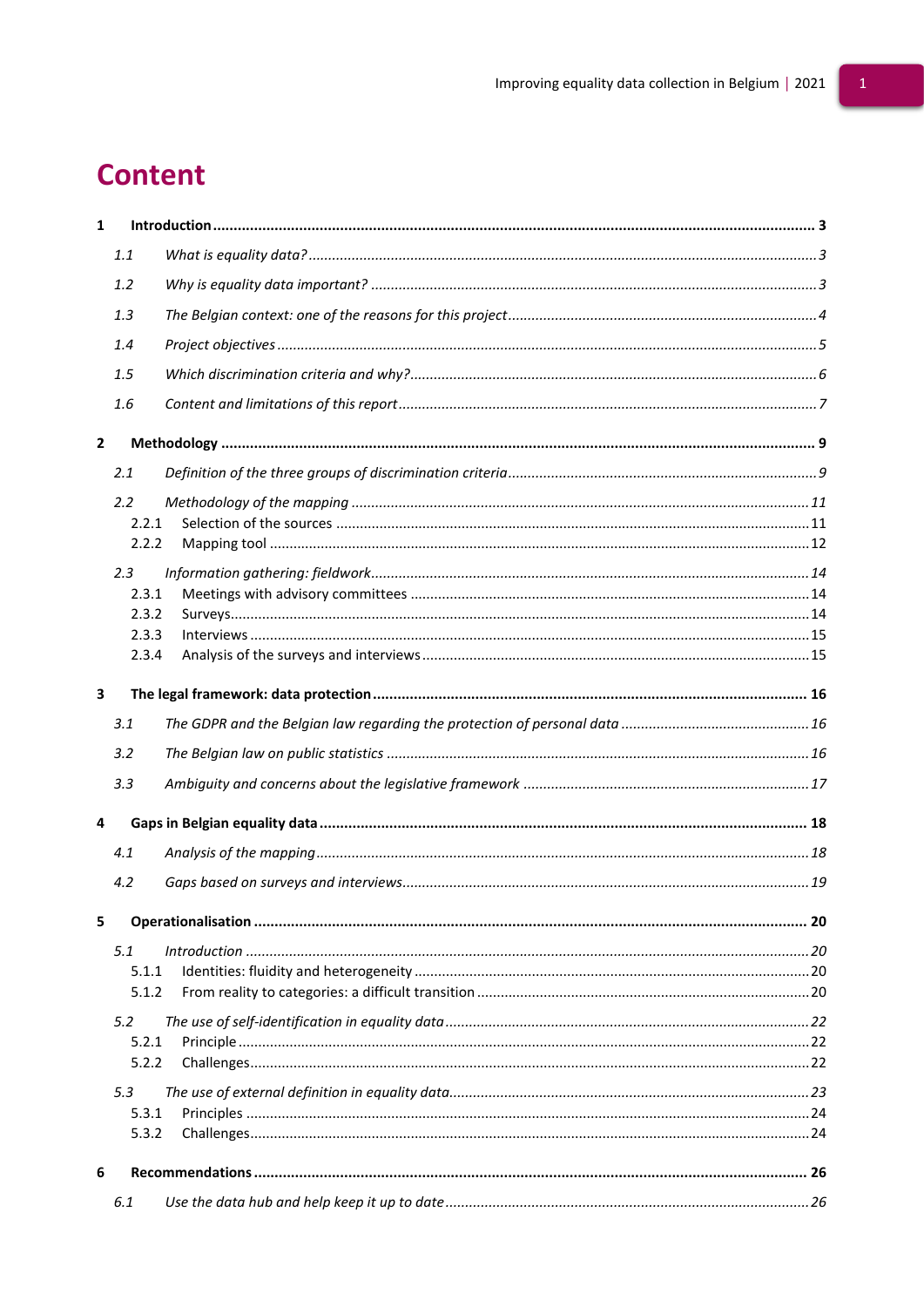# 2 2021 | Improving equality data collection in Belgium

<span id="page-2-0"></span>

| 6.2   |                                                                                                       |  |
|-------|-------------------------------------------------------------------------------------------------------|--|
| 6.3   |                                                                                                       |  |
| 6.3.1 | Knowledge of and respect for the legislation on the protection of personal data at all stages of data |  |
|       |                                                                                                       |  |
| 6.3.2 |                                                                                                       |  |
| 6.3.3 |                                                                                                       |  |
| 6.3.4 |                                                                                                       |  |
| 6.3.5 |                                                                                                       |  |
| 6.3.6 |                                                                                                       |  |
| 6.3.7 |                                                                                                       |  |
| 6.3.8 |                                                                                                       |  |
| 6.4   |                                                                                                       |  |
| 6.5   |                                                                                                       |  |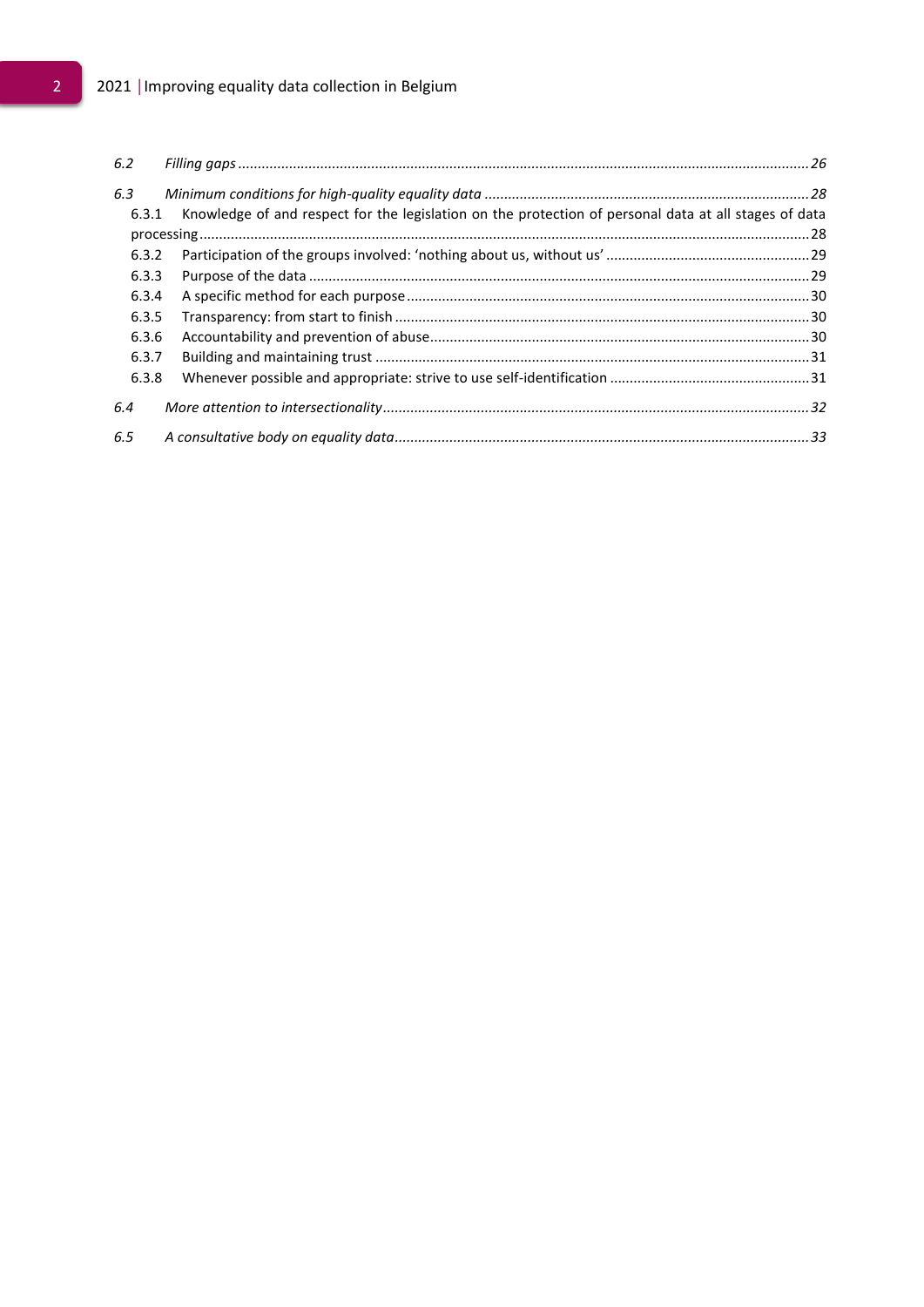# **1 Introduction**

This report is the result of the project *'Improving equality data collection in Belgium'* (IEDCB). This is a one-year Belgian project, co-funded by the Rights, Equality and Citizenship (REC) programme of the Directorate-General for Justice of the European Commission. It was realised thanks to a partnership between Unia and the Equal Opportunities Team of the Federal Public Service for Justice.

This project is based on the *Guidelines on improving the collection and use of equality data<sup>1</sup>, developed* by the *Subgroup on equality data*. This Subgroup was set up by the *High Level Group on Non-Discrimination*, *Equality and Diversity* of the European Commission and is facilitated by the European Union Agency for Fundamental Rights (FRA). In addition to these *Guidelines*, we also used the European Commission's *Handbook on Equality Data<sup>2</sup>* as a reference during this project. We have adapted these guidelines to the Belgian context and to the unique characteristics of the Belgian data landscape.

It's important to note, however, that the present report is a shortened and translated version of the original report that was written in French and Dutch. The full length report can be found on the website of Unia in either [Dutch](https://www.unia.be/files/Documenten/Publicaties_docs/Rapport_IEDCB_-_NL_1006.pdf) o[r French.](https://www.unia.be/files/Documenten/Publicaties_docs/Rapport_IEDCB-FR-1106.pdf)

# <span id="page-3-0"></span>1.1 What is equality data?

According to the definition of the *Subgroup on equality data*, equality data is any piece of information that allows us to describe and analyse<sup>3</sup> the state of equality or inequality in society. 'Data' is used as a general term and can refer to both quantitative and qualitative data. Such data can be collected from a number of data sources such as official data (census, administrative databases), household and individual surveys, victimisation surveys, complaints, discrimination testing, diversity monitoring and qualitative research.

It may also concern data that was not collected for the purpose of measuring equality or discrimination, such as the administrative databases for social security. The data from these sources is mainly collected for a reason other than measuring or demonstrating inequality, but it can still be used as equality data. In the chapter 'Methodology', we discuss the data that was the focus of this project in more detail.

# <span id="page-3-1"></span>1.2 Why is equality data important?

There are several reasons why collecting and using equality data is important. The adage 'to measure is to know' applies here. In the context of combating discrimination and inequality, it is necessary to collect equality data to gain a more precise picture of reality. Accurate and complete data provides the foundation for identifying problems and addressing them through a policy based on facts, rather than

<sup>1</sup> High Level Group on Non-discrimination, Equality and Diversity, Subgroup on Equality Data (2018), *[Guidelines on](https://fra.europa.eu/sites/default/files/fra_uploads/ec-july-2018-guidelines-equality-data-collection.pdf)  [improving the collection and use of equality data](https://fra.europa.eu/sites/default/files/fra_uploads/ec-july-2018-guidelines-equality-data-collection.pdf)*

<sup>2</sup> European Commission (2016), *[European Handbook on equality data](https://ec.europa.eu/newsroom/just/document.cfm?action=display&doc_id=43205)*

<sup>3</sup> High Level Group on Non-discrimination, Equality and Diversity, Subgroup on Equality Data (2018), *[Guidelines on](https://fra.europa.eu/sites/default/files/fra_uploads/ec-july-2018-guidelines-equality-data-collection.pdf)  [improving the collection and use of equality data](https://fra.europa.eu/sites/default/files/fra_uploads/ec-july-2018-guidelines-equality-data-collection.pdf)*, p. 2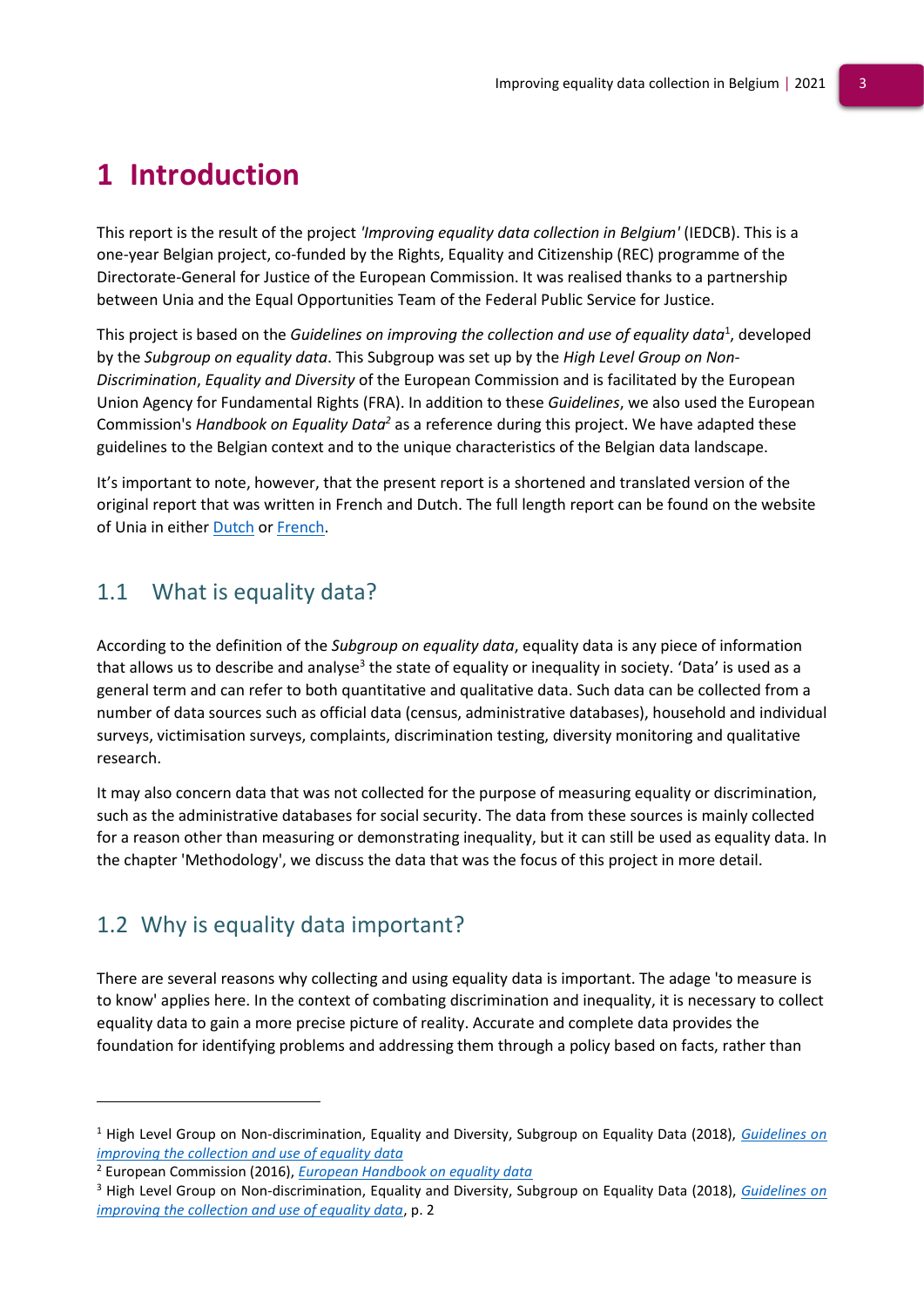intuition. Below we list the main reasons: 4

- Equality data enables us to monitor inequalities across different domains of society such as employment, housing and education. This enables policy making based on facts. In addition, equality data can be used to evaluate the impact of policy aimed at tackling inequalities.
- Equality data can support policy work and awareness-raising in the field of equality and nondiscrimination.
- Equality data can make hidden forms of discrimination visible, for example by using situation testing (discrimination testing) in domains such as housing and work, or by conducting victimisation surveys.
- Equality data can be applied in the fight against discrimination and inequality, such as positive actions<sup>5</sup>, data mining and situation testing (discrimination testing)<sup>6</sup> to detect possible discrimination.
- Equality data is indispensable to uncover and understand the structural mechanisms of inequality and discrimination.
- Data demonstrating direct or indirect discrimination can be used as reliable evidence in legal discrimination proceedings.<sup>7</sup>
- **Equality data is important for reporting in the context of international human rights obligations.**

The **purpose of the data** is the most important principle that emerges when using equality data. It is not enough to produce or collect data simply to 'know'. It is important to 'know why' we want to 'know'. The collection, processing or analysis of equality data must serve a precise, legitimate and proportionate purpose and must meet the requirements for the protection of privacy and human rights.

# <span id="page-4-0"></span>1.3 The Belgian context: one of the reasons for this project

Belgium has a fragmented landscape when it comes to equality data. There are many data sources, but there are major differences in the collection methods and definitions used. For example, there are at least three different versions of the 'origin' variable based on administrative data, depending on the definition used by the institutions or organisations concerned (different geographical descriptions, different ways of processing missing data, etc.).

While the living conditions of certain groups has been well documented in certain domains, there is a conspicuous lack of information for other groups or domains. Even when data sources exist, they are not always used for actions or policy work that promotes equality. The partners involved may not be aware that this data is available. Some data is not well known or is not easily accessible; this leads to a lack of

<sup>4</sup> High Level Group on Non-discrimination, Equality and Diversity, Subgroup on Equality Data (2018), *[Guidelines on](https://fra.europa.eu/sites/default/files/fra_uploads/ec-july-2018-guidelines-equality-data-collection.pdf)  [improving the collection and use of equality data](https://fra.europa.eu/sites/default/files/fra_uploads/ec-july-2018-guidelines-equality-data-collection.pdf)*, p. 4-5

<sup>5</sup> Unia, Note cadre sur les actions positives.

<sup>6</sup> Unia, Tests de situation 2.0 : quelques nouvelles propositions d'Unia.

<sup>&</sup>lt;sup>7</sup> In Belgium, Article 33 of the Anti-Discrimination Act allows the use of "general statistics on the situation of the group to which the victim of discrimination belongs", such as facts that give rise to a presumption of discrimination. (see: [Act of 10 May 2007 to combat certain forms of discrimination \(Anti-Discrimination Act\)](https://www.ejustice.just.fgov.be/mopdf/2007/05/30_2.pdf#Page21)*.*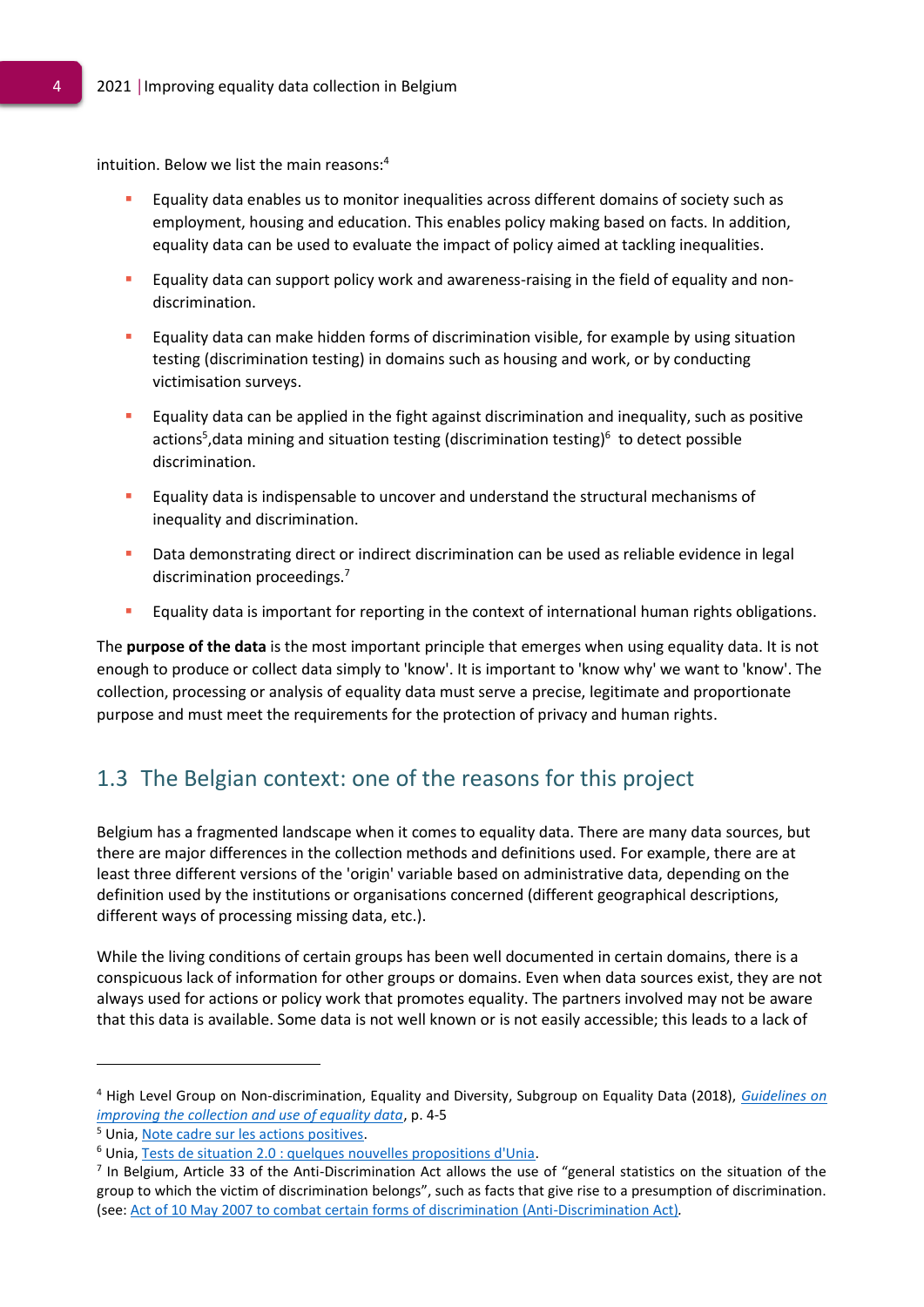awareness about these resources and their use by stakeholders.

Since there is no consultation and no central coordinating actor, efforts in the field of equality data are very fragmented and based on ad-hoc initiatives. This results in a lack of coordination and strategic direction for the design and implementation of policy. Equality and non-discrimination are cross-cutting themes of relevance to a range of public institutions and structures. This is certainly the case in Belgium, where certain areas fall within the competence of the federal government (police, justice, criminal law), while others fall within the competence of the communities (education, culture) or of the regions (housing, mobility).

In addition, there is usually very little consultation with the rights holders and civil society organisations involved. This goes against the principles of the human rights-based approach advocated by the European Commission for producing, collecting and analysing equality data. The **human rights-based approach to data** comes from the Office of the High Commissioner for Human Rights (OHCHR). It encompasses a set of principles<sup>8</sup> to improve the quality, relevance and use of data and statistics, following international human rights standards and principles. In this report, we review these different principles and how they are – and can be – applied in the context of equality data in Belgium.

Finally, this project is a response to a series of recommendations from international institutions.<sup>9</sup> These recommendations call for a better development of equality data for Belgium. There are also specific requests for data from European monitoring mechanisms<sup>10</sup> for non-discrimination or equality, requests to which Belgium is not always able to respond. This project therefore aims to be a first step towards formulating answers to these various recommendations and requests.

To respond to these different needs and issues, this project positions itself as a first step on the road to a coordinated strategy for collecting and using reliable equality data in Belgium, with respect for human rights-based principles.

# <span id="page-5-0"></span>1.4 Project objectives

This project aims to strengthen and promote the collection and use of equality data in Belgium. On the one hand, this means working with the existing data, by centralising it in order to make it more

 $8$  These principles are explained in detail in the Guidance Note on the collection and dissemination of data from the Office of High Commissioner for Human Rights. This note is available on their website.

<sup>&</sup>lt;sup>9</sup> In February 2019, at the conclusion of their official visit to Belgium, the United Nations Working Group of Experts on People of African Descent explicitly recommended "that the Government collects, compiles, analyses, disseminates and publishes reliable statistical data disaggregated by race and on the basis of voluntary selfidentification…" (United Nations Working Group of Experts on People of African Descent (2019), *[Statement to the](https://www.ohchr.org/en/NewsEvents/Pages/DisplayNews.aspx?NewsID=24153&LangID=E)  [media by the United Nations Working Group of Experts on People of African Descent, on the conclusion of its official](https://www.ohchr.org/en/NewsEvents/Pages/DisplayNews.aspx?NewsID=24153&LangID=E)  [visit to Belgium,](https://www.ohchr.org/en/NewsEvents/Pages/DisplayNews.aspx?NewsID=24153&LangID=E)* 4-11 February 2019).

<sup>&</sup>lt;sup>10</sup> In 2014, in the fifth report on Belgium, ECRI reiterated its recommendation "that the authorities consider collecting data broken down according to categories such as citizenship, ethnic origin, language and religion and to ensure that this is done in all cases with due respect for the principles of confidentiality, informed consent and the voluntary selfidentification of persons as belonging to a particular group. Such a system should be drawn up in close co-operation with all those concerned, including civil society organisations, and should take into consideration the possible existence of multiple discrimination" (European Commission against Racism and Intolerance (2014), *[ECRI Report on](https://rm.coe.int/fifth-report-on-belgium/16808b55ab)  [Belgium \(fifth monitoring cycle\)](https://rm.coe.int/fifth-report-on-belgium/16808b55ab)*, CRI(2014)1).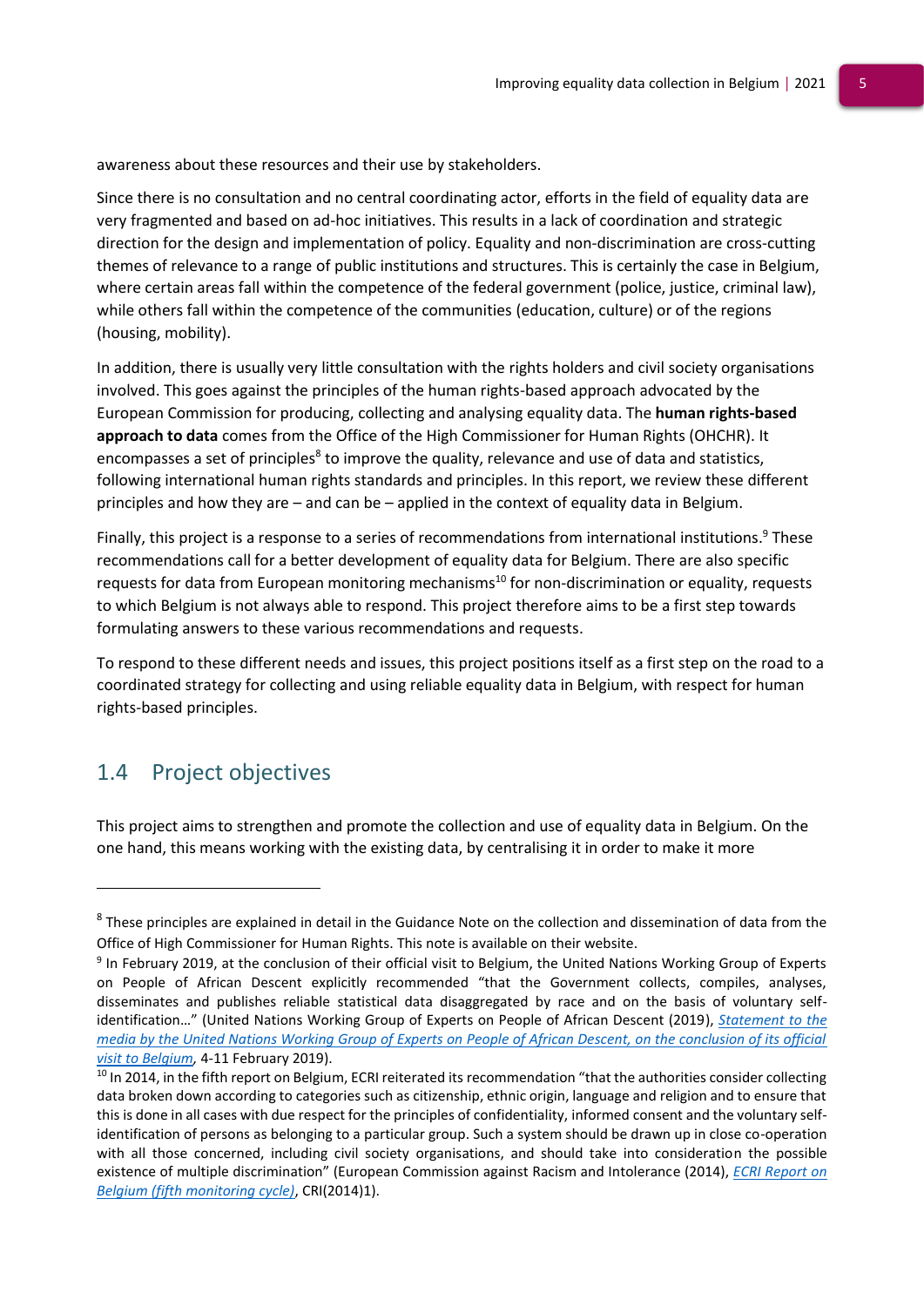accessible and transparent; and on the other hand, that the problems associated with this data in Belgium must be analysed and the associated gaps identified.

This general objective translates into **three concrete** results:

- 1) **A mapping of equality data in Belgium.** In order to improve the development and use of equality data, it was first and foremost necessary to outline a clear and complete picture of existing equality data. This search also led to the discovery of useful data sources that would otherwise have remained under the radar because they are not specifically aimed at measuring equality.
- 2) **To carry out a needs assessment based on findings of the mapping exercise and produce a series of recommendations on ways to improve the collection and use of equality data in Belgium.** This is the subject of this report.
- 3) **A data hub that centralises equality data sources to make data more accessible and transparent.** This data hub is accessible free of charge at **[www.equalitydata.unia.be](http://www.equalitydata.unia.be/)**. On this online platform, data sources can be searched by criterion and by domain. Website visitors can search various data sources that Unia has collated between June 2020 and March 2021. These sources are either immediately accessible online or available upon request. This data hub is kept up-to-date and users can also suggest new data sources or changes to information about existing data sources to Unia.

In addition, the project also aims to achieve the **following objectives**:

- **Improving the use of equality data via the data hub** so that equality data can be used more by policy makers and civil society.
- **Raising awareness of the importance of the collection and use of equality data by public institutions and civil society**, through their participation in the advisory committees that guided the project. We were able to explain to them why it is necessary to improve equality data and to start a discussion about the ways in which we can do this in Belgium.
- **Developing a human rights-based approach to data in the field of equality data in Belgium**  thanks to the participation of the advisory committees that guided the entire project. This was complemented by a very broad information gathering (crowdsourcing) among actors working in the fields of anti-discrimination, diversity and equality.
- **Giving Belgium the opportunity to more effectively respond to international recommendations.** This project will give Belgium the opportunity to create recommendations on equality data collection, so that we can also comply with international standards.

The beneficiaries of this project are numerous: governments, civil society, social partners, academics, rights holders, etc. Public authorities, as processors of equality data in Belgium, are also the ones who stand to benefit most from better coordination and increased awareness about the collection and use of equality data.

### <span id="page-6-0"></span>1.5 Which discrimination criteria and why?

This project is a first step in a strategy for the development of equality data. As this first phase of the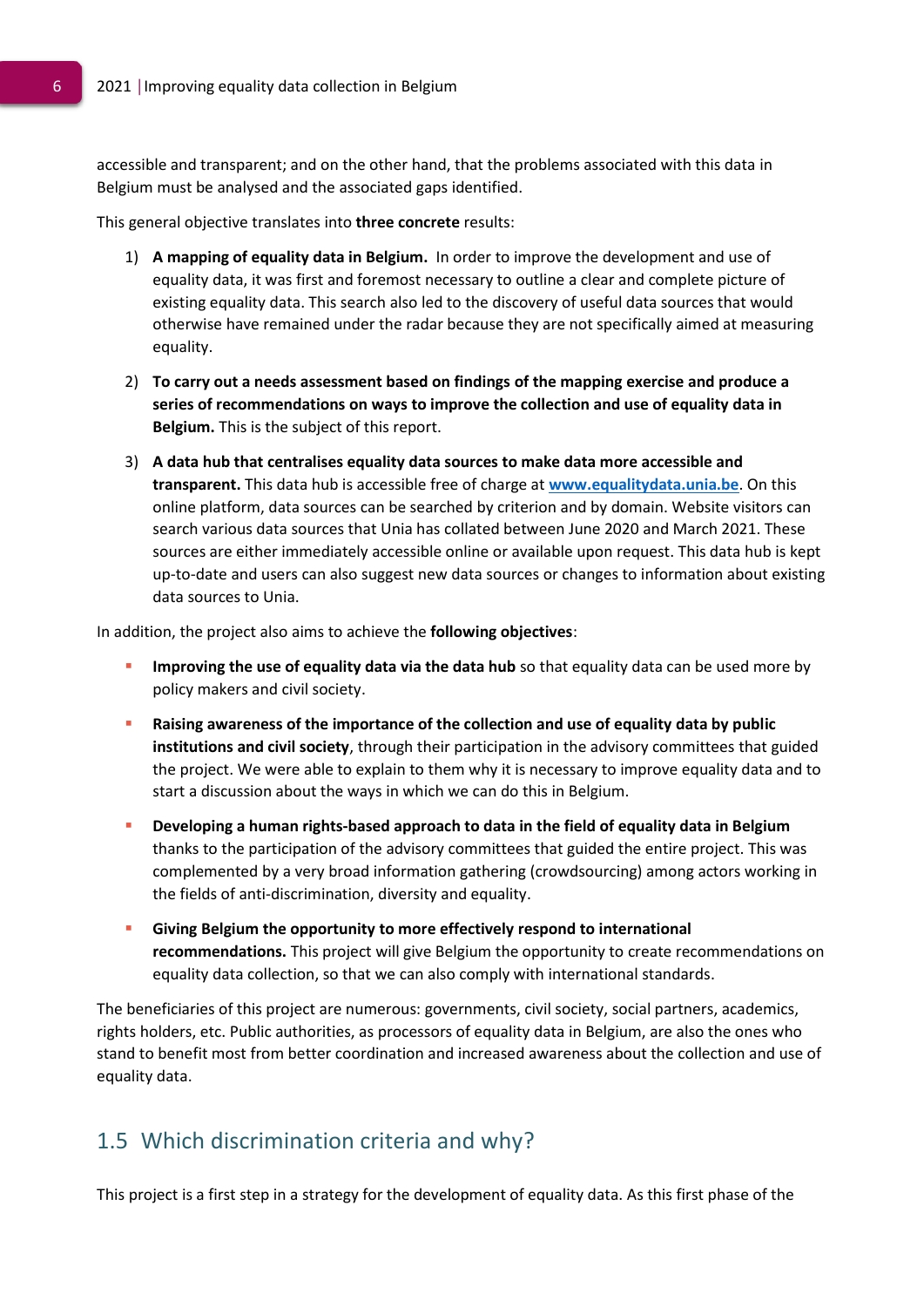project was limited to one year, we focused on three initial groups of discrimination criteria. We want this project to be the first step in a gradual approach: we have laid a solid foundation for improving the collection and use of equality data. We hope that this will later include the other discrimination criteria (disability, age, etc.) and possibly other relevant characteristics.

The three groups of discrimination criteria<sup>11</sup> we have taken into account are:

- 1) The 'racial' criteria, encompassing so-called 'race', skin colour, nationality, descent and national or ethnic origin;
- 2) Philosophical or religious beliefs;
- 3) Sexual orientation, gender identity, gender expression and sex characteristics.<sup>12</sup>

The methodology contains a definition of these groups of criteria.

Why did we choose these three groups of discrimination criteria? We focus on the 'racial' criteria because the existing data on this group of criteria is inconsistent, because the definitions and forms of operationalisation differ and change over time, and there are various gaps in the data. It is also the group of criteria for which Unia receives the most discrimination complaints and questions. The choice for the discrimination criterion 'religion or philosophical belief' is motivated by the fact that discrimination based on 'racial' criteria in Belgium often intersects with religion and belief. Therefore, a focus on 'racial' criteria, without considering religion or belief, could lead to blind spots in the data sources on 'racial' criteria and their possible intersections.

Finally, we also selected 'sexual orientation' and 'gender identity' as criteria, as these are addressed in intersecting policy initiatives (such as the *Interfederal Plan of Action against discrimination and violence against persons based on their sexual orientation, gender identity, gender expression or intersex/DSD condition 2018-2019*), but for which there is little data and research available to inform policy. After the recommendations from the first meetings of the advisory committees, we added the criteria of sex characteristics and gender expression, criteria for which there are data gaps and which often co-occur with data on gender identity.

# <span id="page-7-0"></span>1.6 Content and limitations of this report

This report is the conclusion of our work on the IEDCB project. We realise that – sometimes, albeit in a brief way – it raises many issues inherent to the topic of equality data. One of the most important issues is undoubtedly recognising the need for information and data to measure and combat the phenomena of discrimination and inequality, while avoiding reproducing these discriminations or inequalities by creating categories that divide. Added to this are the mandatory requirements of privacy legislation and a human rights-based approach.

This report is not intended to cover all these topics in-depth. It is a first step, on the basis of which

 $11$  The discrimination criteria used for this project are based on the Belgian anti-discrimination legislation. For more information see<https://www.unia.be/en/grounds-of-discrimination/grounds-of-discrimination>

<sup>&</sup>lt;sup>12</sup> These last three criteria are part of the Gender Act  $(Law$  of 10 May 2007 combating discrimination between women [and men\)](https://www.ejustice.just.fgov.be/cgi_loi/change_lg.pl?language=nl&la=N&cn=2007051036&table_name=wet) and not of the Anti-Racism Act [\(Law of 30 July 1981 punishing certain acts motivated by racism or](https://www.ejustice.just.fgov.be/cgi_loi/change_lg_2.pl?language=nl&nm=1981001359&la=N)  [xenophobia, amended by the Act of 10 May 2007 and Act of 17 August 2013\)](https://www.ejustice.just.fgov.be/cgi_loi/change_lg_2.pl?language=nl&nm=1981001359&la=N) and the Anti-Discrimination Act [\(Act of](https://www.ejustice.just.fgov.be/cgi_loi/change_lg.pl?language=nl&la=N&cn=2007051035&table_name=wet)  [10 May 2007 combating certain forms of discrimination \)](https://www.ejustice.just.fgov.be/cgi_loi/change_lg.pl?language=nl&la=N&cn=2007051035&table_name=wet), as is the case for the other criteria listed here.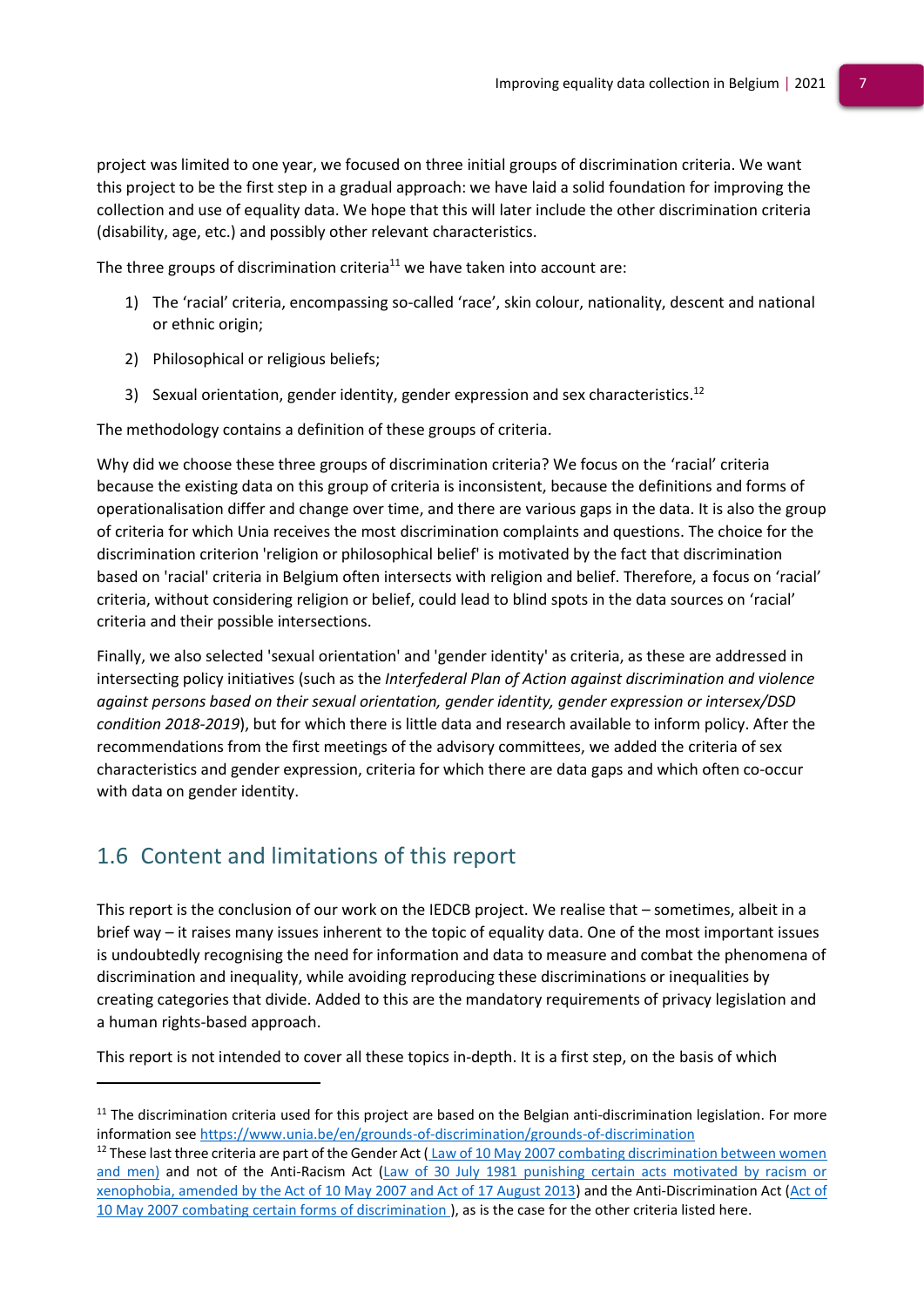further work can be done. We narrowed our analysis down to the elements that emerged from our research in the field (survey, interviews, etc.), the advisory committees and our mapping. Thus, we have remained focused on the Belgian reality in terms of the existing data and the concerns raised by our respondents.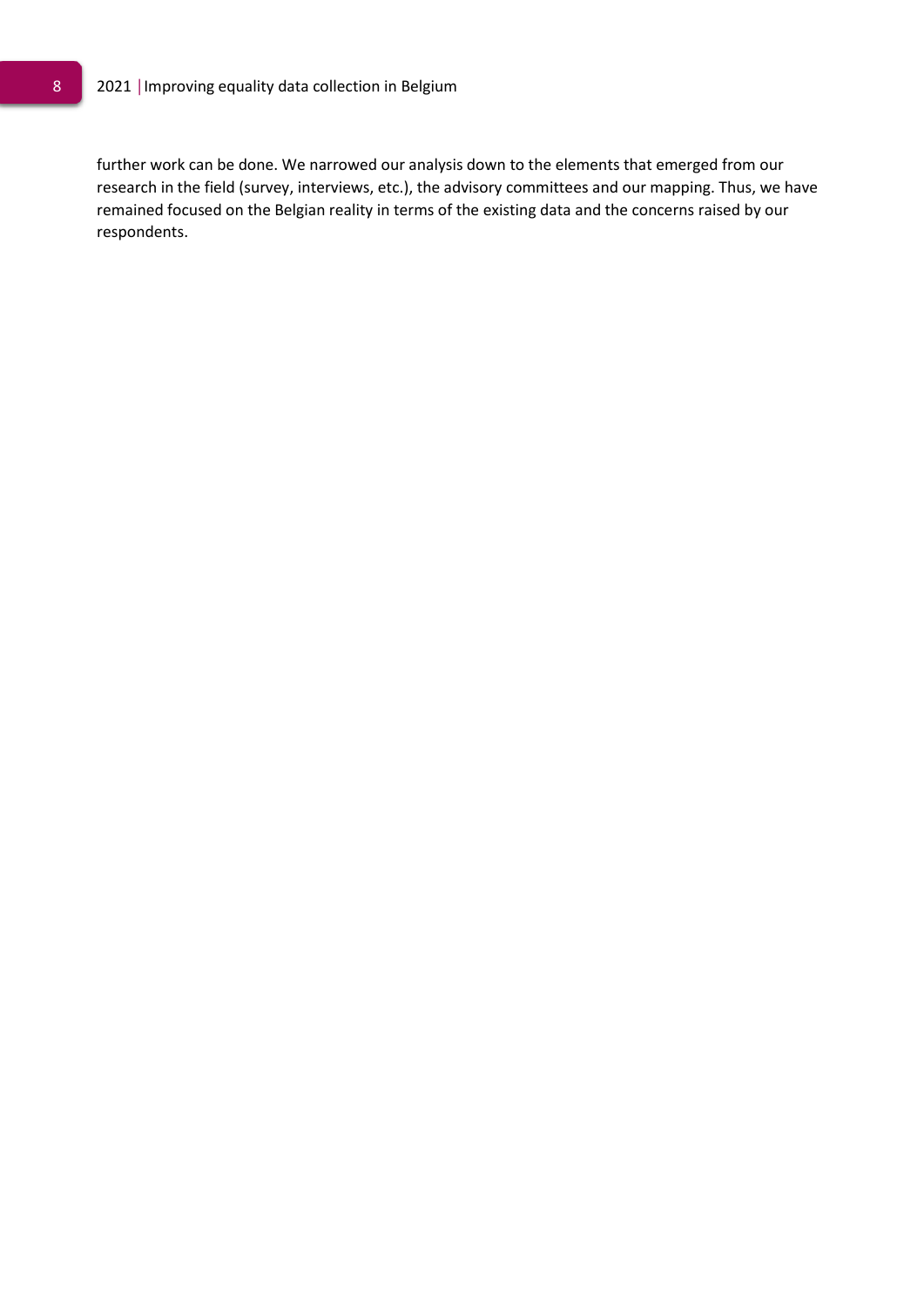# <span id="page-9-0"></span>**2 Methodology**

In this chapter we present the methodology of the project in three parts. In the first part, we explain more about how we defined and delineated the three groups of discrimination criteria. In the second part, we take a closer look at the methodology for inventorying equality data and for analysing this inventory. In the third part, we explain more about the method of collecting information for the mapping and the present report.

# <span id="page-9-1"></span>2.1 Definition of the three groups of discrimination criteria

As mentioned in the introduction, for the project we made a mapping of existing equality data in Belgium for three groups of discrimination criteria:

- The 'racial' criteria, encompassing: so-called race, skin colour, nationality, descent and national or ethnic origin;
- Philosophical or religious beliefs;
- **EXECUARER EXAMPLE 25 SEXUAL ORIGINAL EXPLEMENT SEXUAL ORIGINAL SEX CONCERNATION** SEX Characteristics.

In this section, we define more precisely these three groups of criteria.

Since the theme of equality data is closely linked to anti-discrimination, we have used the so-called 'protected' criteria in anti-discrimination legislation to define the framework for this project. However, attitude polls, research reports, administrative databases – just to give a few examples of the type of data sources we included in our data mapping – tend to apply a sociological angle, with conceptual demarcations that deviate from the discrimination criteria as defined by legislation. The concrete translation of these concepts into studies or databases is also very diverse. Therefore, in order to match the reality of the data sources, we had to deviate from the legal definition of the discrimination criteria. In addition, we also had to deviate from the distinction between different discrimination criteria by clustering them. Here are the different categories we used for the mapping:

- 1) Regarding the first group of criteria **the 'racial' criteria** our mapping distinguishes between the data sources that contain information about nationality, skin colour and national/ethnic descent or origin of persons.
	- Nationality: for the purposes of this report, we define nationality as the current legal link between a person and a particular State. Many data sources contain this information.
	- **Skin colour:** include data sources that explicitly deal with skin colour (for example: a survey with a question about the prevention of discrimination based on skin colour or diversity monitoring in the media, which asks about the perceived skin colour).
	- **National or ethnic origin and descent:** 
		- o With regard to **national origin**, we are talking about data sources with information about persons whose national origins are linked to countries other than Belgium. This means that data with information about the nationality at birth falls under this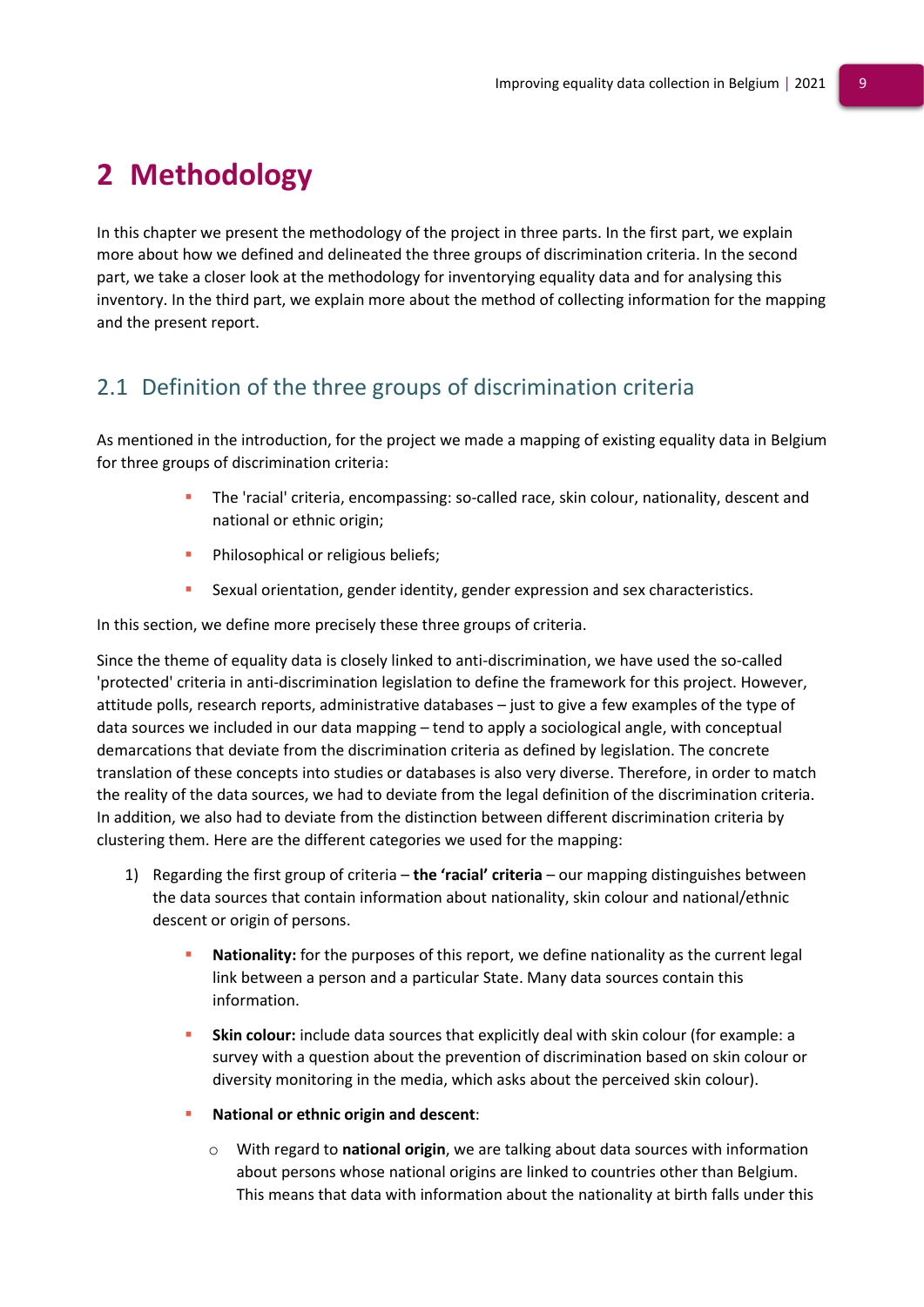category and not under 'nationality', since it does not concern the current nationality and therefore refers to the national origin. In the context of this project, links to the **migration history** of individuals or their families also fall into this category for our purposes (for example using terms such as 'first generation', 'second generation' or 'immigrants').

- o The term **ethnic origin** refers to groups based on the concept of ethnicity. This concept is the subject of many discussions among social scientists. We will not delve deeper into the conceptual debate here as it goes beyond the scope of this project, but we would like to emphasise that actors in the social sciences argue that ethnicity is a social construct and a relational reality, rather than a substantial or an essential one. <sup>13</sup> For the purposes of this report, we are defining ethnicity as an aspect of social relations between social actors who see themselves and/or are perceived by others as culturally different.<sup>14</sup> Ethnicity can thus refer to bonds that unite a group of people with the same cultural characteristics, a sense of belonging or a belief in a common origin.
- o **Descent** refers to the genealogical origin of a person. It allows one to grasp the situation of an individual who is treated differently because of the real or supposed identity of his or her ancestors. In the context of anti-discrimination legislation, this term is mainly used to indicate the situation of Jewish persons or persons of Jewish origin, who do not necessarily profess the Jewish religion, and who can be victims of anti-Semitism, regardless of whether they consider themselves Jewish. In certain cases, this criterion may also apply to Travellers.
- 2) The second group includes the criterion of **philosophical or religious beliefs**: those beliefs that touch on the question of the existence or non-existence of a deity. Think of the different religions such as Judaism, Christianity or Islam. Other philosophies of life where the existence of the divine is not central are also included (e.g., atheism, liberalism, Buddhism, etc.).<sup>15</sup>
- 3) The third group encompasses the discrimination criteria of **sexual orientation, gender identity, gender expression, and sex characteristics.** 16
	- **EXAL SEXUAL ORDIGATION OF STATE IS ATTED SEXUAL OF SEXUALLY AND SEXUALLY AND** SEXUALLY And/or romantically attracted to, based on gender, gender identity and/or gender expression,

<sup>13</sup> M. Bessone, "Race et ethnicité", P. Savidan (dir.), *Dictionnaire des inégalités et de la justice sociale*, Paris, P.U.F., 2018, p. 1379-1385, p. 1383.

<sup>14</sup> M. Martiniello, *L'ethnicité dans les sciences sociales contemporaines*, Paris, P.U.F., p. 18.

<sup>&</sup>lt;sup>15</sup> The concept of 'philosophical beliefs' is defined in a limited way in the context of this project. For example, we are not talking here about all the beliefs that are accepted in the context of the jurisprudence of the European Court of Human Rights such as pacifism, veganism, etc.

 $16$  The last three criteria are part of the Gender Act (Act of 10 May 2007 to combat discrimination between women and men).

<sup>&</sup>lt;sup>17</sup> When we talk about the discrimination criteria as defined by law, we use the term "sexual inclination" because this is the term used in the law. However, when talking about the sociological concept used in data and research, we will use the term "sexual orientation" throughout the report. That term is now seen as more sociologically correct, as indicated by, for example, çavaria on their [website](https://cavaria.be/woordenlijst): "In the past, the word sexual inclination was used. Nowadays we use orientation to indicate that who you are sexually and/or romantically attracted to is not always clearly defined and who you are attracted to can vary over time and in intensity (=sexual and/or romantic fluidity) over time."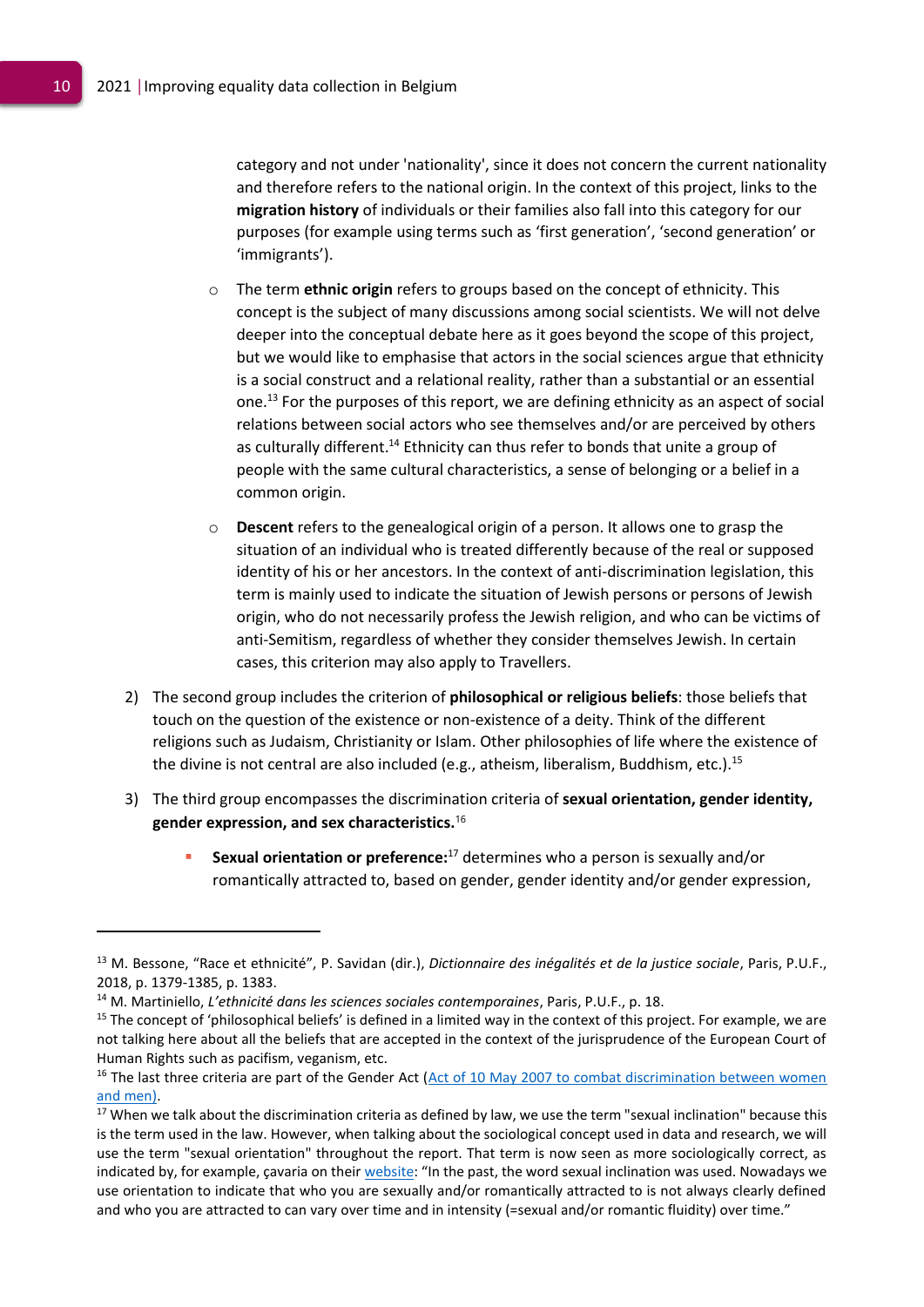for example, heterosexuality, homosexuality and bisexuality.

- **Gender identity:**<sup>18</sup> is the inner conviction and individual experience of being either a woman and/or/nor a man. This may or may not match the gender assigned at birth. For this project, we searched for data that looks at gender identity outside of the binary definition. Examples are cis and transgender, non-binary and gender fluid.
- **Gender expression:**<sup>19</sup> refers to the way people express their gender identity and how it is perceived by others. It can be expressed through language, clothing, behaviour, hairdo, and so on. For this project, we searched for data that explicitly used gender expression as a variable.
- **Sex characteristics:**<sup>20</sup> refers to physical, biological characteristics and the variations in these characteristics. These variations can relate to the following biological characteristics: chromosomes, gonads, hormones, reproductive organs, and pubertal characteristics. The term 'intersex' describes people whose sex characteristics do not fall within the traditional gender divide. For this project we therefore searched for data sources that have explicit information about variations in sex characteristics and intersex people.

These concepts can be applied in many different ways in data and research (see Chapter 5). When drawing up the mapping and completing the corresponding *mapping tool*<sup>21</sup> we had to decide which forms of operationalisation<sup>22</sup> fall under which category of criteria. For completing the *mapping tool* and categorising the data sources, we have adhered to the following guideline: we follow the operationalisation used by the producer of the data source. For example, in studies based on educational data, the variable 'home language not Dutch' is often used to capture students with a migration background. We have therefore categorised these data sources as data on the concept of migration background, without further discussing the choice to operationalise 'home language not Dutch' as a marker for a migration background.

# <span id="page-11-0"></span>2.2 Methodology of the mapping

### <span id="page-11-1"></span>2.2.1 Selection of the sources

When drawing up a mapping of equality data, we have tried to be as exhaustive as possible for the three groups of criteria involved in this project. A first necessary task was therefore to delineate the mapping and thus to define selection criteria: which data sources do we include in the mapping and why? After

<sup>18</sup> Institute for the Equality of Women and Men, [Legis](https://igvm-iefh.belgium.be/nl/activiteiten/transgender/wetgeving)lation.

<sup>&</sup>lt;sup>19</sup> Institute for the Equality of Women and Men, Legislation.

<sup>20</sup>Callens, N & Motmans, J (2020), *[Brochure d'information à l'intention des parents d'enfants présentant des variations](https://igvm-iefh.belgium.be/fr/publications/brochure_dinformation_a_lintention_des_parents_denfants_presentant_des_variations_des)  [des caractéristiques sexuelles](https://igvm-iefh.belgium.be/fr/publications/brochure_dinformation_a_lintention_des_parents_denfants_presentant_des_variations_des)* (published by the Institute for the Equality of Women and Men).

<sup>21</sup> The 'mapping tool' is an instrument for drawing up a mapping of equality data made by the *Subgroup on equality data* of the FRA. In concrete terms, this is an Excel file that is intended to facilitate the inventory and categorization of the metadata about the data sources (European Union Agency for Fundamental Rights (2019), *[Compendium of](https://fra.europa.eu/en/themes/equality-non-discrimination-and-racism/about-compendium#diagnostic-tool)  [Practices on Equality Data: Equality Data Diagnostic Mapping Tool](https://fra.europa.eu/en/themes/equality-non-discrimination-and-racism/about-compendium#diagnostic-tool)*).

 $22$  By operationalization, in this context we mean measuring abstract concepts by using indicators representing the abstract concept.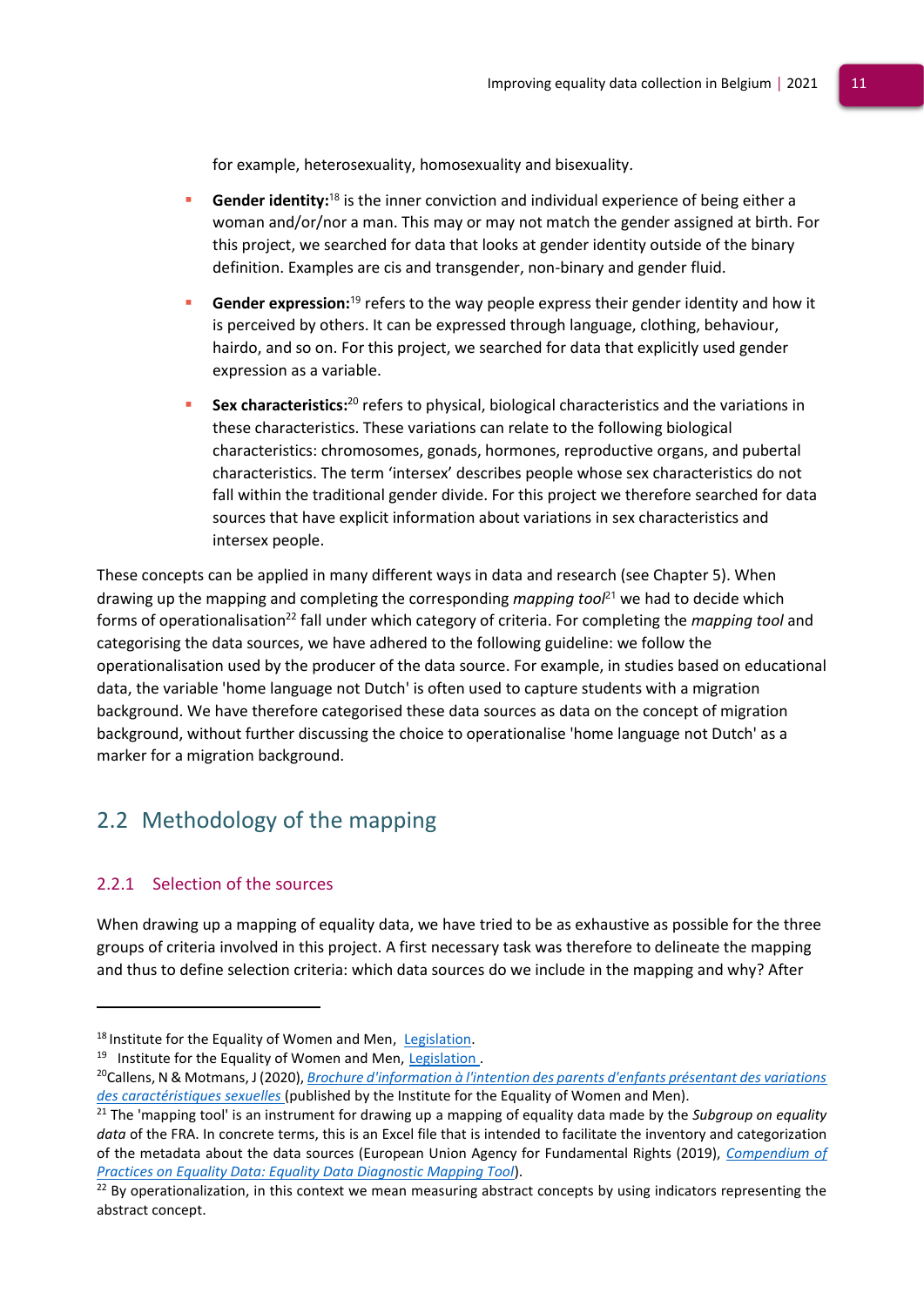all, as mentioned in the introduction, the term 'equality data' is a very broad concept. Many different types of sources are therefore eligible: databases, research reports, annual reports of institutions and organisations, newspaper articles, web pages, books, etc. This resulted in a huge amount of data sources that could be inventoried. However, we wanted to create a mapping that is usable and relevant for the users of the data hub. The feasibility of the project in a short period of time<sup>23</sup> was also an important consideration. It was therefore necessary to identify certain selection criteria which we explain below.

Firstly, we limit ourselves to data sources that were **published between 2010 and 2020**. Subsequently, it must also concern data sources that are **publicly accessible**. By publicly accessible we mean data that can be consulted without a fee and/or data that can be obtained upon request. As stated above, the definition of equality data is very broad, so our next criterion makes a selection **based on the type of data**. For this we followed the classification in the *Guidelines on Equality data*<sup>24</sup> of the *Subgroup on Equality Data*. We have therefore only included data in the form of household and individual surveys, census data, administrative data, complaint data, situation testing (discrimination testing), diversity monitoring and qualitative research. For reasons of feasibility and pursuing clarity, we have made the following exemptions:

- We only included qualitative data sources that contain a clear social science methodology. We also follow the guidelines of the *Subgroup on Equality Data*, where qualitative research is defined as 'case studies, in-depth and expert interviews'. Therefore, we have not included publications with a legal methodology in the project.
- Some data sources contain information on the number of people having a foreign nationality in Belgium without link with a specific theme. This is not sufficient to be included in the mapping. In the data source, there needs to be an intersection between data about nationality and a specific theme. For example, we do not include data sources about the number of people having foreign nationalities in Belgium but we include data sources about the nationality of people working in the healthcare sector in Belgium.
- It was impossible, in practical terms, to include all academic research output. An additional argument here is the fact that much academic output is not freely available. Academic research that has been explicitly funded/requested/published by administrations or governments or by civil society is included, as are research reports published by the Support Centres for Policy Relevant Research in Flanders. Later in the report, we refer to these academic sources that were inventoried as 'academic sources published by a third party'.

### <span id="page-12-0"></span>2.2.2 Mapping tool

The *Subgroup on Equality Data* and FRA provided us with a 'mapping tool' in the form of an Excel file to make an inventory of the data sources. In the Excel file, each line represents a data source. For each source we filled in a series of information, more specifically about the criteria and the domains in the data source. The rest of the information collected is listed in the table below.

<sup>&</sup>lt;sup>23</sup> The IEDCB project is a one-year project.

<sup>24</sup> High Level Group on Non-discrimination, Equality and Diversity, Subgroup on Equality Data (2018), *[Guidelines on](https://fra.europa.eu/sites/default/files/fra_uploads/ec-july-2018-guidelines-equality-data-collection.pdf)  [improving the collection and use of equality data](https://fra.europa.eu/sites/default/files/fra_uploads/ec-july-2018-guidelines-equality-data-collection.pdf)*, p 4-5.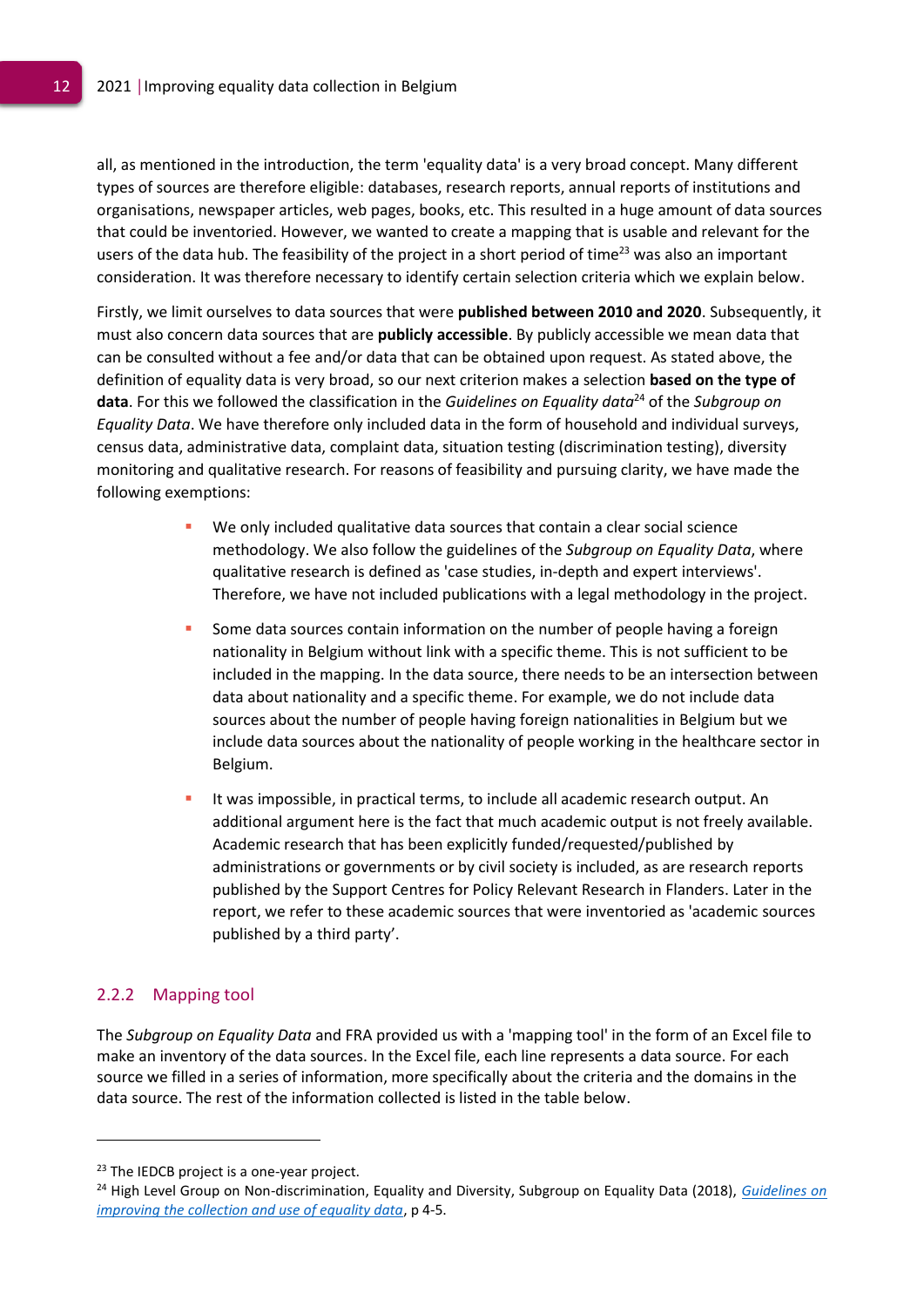| <b>Data Sources</b>  | Title                                                                          |
|----------------------|--------------------------------------------------------------------------------|
|                      | Author/publisher                                                               |
|                      | Internet link                                                                  |
|                      | Language                                                                       |
| Data characteristics | Type of data                                                                   |
|                      | Geographical coverage                                                          |
|                      | Date of publication/last update                                                |
| <b>Domains</b>       | Work                                                                           |
|                      | Education                                                                      |
|                      | <b>Health</b>                                                                  |
|                      | Housing                                                                        |
|                      | <b>Justice and Police</b>                                                      |
|                      | Media                                                                          |
|                      | Other <sup>25</sup>                                                            |
| Criteria             | Nationality                                                                    |
|                      | Skin colour                                                                    |
|                      | National or ethnic origin/migration background/descent/other 'racial' criteria |
|                      | Religion or philosophical belief                                               |
|                      | <b>Sexual Orientation</b>                                                      |
|                      | <b>Sex Characteristics</b>                                                     |
|                      | Gender identity                                                                |
|                      | <b>Gender expression</b>                                                       |
| Data specific to:    | Experiences of discrimination                                                  |
|                      | Hate crime or hate speech                                                      |
| <b>Remarks</b>       | Specify the 'other' category in the domains                                    |

### **Table 1. Information categories included in the mapping**

We have adapted the mapping tool to the Belgian situation, partly on the basis of the feedback from the advisory committees (see section 2.3.1). For example, we have not included many categories of information related to technical properties of data (sample size, representativeness, etc.), because this only applies to quantitative data from polls, and they do not represent the majority of equality data in Belgium. We have also added the discrimination criteria for sex characteristics and gender expression, as these are also characteristics for which there is little (known) data; the latter are also often contained in the same data sources as those on gender identity.

We have also been pragmatic in the application of certain decisions. The mapping tool proposed by the FRA and the *Subgroup on Equality Data* contains all discrimination criteria. Our project is limited to three groups of criteria. However, in order to try and provide as much information as possible in the mapping, when we included a data source (see selection criteria above), we were also willing to include

<sup>&</sup>lt;sup>25</sup> Because it was not possible to categorize all possible domains separately, we named a residual category 'other'. This includes data relating to a wide variety of domains including culture, participation, asylum and migration, poverty, security, sport, mobility, leisure, youth work, etc. In this category we have also indicated if the data does not relate to a certain specific domain but a pure 'count', such as Statbel's statistics on diversity by origin. Finally, we have also indicated in this category that data relates to an attitude survey with regard to a certain criterion and therefore does not relate to a specific domain. An example of this is data on attitudes towards people of non-Belgian origin in the workplace in Unia's Work Diversity Barometer.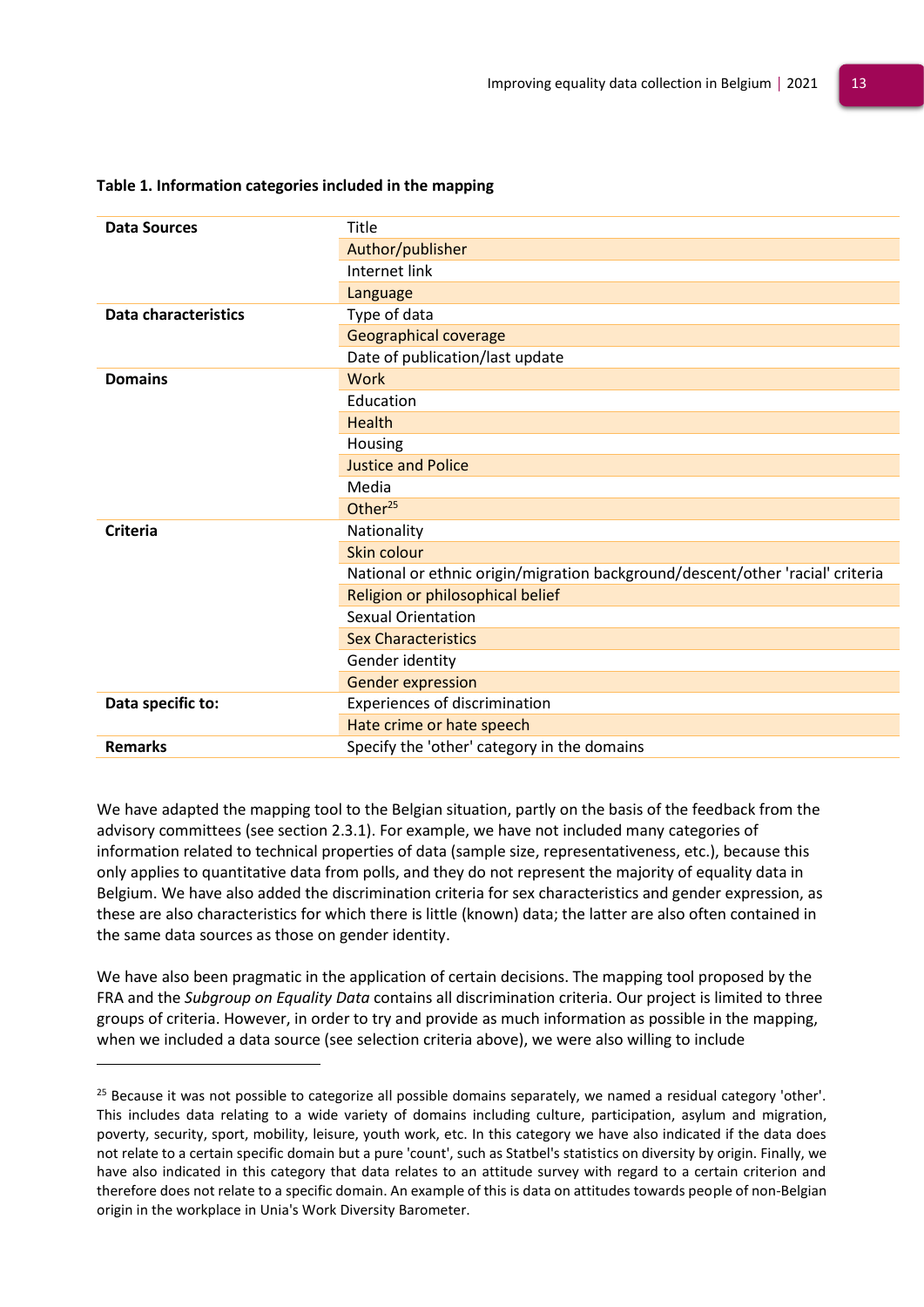information about other discrimination criteria (gender, disability, age, etc.). But the mapping tool was not well designed for this. Due to time constraints, we decided not to include this information. We have adapted the mapping tool during the project. This was a lengthy process, characterised by many discussions about the merits of each category of information in the mapping tool, and staff resources and capacity. We believe that the tool can now be reused in future projects on equality data, regarding other criteria and characteristics.

# <span id="page-14-0"></span>2.3 Information gathering: fieldwork

In the spirit of the guidelines of FRA and the Subgroup, but also of the Cooperation Agreement<sup>26</sup> for the establishment of Unia, this project takes a **participatory approach**. For the collection of information, we have conducted (1) meetings with advisory committees, (2) surveys and (3) interviews with experts. In this way we involved as many actors as possible.

### <span id="page-14-1"></span>2.3.1 Meetings with advisory committees

Via advisory committees, during the various phases of the project, we received input and feedback from relevant external parties. We set up two type of advisory committees: a committee with public institutions and academics, and a committee with members of civil society. We identified key actors and invited them to join the advisory committees and thus participate in the project.

By involving public institutions and civil society, we also aim to increase awareness of equality data among these actors. This has allowed us to emphasise the importance of equality data and the need for improvements. We therefore hope that the involvement of the members of advisory committees helped to ensure that the recommendations of this report are followed. We organised three different meetings:

- June 2020: kick-off meeting where we introduced the project and received feedback on the mapping tool.
- December 2020: we presented the draft of the mapping and gathered additional sources for the mapping and general comments.
- April and May 2021: we presented the online datahub and the report. We received (written) feedback on the datahub and gathered comments on the content of the report, in particular on the recommendations.

### <span id="page-14-2"></span>2.3.2 Surveys

Based on a short literature review, we administered a survey to gain insight into the use of equality data across Belgian civil society, public institutions and academia. We distributed the survey very widely in order to involve as many actors as possible in our project who could share relevant information about equality data with us.

We made two versions of the survey: a short and a long one. The long survey was sent to actors who, in our estimation, make greater use of equality data. The short survey was sent to actors with less expertise

<sup>26</sup> For more information, see the page *Accord de coopération Centre interfédéral pour l'égalité des chances* [o](https://www.unia.be/nl/wetgeving-aanbevelingen/wetgeving/samenwerkingsakkoord-interfederaal-gelijkekansencentrum)n the Unia website.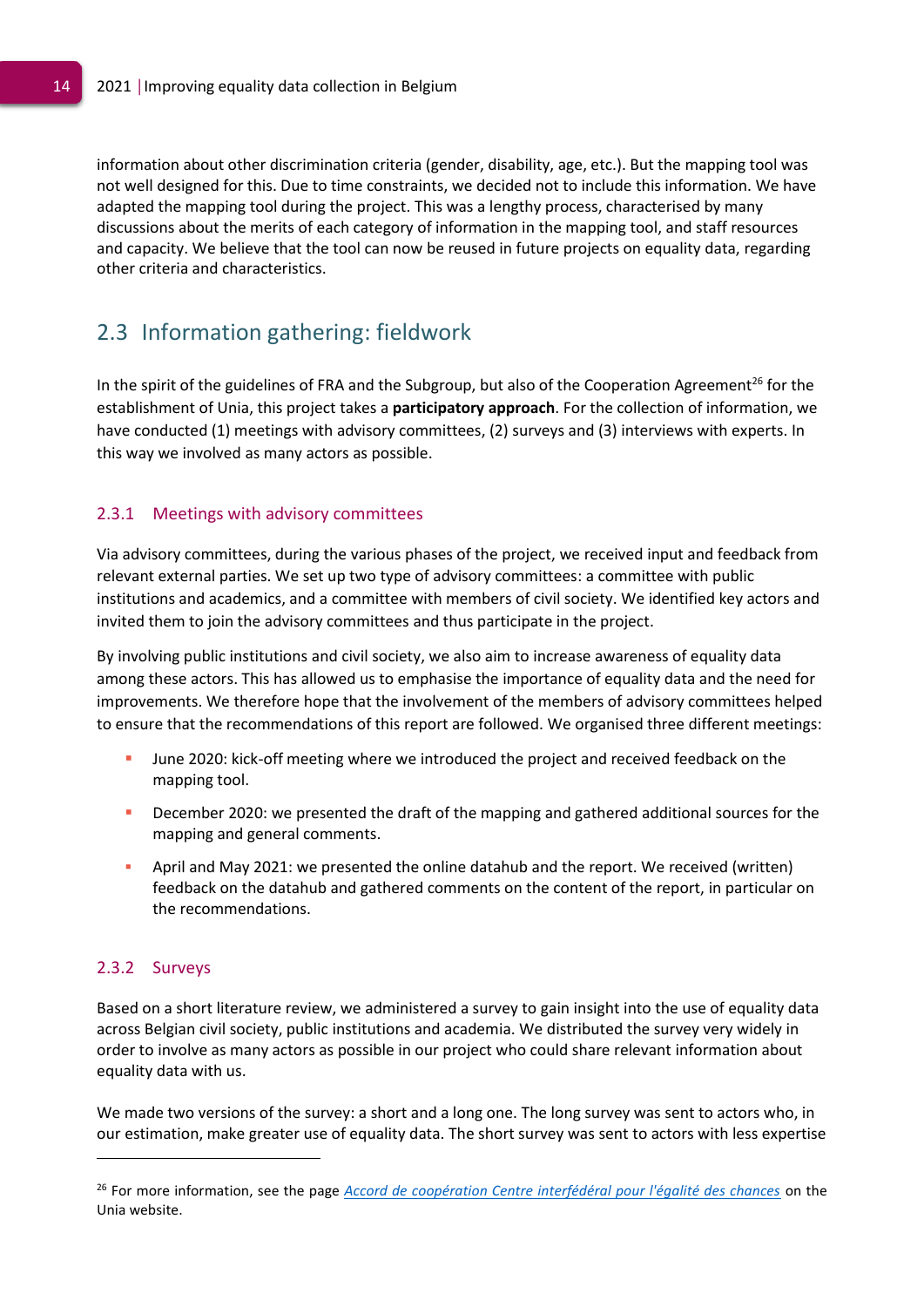in the field of equality data. In both versions of the survey (long and short) we asked questions about which equality data is used by the person or organisation, about gaps in equality data, about the perceived need to collect more equality data and about self-identification. In the long version, we included additional questions about equality data that the actors process themselves, which equality data they plan to process in the future, and questions about intersectionality.

However, getting responses to our call to complete the survey proved challenging. Despite reminders (at least two) which were sent out, we recorded a response rate of approximately 14%.<sup>27</sup> This response rate is in itself a first result of our surveys: the subject of 'equality data' is after all very specific and we realise that a large part of the actors to whom we sent the survey may have never heard of equality data or were perhaps not actively involved with it and therefore did not complete the survey. We thus observed that in the first place there is a need for more context and awareness about the subject of equality data. A pedagogical approach to the issue is necessary.

### <span id="page-15-0"></span>2.3.3 Interviews

Based on the literature on equality data, we identified the themes that we wanted to explore more deeply with relevant stakeholders for the purpose of the report. This concerns the following themes: gaps in equality data, intersectionality, self-identification, conceptualisation and categorisation of groups, mainstreaming of equality data and instrumentalisation and sensitivity of data. We prepared a topic guide to use for interviews.

<span id="page-15-1"></span>We conducted seven interviews with relevant stakeholders from academia in the field of equality data: two with French-speaking and five with Dutch-speaking experts.

### 2.3.4 Analysis of the surveys and interviews

The information obtained through the surveys and interviews served not only as input for the mapping, but also for this report. For the purposes of the report, we analysed both the surveys and the interviews in a systematic way. The results of the analysis have partly shaped the themes discussed in this report. For the writing of this report, however, we primarily used the mapping and its analysis. We supplemented the conclusions we had made on this basis, drawing on the results of the analysis of the surveys and interviews.

 $27$  We sent the long survey to 194 people and received 27 responses. This equates to a response rate of 13.9%. We sent the short survey to 212 actors and it was completed by 31 people. This equates to a response rate of 14.6%.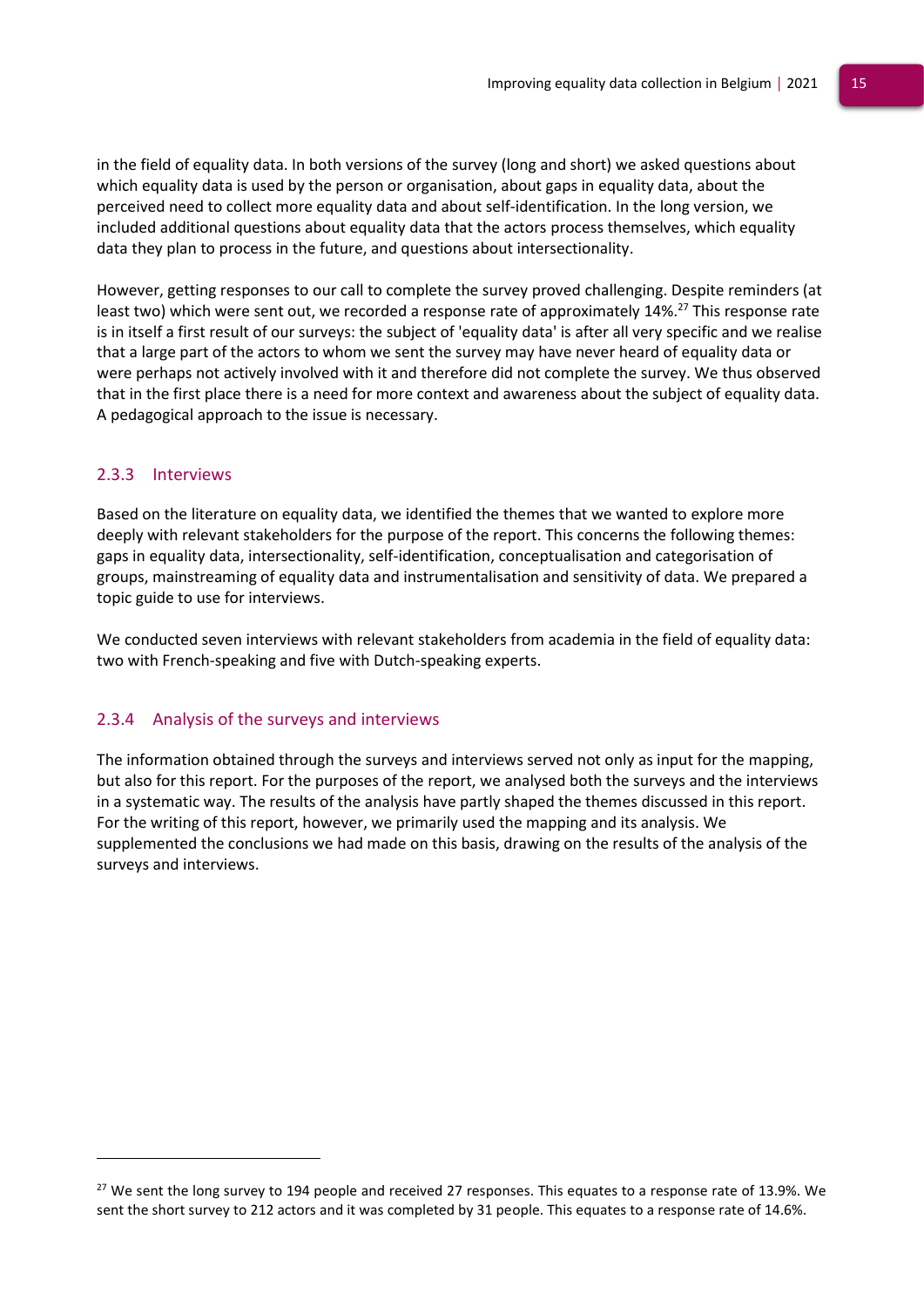# <span id="page-16-0"></span>**3 The legal framework: data protection**

# <span id="page-16-1"></span>3.1 The GDPR and the Belgian law regarding the protection of personal data

There is a clear demand in Belgium for the collection and processing of equality data. Since equality data is largely personal data, its processing is subject to a legal framework at the Belgian and European level. This legal framework guarantees fundamental rights such as the right to privacy. One of the most important data protection instruments at the EU level is the **General Data Protection Regulation (GDPR**). The GDPR<sup>28</sup> is the EU Regulation on the protection of the personal data of natural persons which entered into force in May 2018. As it is a Regulation, it has direct application in all EU Member States, including Belgium. In principle, a Belgian law can only further supplement or clarify the GDPR in those areas it allows.

The GDPR lays down a number of principles regarding the processing of personal data in general (Article 5), and defines the conditions that the processing of personal data in general must meet in order to be considered lawful (Article 6). In addition, the GDPR contains a ban on the processing of sensitive personal data, but also provides detail on the exceptions that make processing possible.

**The Belgian Law of 30 July 2018 regarding the processing of personal data** definitively cancels the privacy law of 8 December 1992 and integrates the principles of the GDPR into the Belgian legal order. This law must therefore be read in conjunction with the GDPR. The law supplements or clarifies the GDPR in those areas where the GDPR allows.

**From this we can conclude that 1) there is a legislative framework that protects personal data; and 2) that there are possibilities to collect equality data within this framework.**

## <span id="page-16-2"></span>3.2 The Belgian law on public statistics

In Belgium there is also **the Belgian law of 4 July 1962 on public statistics.** This regulates the functioning of the National Institute of Statistics, today known as **Statbel**. The law contains the standards for statistical production and imposes restrictions on the type of data with which Statbel may work. Article 24-quinquies makes explicit that:

*"Under no circumstances shall the statistical investigations and studies of the National Statistical Institute relate to private life, including sexual conduct, belief or activity in political, philosophical or religious fields, racial or ethnic origin."*

Today, private life and sensitive personal data are already protected by the GDPR and the Belgian law of 30 July 2018. We can therefore question the desirability of the very restrictive positioning of Article 24 quinquies in the law on public statistics. This positioning certainly offers Statbel and other institutions opportunities, but also creates important limitations and confusion. Our experience is that **this law is** 

<sup>&</sup>lt;sup>28</sup> [Regulation \(EU\) 2016/679 of 27 April 2016](https://eur-lex.europa.eu/legal-content/NL/TXT/PDF/?uri=CELEX:32016R0679&from=EN) on the protection of individuals with regard to the processing of personal data and on the free movement of such data and repealing Directive 95/46/EC (General Data Protection Regulation), Official Journal of the European Union 04 May 2016, L119/1.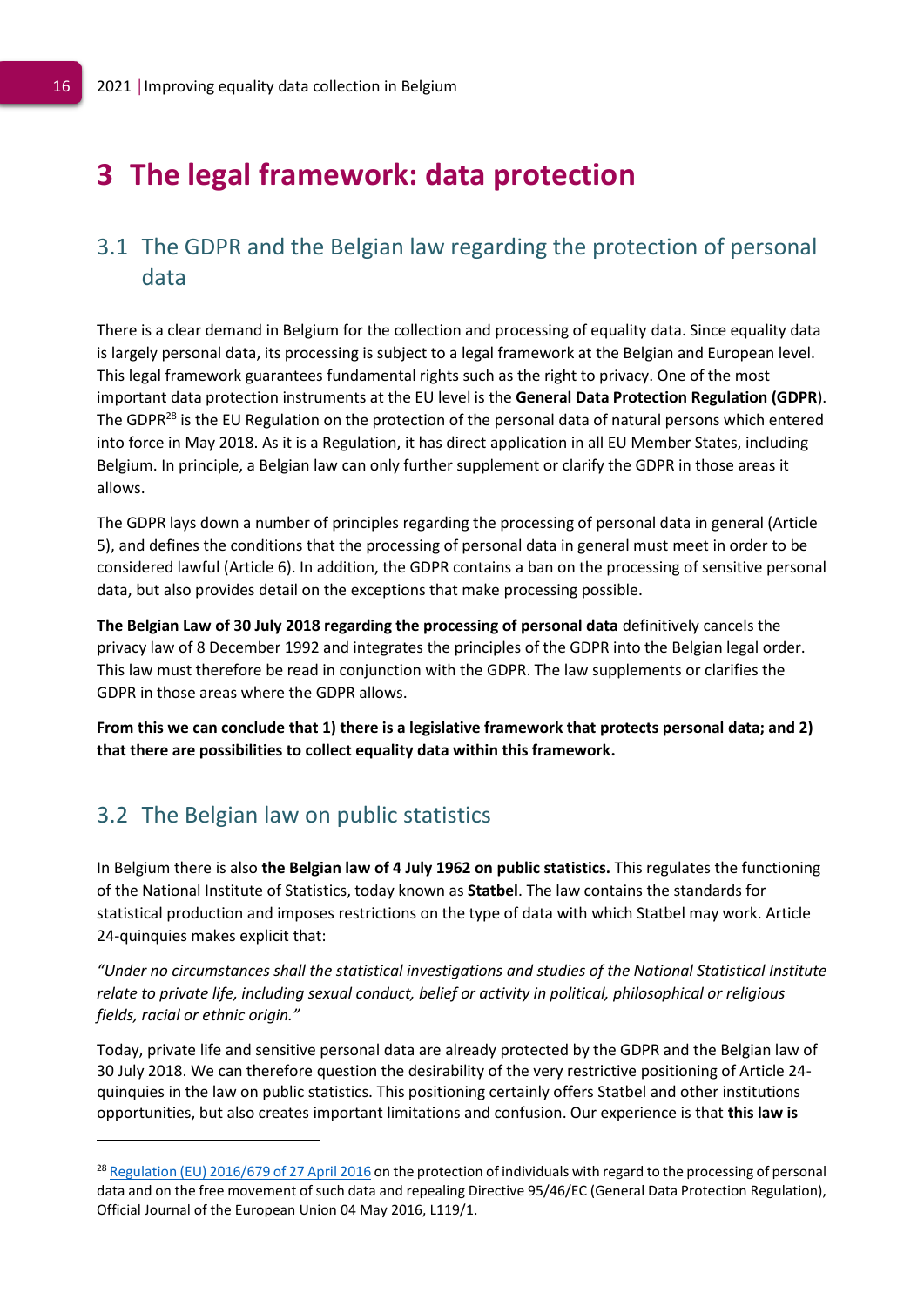**often interpreted in a highly restrictive way**, even by institutions or organisations that are not subject to this law. It therefore makes it more difficult to determine what is possible and what is not possible in Belgium and thus creates uncertainty. It should be possible to open a discussion about the advantages and disadvantages of this Article 24-quinquies, as well as about the room for manoeuvre it offers. This discussion should provide better information about what is and is not allowed and should clarify the scope and relationship with Article 9 of the GDPR. In this way, the unclarity can no longer hinder the development of certain types of studies on inequalities or discrimination for fear of violating this article.

# <span id="page-17-0"></span>3.3 Ambiguity and concerns about the legislative framework

Our survey and interviews reveal an understandable fear and uncertainty regarding equality data. We also found that the limitations imposed by the legal framework are interpreted in different ways. On one hand, there is a concern with regard to the processing and protection of personal data and on the other possibly related to this - a lack of knowledge about the legislative framework and **uncertainty about its interpretation**. It is understandable that people, institutions and organisations find it difficult to find their way in this fragmented and technical landscape and have a fear of the unknown. That is why it is first and foremost important to **develop, make accessible and disseminate clear knowledge about what is and is not possible within the legislative framework**. The legislative framework exists and considers both the point of view of the individual rights holders and that of the data controller and processer. For example, there is a fundamental prohibition on the processing of sensitive personal data, but the exceptions to this prohibition are also framed and weighed against the protection of other individual fundamental rights. The processing of data related to the discrimination criteria should not be subject to a general prohibition, and the possibilities provided for in the legislation should be used to process sensitive personal data.

In other words, existing standards do not preclude the collection of sensitive personal data,<sup>29</sup> but lay down fundamental safeguards and limitations on the extent and manner in which this type of information can be collected and processed. What is and is not possible will therefore also vary depending on the situation and the safeguards built into it. Raising awareness about these existing standards is therefore important and can form the basis for the debate about equality data. A public debate about why, how and which data is collected is desirable here.

<sup>29</sup> More specifically on this theme, see chapter 5 of Ringelheim, J. & De Schutter O. (2010). *Ethnic monitoring. The processing of racial and ethnic data in anti-discrimination policies: reconciling the promotion of equality with privacy rights.*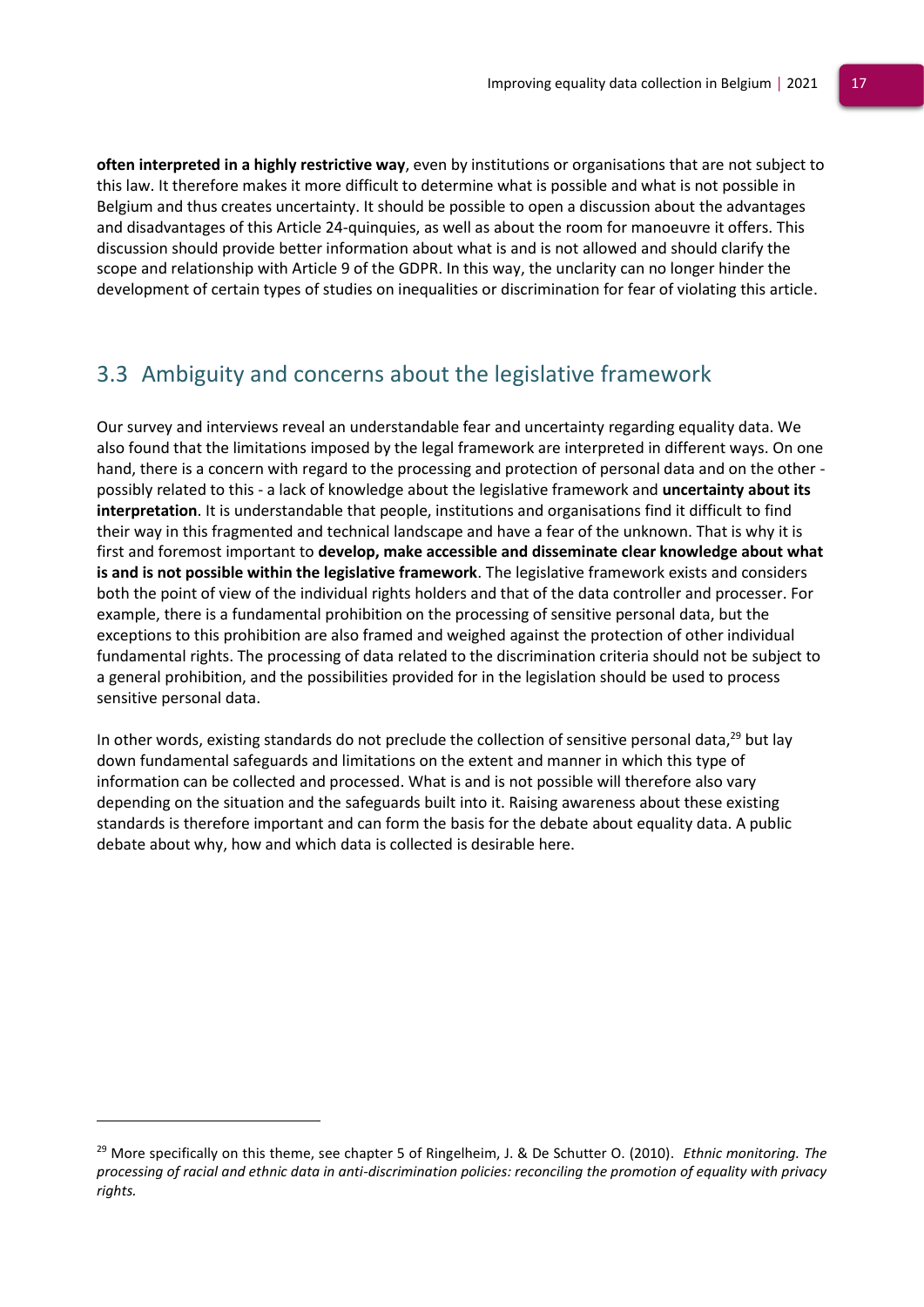# <span id="page-18-0"></span>**4 Gaps in Belgian equality data**

## <span id="page-18-1"></span>4.1 Analysis of the mapping

This section provides an overview of the numerical analysis of the mapping regarding the criteria, domains, data collection methods and the language of the data sources.

At the time of writing this report, **335 sources** had been inventoried. They all contain data on at least one of the three groups of criteria covered by this project. Table 2 shows the number of sources that contain information about the different **criteria**. The focus is clearly on 'racial' criteria, while 'sex characteristics', 'gender identity' and 'gender expression' appear to be less prominent. 148 sources contain information about 'nationality' and 225 sources about 'origin/migration background/descent/other racial criteria'. The latter result is probably due, among other things, to the fact that the category is very broadly defined (see Chapter 2). 'Religious/philosophical beliefs' (65 sources) and 'sexual orientation' (51 sources) appear to be less prevalent criteria. In addition, only 38 sources contain information about gender identity and 24 about skin colour. Finally, only 8 sources contain information about 'sex characteristics' and 13 sources contain information about 'gender expression'.

| <b>Nationality</b> | <b>Skin</b><br>colour | Origin/<br>migration<br>background<br>/ descent /<br>other<br>'racial'<br>criteria | <b>Religion /</b><br>philosophy | <b>Sexual</b><br>orientation | <b>Sex</b><br>characteristics | Gender<br>identity | <b>Gender</b><br>expression |
|--------------------|-----------------------|------------------------------------------------------------------------------------|---------------------------------|------------------------------|-------------------------------|--------------------|-----------------------------|
| 148                | 24                    | 225                                                                                | 65                              | 51                           | 8                             | 38                 | 13                          |

### **Table 2. Number of sources with information about the criteria**

In terms of the **domains** (see table 3), 'work' and the 'other' category appear to be the most important, with 129 and 181 sources respectively. The domain 'other' covers very diverse domains, ranging from 'asylum and migration' to 'social participation' and 'youth work'. In addition, 'education' (86 sources), 'health' (74 sources) and 'housing' (69 sources) also appear to be important. The categories 'media' (26 sources), and 'justice and police' (37 sources) appear to be less important.

#### **Table 3. Number of sources with information about the domains**

| <b>Work</b> | <b>Education Health</b> |    | <b>Housing</b> | <b>Justice</b><br>and police | <b>Media</b> | Other |
|-------------|-------------------------|----|----------------|------------------------------|--------------|-------|
| 129         | 86                      | 74 | 69             | ر د                          | 26           | 181   |

On a closer analysis of the **intersections between the domains and the criteria** (see Table 4), it is noticeable that certain criteria clearly intersect more often with certain domains. For example, we find that 'sex characteristics' and 'gender expression', which are generally rare, occur largely in studies dealing with the domains 'health' and 'other'. Finally, and more generally, an important part of the 'racial' criteria can be found in studies dealing with 'work'.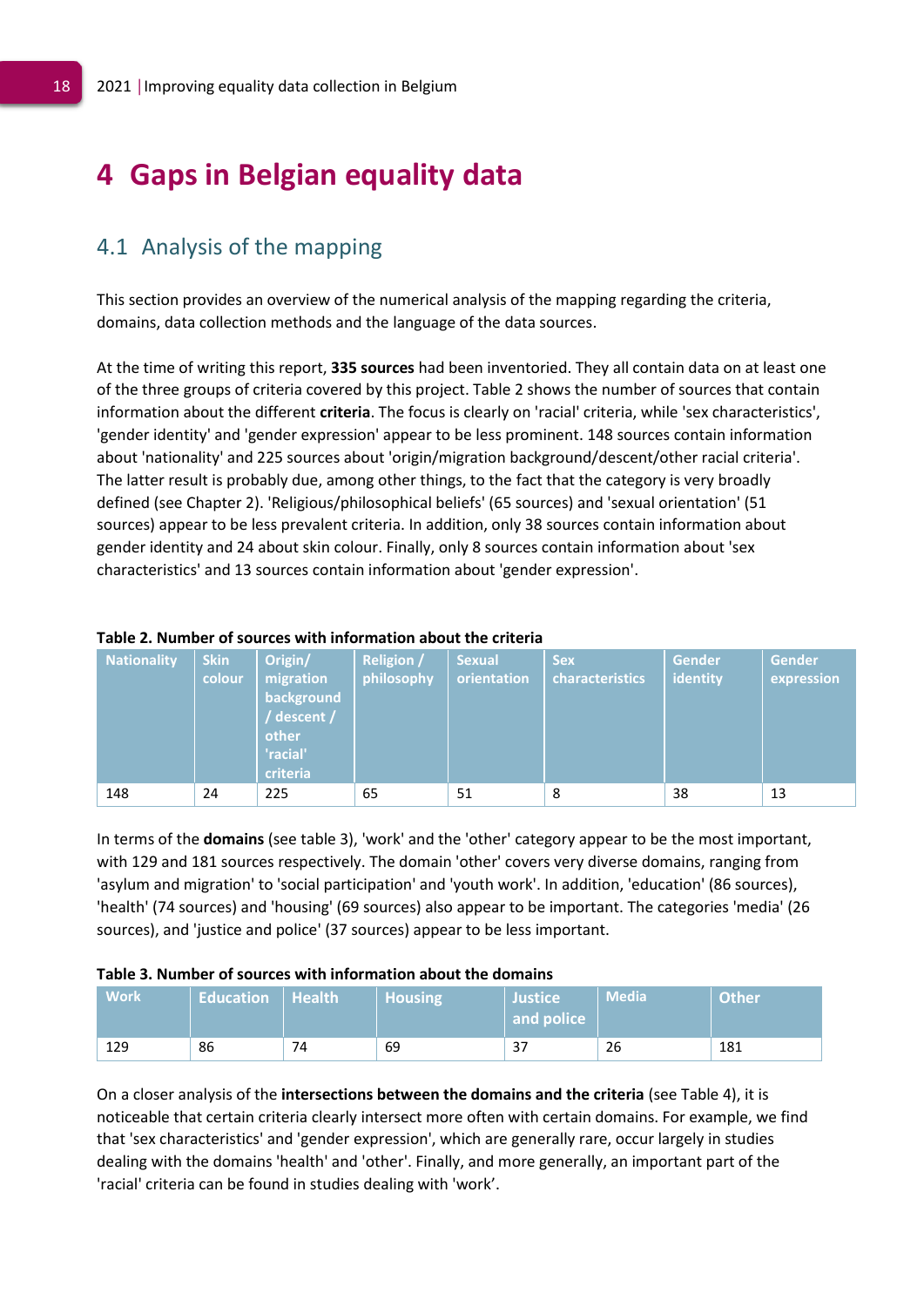| %                                                                          | <b>Work</b> | <b>Education</b> | <b>Health</b> | <b>Housing</b> | <b>Justice</b><br>/Police | <b>Media</b> | <b>Other</b> | <b>Total</b> |
|----------------------------------------------------------------------------|-------------|------------------|---------------|----------------|---------------------------|--------------|--------------|--------------|
| <b>Nationality</b>                                                         | 26%         | 11%              | 11%           | 14%            | 5%                        | 2%           | 29%          | 100%         |
| <b>Skin colour</b>                                                         | 18%         | 15%              | 9%            | 15%            | 18%                       | 4%           | 22%          | 100%         |
| Origin / migration<br>background /<br>descent / other<br>'racial' criteria | 23%         | 16%              | 11%           | 13%            | 6%                        | 5%           | 26%          | 100%         |
| <b>Religion / ideology</b>                                                 | 17%         | 17%              | 8%            | 10%            | 9%                        | 7%           | 32%          | 100%         |
| <b>Sexual orientation</b>                                                  | 16%         | 16%              | 13%           | 10%            | 11%                       | 4%           | 28%          | 100%         |
| <b>Sex characteristics</b>                                                 | 15%         | 15%              | 19%           | 4%             | 11%                       | 8%           | 27%          | 100%         |
| <b>Gender identity</b>                                                     | 12%         | 12%              | 19%           | 5%             | 13%                       | 5%           | 33%          | 100%         |
| <b>Gender expression</b>                                                   | 15%         | 15%              | 20%           | 5%             | 12%                       | 5%           | 27%          | 100%         |

#### **Table 4. Breakdown of information on criteria by domains**

In terms of **data collection methods**, surveys (172 sources) and administrative data (102 sources) are clearly the most common methods. In contrast, only a small number of sources use 'discrimination testing' (10 sources) and 'complaints data' (15 sources). Sources with information about sex characteristics only use 'surveys' (7 sources), 'qualitative research' (2 sources) and 'administrative data' (1 source).

Finally, the mapping contains sources in four languages – Dutch, French, English and German – some of which exist in different languages. However, there is a clear majority of sources (152) that only appear in Dutch compared to the French-language sources (39). Nevertheless, many sources are available in both French and Dutch (110).

# <span id="page-19-0"></span>4.2 Gaps based on surveys and interviews

In the previous section, we described the mapping based on a numerical analysis. However, it is not selfevident to determine, on the basis of a numerical analysis alone, which areas can also be regarded as gaps and what exactly is still needed in order to improve equality data in Belgium. Based on the input we collected through our fieldwork and the literature, we identified the gaps in the Belgian equality data. After all, organisations and experts that have close contact with the field and groups involved are well placed to indicate what is needed. A summary of the gaps can be found in Chapter 6 'Recommendations'. The full list of the gaps identified can be found in the French or Dutch version of the report.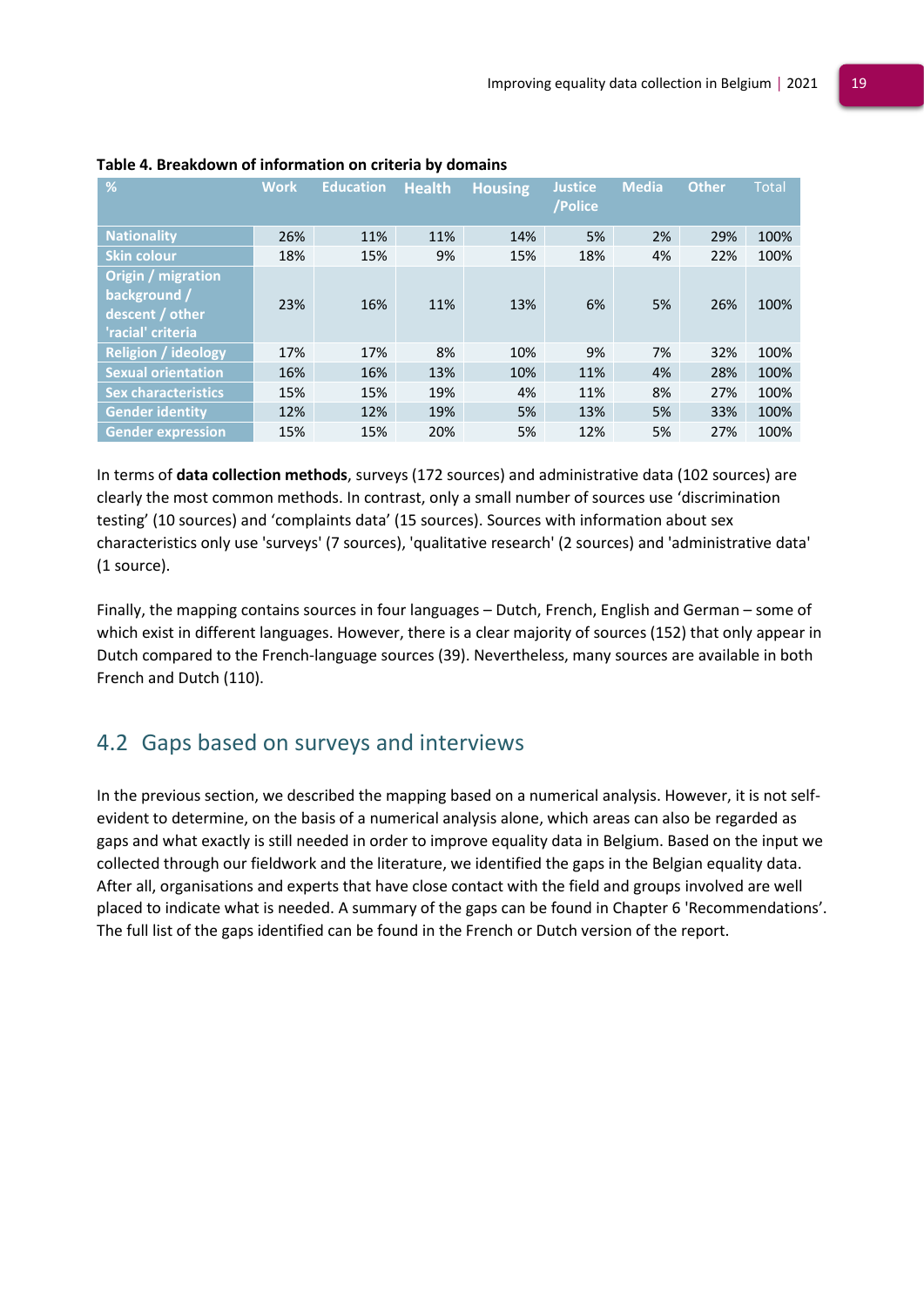# <span id="page-20-0"></span>**5 Operationalisation**

## <span id="page-20-1"></span>5.1 Introduction

In this report we talk about measuring concepts such as religious beliefs, gender identity and national and ethnic origin. These are abstract sociological concepts that do not have a single, self-evident meaning, and whose meaning is still evolving in some cases. Although these concepts are used in everyday language, their exact meanings are rarely defined and **there is no single way to operationalise them.** 

**'Operationalisation' can be defined as making abstract concepts measurable by using indicators that represent the abstract concept.** This is important because data is highly dependent on the method of operationalisation. The fact that there is no unambiguous definition and standardised operationalisation, of course makes data collection based on these concepts more difficult. When concepts do not have a clear definition and different indicators are used to group people, this has a direct impact on the reliability, robustness and comparability of the data.

Before going deeper into the different modes of operationalisation for the different concepts, we first discuss why it is so difficult to define and operationalise these concepts.

### <span id="page-20-2"></span>5.1.1 Identities: fluidity and heterogeneity

The concepts covered in this report are used by people in everyday life to identify differences or similarities, to place themselves and others in groups, and to adopt an identity. They are constructed continuously through social interactions. In other words, although they have a real impact on people's lives, they are social constructs whose meaning is not fixed.

The complexity of social reality and people's personal identities are difficult to capture through standard or fixed categories. The identities and characteristics of people and groups are not fixed and clear, but rather fluid and complex. Similarly, the definitions of the concepts covered in this report are dynamic and can change according to context and situation. This fluidity and complexity naturally complicate the operationalisation of the criteria.

In addition, the groups are internally heterogeneous. People belonging to a particular religion, for example, can vary in nature and intensity with which they experience their faith. In addition, the intersectional approach also requires taking into account that people belonging to a group, for example based on a specific origin, can differ from each other on other criteria such as gender identity, religion, sexual orientation, etc.

### <span id="page-20-3"></span>5.1.2 From reality to categories: a difficult transition

Trying to capture these fluid identities and heterogeneous groups in fixed concepts and categories means that **there is a risk of reducing people to variables that do not reflect real complexity and heterogeneity**. The information collected in this way is therefore less reliable as it does not correctly reflect the object it is intended to measure.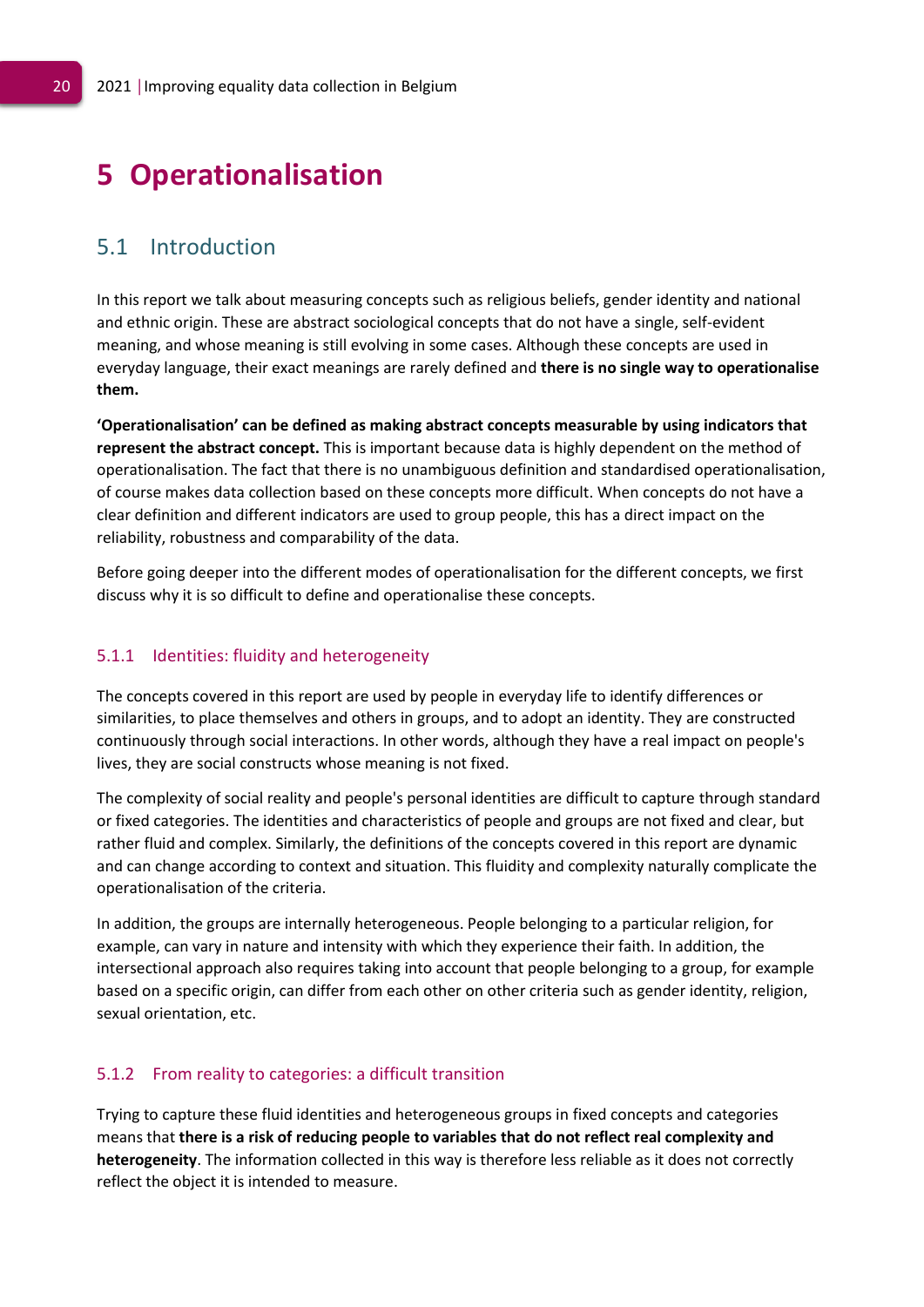Moreover, this possibly also reinforces the myth of homogeneous identities and categories. Classifying people according to their origin seems to suggest that 'ethnicity' and so-called 'race' are real and fixed, regardless of how people interact with them. This risks reproducing the idea that there are groups of people who are fundamentally different from each other (essentialisation): "*There is a risk that the unintended difference in treatment towards minorities would be attributed to a characteristic or a culture that is their own, which negates any political and legal effort in the fight against discrimination". <sup>30</sup>* It is therefore important to keep in mind that these characteristics are social constructs whose meaning is not fixed, but which at the same time can have a real impact in human interactions and in society. As long as that impact is there, it is important to measure these characteristics by means of analytical categories in order to map social reality, without amplifying them, let alone generating them. Moreover, these analytical categories should not be used to reduce individuals to the (constructed) group.

However, to tackle discrimination and inequality, it is important to identify the groups who are discriminated against. But we should not lose sight of the risk of stereotyping. Stereotyping is mainly a result of political and social discourse and interpretations of data. Good communication about data is therefore an important means of combating stereotyping (see the recommendations in Chapter 6).

The above mentioned difficulties make it important for researchers to devote sufficient attention and thought to the operationalisation of personal characteristics. It is important to be aware of the possible consequences that a certain operationalisation can have on the outcome of the data collection. In addition, a researcher should also consider the influence of their own position on the data collection process. After all, dividing a population into concepts and categories is not free of norms or values and data collectors must be aware of the potential biases they have when making decisions with regard to such sensitive personal characteristics.<sup>31</sup>

Some concepts still require a great deal of research and debate to know how best to measure them. There is no unequivocal and timeless answer to this question. The relevance of the operationalisation of categories evolves over time and depends on the context and the purposes for which it is done. However, minimum conditions can be developed to ensure the quality and reliability of equality data. We discuss these in chapter 6. To frame these minimum conditions and without giving an exhaustive description<sup>32</sup> here, we outline a brief overview of the two types of operationalisation used in Belgium: self-identification and external definition. *<sup>33</sup>* We do not choose one over the other as an ideal operationalisation method. Both measurement methods have advantages and disadvantages that we will describe below. An important principle that we emphasise when choosing the operationalisation is that it depends on the objective, the executor, and the target group of the data or the research. In that

<sup>30</sup> Center for Intersectional Justice and Actiris (2018), *[Intersectionaliteit: Analyse van de transpositie van het concept](https://cdn.uc.assets.prezly.com/5f0ad25c-3375-4491-8281-5bd724e5cd10/-/inline/no/)  [van intersectionaliteit in het kader van de hervorming van de instrumenten ter bevordering van diversiteit en](https://cdn.uc.assets.prezly.com/5f0ad25c-3375-4491-8281-5bd724e5cd10/-/inline/no/)  [bestrijding van discriminatie](https://cdn.uc.assets.prezly.com/5f0ad25c-3375-4491-8281-5bd724e5cd10/-/inline/no/)*, p. 4

<sup>31</sup> OHCHR (2018), *[A Human Rights-based approach to data. Leaving no one behind in the 2030 agenda for sustainable](https://www.ohchr.org/Documents/Issues/HRIndicators/GuidanceNoteonApproachtoData.pdf)  [development. United Nations](https://www.ohchr.org/Documents/Issues/HRIndicators/GuidanceNoteonApproachtoData.pdf)*, p. 11

 $32$  On this subject, see for example le rapport du Comité pour la mesure de la diversité et l'évaluation des discriminations en France : Héran, F (2010), *[Inégalités et discriminations. Pour un usage critique et responsable de](https://www.vie-publique.fr/rapport/30934-inegalites-et-discriminations-usage-critique-et-responsable-statistiques)  [l'outil statistique](https://www.vie-publique.fr/rapport/30934-inegalites-et-discriminations-usage-critique-et-responsable-statistiques)* (2010) ; or chapter 4 of the book: Ringelheim, J. & De Schutter, O. (2010), *Ethnic monitoring. The processing of racial and ethnic data in anti-discrimination policies: reconciling the promotion of equality with privacy rights* 

<sup>33</sup> The literature on equality data refers to *'proxy information'* instead of *'external definition*' (see, for example, *[Guidelines on improving the collection and use of equality data](https://fra.europa.eu/sites/default/files/fra_uploads/ec-july-2018-guidelines-equality-data-collection.pdf)*). However, we consciously choose not to use the term *'proxy'* because this seems to imply a certain value judgment. Moreover, the term *'external definition'* better expresses the intention.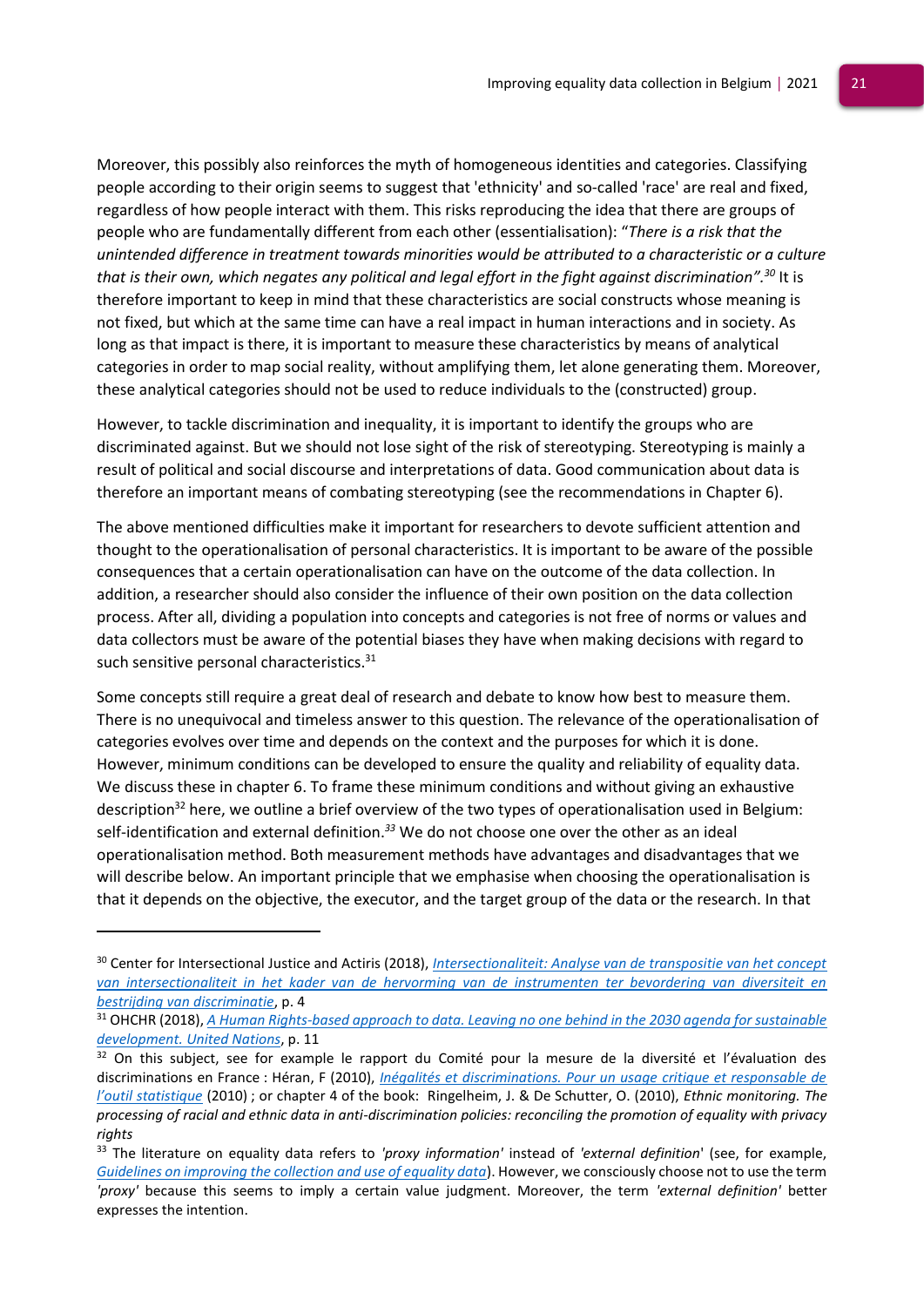regard, different approaches can also be used together.

## <span id="page-22-0"></span>5.2 The use of self-identification in equality data

### <span id="page-22-1"></span>5.2.1 Principle

Self-identification is the basic principle within the human rights-based approach to equality data. It means that data about personal characteristics is provided by the persons to whom the data relates and that they can do this at their own discretion. In addition, respondents should be free to choose whether or not to disclose such personal information. All questions about personal characteristics should also include the option of an open answer and of indicating multiple categories of identity. <sup>34</sup> Furthermore, the categories should be developed in a participative way, to ensure that respondents who fall within these discrimination criteria can contribute to the data collection in an optimal way.

The idea behind this is the *do no harm* principle. According to this principle, everyone should be aware of the risk that people might be exposed to further discrimination or stereotyping as a result of an intervention – such as collecting equality data, for example. Any objection from these groups in this regard must therefore be heard and acted upon by the data producers.<sup>35</sup>

### <span id="page-22-2"></span>5.2.2 Challenges

A key challenge concerns **defining the categories of a personal characteristic and the terminology of these categories.** When asking people to position themselves in terms of identity, it is important that the categories proposed correspond to social representations that are effectively prevalent in society at a given moment. These social representations are specific to the Belgian context and the history of the country (economic migration, colonisation…) and depend on the way in which certain themes are approached in the public debate. They must therefore not only be created in collaboration with the respondents, but can also evolve over time to continue to correspond to the prevailing social representations in the different groups.

If not, the risk of underreporting or data gaps grows. After all, it is possible that people do not recognise themselves in the concept as it has been operationalised. For example, intersex people who do not recognise themselves in the definition of intersex that is used. <sup>36</sup> The consequence of this is that these persons are not included in the data through self-identification, even though they may experience discrimination.

The underreporting also threatens to occur among people who do not want to identify themselves as belonging to a certain group for fear of being discriminated against or stigmatised. This is not unimportant, since in Belgium there is a perceived lack of trust in government. This is the case, for example, when data must be collected on the Roma. Anecdotally, some Roma in Belgium are very

<sup>34</sup> European Commission (2016), *[European Handbook on equality data](https://ec.europa.eu/newsroom/just/document.cfm?action=display&doc_id=43205)*, p. 56

<sup>35</sup> OHCHR (2018), *[A Human Rights-based approach to data. Leaving no one behind in the 2030 agenda for sustainable](https://www.ohchr.org/Documents/Issues/HRIndicators/GuidanceNoteonApproachtoData.pdf)  [development. United Nations](https://www.ohchr.org/Documents/Issues/HRIndicators/GuidanceNoteonApproachtoData.pdf)*, p. 11

<sup>&</sup>lt;sup>36</sup> Many people don't use terms like 'intersex' or 'DSD,' but simply prefer a more descriptive way of expressing what's going on, such as 'I don't have a uterus' or 'I have fused labia'.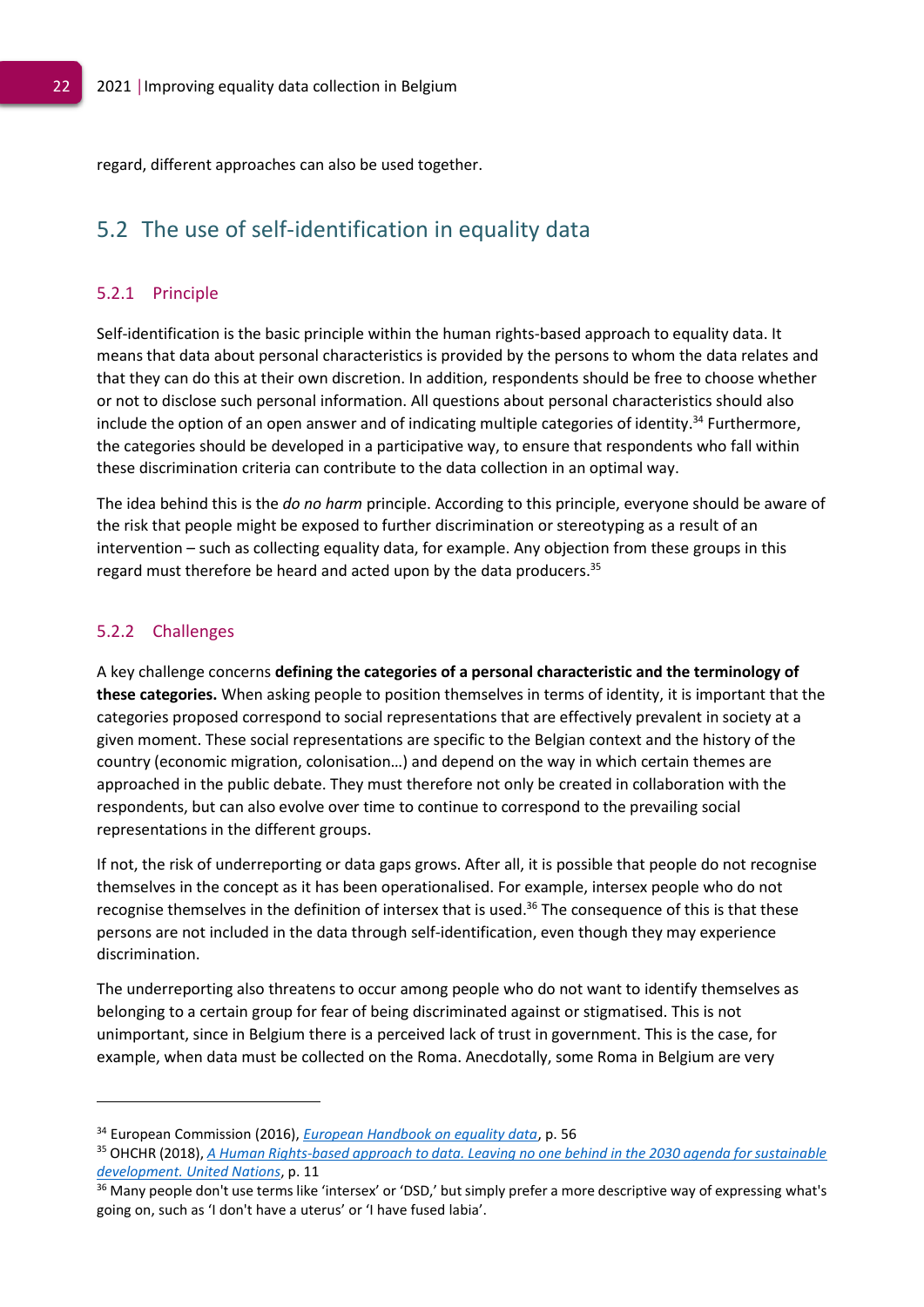suspicious of the government and certainly of data collection from the government, and are therefore reluctant to participate in data collection. However, there is a great need for reliable data on inequality and discrimination against the Roma population in Belgium. Before data can be collected, it is important to invest in informing and involving the Roma population about the importance of data for understanding inequality and discrimination and to foster trust in that way. This is discussed further in the next chapter.

Nevertheless, complex and changing lists of categories can pose problems for the analysis. This is particularly problematic in statistical analyses, which often rely on the stability of the variables over time and which require clearly defined and mutually exclusive categories in a reasonable number.

Furthermore, when measuring discrimination and inequality, it is necessary to distinguish between how individuals see themselves and how others or the wider society view these individuals. People with a migration background who feel 'simply Belgian' can still be perceived as 'different' by society at large. It is important to know how certain groups are perceived in society, as people are discriminated against based on how others view them. One way to address this is to explicitly ask about experiences of discrimination and the perceived reasons for this discrimination. A disadvantage here, however, is that it concerns a perception of discrimination and it is often difficult to know what the motives of the discriminating party were.

*Auto-hetero perception* is a variant of self-identification in which persons can indicate how they think society would define them.<sup>37</sup> This is another way of mapping out how a person is perceived by others and therefore to what extent this person is potentially discriminated against. It takes into account the discrepancy between how a person sees themselves versus how society sees the person. Thus, questions can also be included such as 'I understand that others see me as a transgender person/Muslim, etc.'

Finally, there is also the danger that self-identification unwittingly shifts the responsibility for an antidiscrimination policy from the government to the discriminated groups. Self-identification can then have a perverse effect: if someone does not identify themselves as belonging to a certain discriminated group, the idea could arise that the inequality problem is smaller than it actually is.

When we talk about difficulties in applying the principle of self-identification, we should also mention a particular aspect in Belgium. A lot of equality data is created on the basis of administrative data (external definition). *A priori*, this goes against the principle of self-identification issued at European level and included in the *Guidelines on Equality Data* or in the *European Handbook on Equality Data*. We can only acknowledge this situation and ensure that it can be taken into account in the upcoming debates and questions about equality data in Belgium. Indeed, this **issue of the operationalisation of selfidentification by public institutions** must be the subject of a debate and be discussed in all transparency. From this debate a position can emerge that protects individuals from potential abuse, while respecting their identities by taking into account the principles of the human rights-based approach to data.

# <span id="page-23-0"></span>5.3 The use of external definition in equality data

The other form of operationalisation that we want to consider is that of 'external definition'. The *Subgroup on Equality Data* recognises the value of this for equality data and indicates that where

<sup>37</sup> European Commission (2016), *[European Handbook on equality data](https://ec.europa.eu/newsroom/just/document.cfm?action=display&doc_id=43205)*, p. 38-39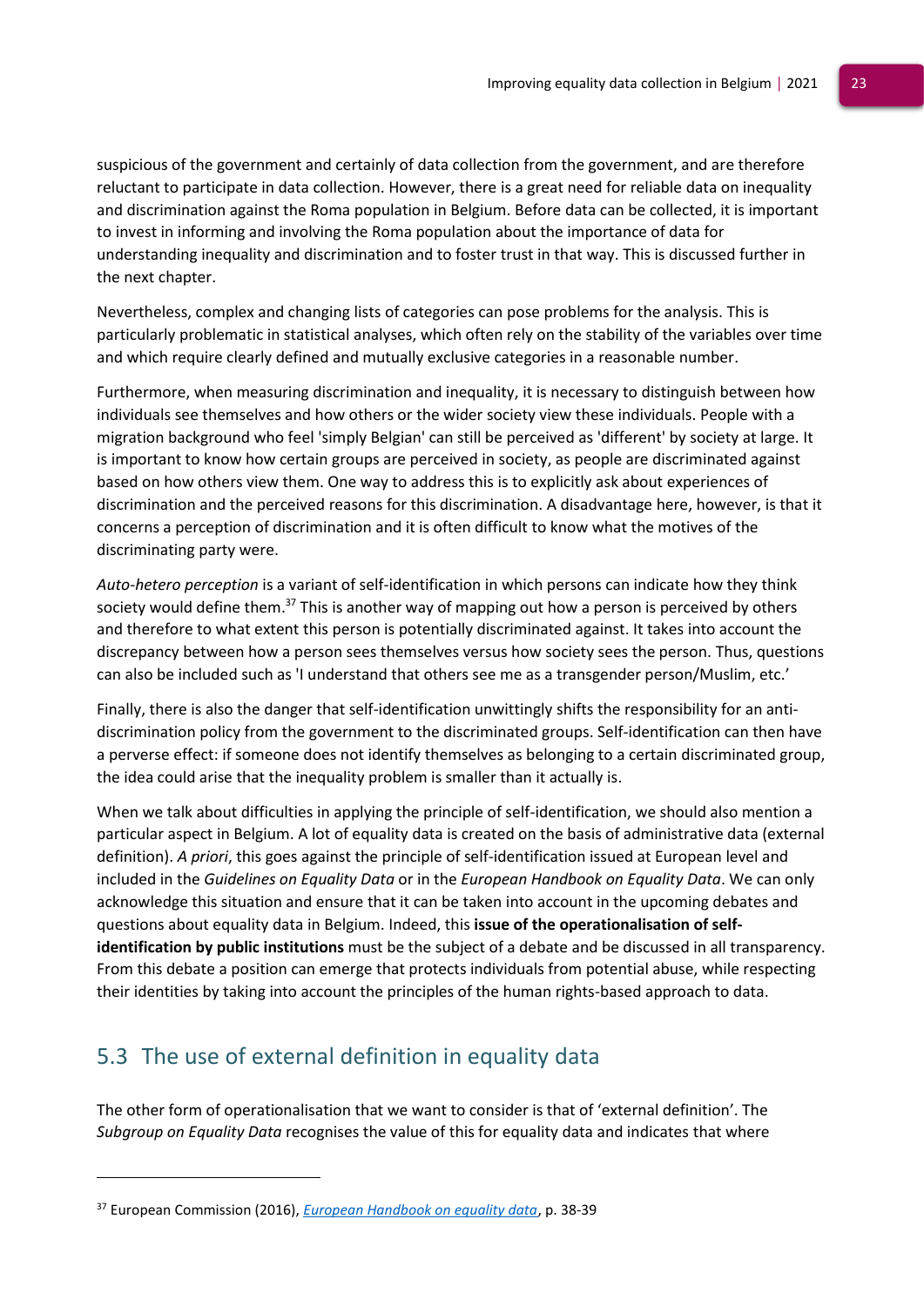possible the use of a combination of data based on self-identification and external definition can provide a complete picture of the target groups.

#### <span id="page-24-0"></span>5.3.1 Principles

When using external definition to operationalise the personal characteristics, the person is assigned a certain category based on available information about this person. In this way, groups are often captured by means of an *a posteriori* reclassification. People cannot therefore indicate to which category they belong.

#### <span id="page-24-1"></span>5.3.2 Challenges

Many of the drawbacks associated with self-identification disappear when using external definition. It is in a sense more objective, because it uses data that does not vary or varies less according to individual perception. <sup>38</sup> But this way of working also presents difficulties.

It effectively goes against the human rights-based approach that takes precedence in the production, collection and use of equality data. This approach is based on the participation of the groups involved in the data. The above use of the word 'objective' is only justified because the data concerned is 'factual information' (e.g., in the context of origin data: nationality at birth; in the context of sexual orientation data: official sex of the partner, etc.). However, the reclassification of this data into categories is not at all 'objective' and requires many decisions and trade-offs about the definitions and delimitations of the categories. Moreover, the reclassification, as a social construct, is influenced by the social and historical context in which it takes place. This work is usually done today without consulting the groups concerned. The only objective aspect is the method of collection - 'facts' are collected - but what is done with them next requires choices that are not 'objective'.

We therefore risk working with categories that do not correspond to the social reality of the groups. In many cases, the external definitions and categories used cannot capture the full range of inequalities and nuances within these groups. This can cause serious reliability problems in the field of antidiscrimination.

An example of the problematic use of an external definition is the use of a person's legal sex to determine gender identity. The legal sex is defined by administrative data. It is assumed that the legal sex of a person is the same as the gender identity. The person's legal sex, however, is the legal record of what was determined physically at birth. In many cases, the legal sex of a person matches the gender identity, and there is no problem. But this is obviously a problem for transgender people.

Another problematic example concerns the use of nationality or nationality at birth to determine whether or not someone can be regarded as a 'Roma'. 'Roma' is a term that includes various groups<sup>39</sup> and the use of nationality to determine this does not give an accurate picture of the Roma population. These various groups differ from each other in terms of nationality, migration history, religion, language, etc. They also have different histories of exclusion and discrimination. Some groups will have Belgian

<sup>38</sup> Comité pour la mesure de la diversité et l'évaluation des discriminations (COMEDD) (2010)*[, Inégalités et](https://www.vie-publique.fr/rapport/30934-inegalites-et-discriminations-usage-critique-et-responsable-statistiques)  discriminations Pour un usage cri[tique et responsable de l'outil statistique](https://www.vie-publique.fr/rapport/30934-inegalites-et-discriminations-usage-critique-et-responsable-statistiques)*

<sup>39</sup> H. Tocquet en J. Weyts (2013), *[Context, drijfveren en opportuniteiten van Midden en Oost-Europese immigratie.](https://limo.libis.be/primo-explore/fulldisplay?docid=LIRIAS1863675&context=L&vid=Lirias&search_scope=Lirias&tab=default_tab&lang=en_US&fromSitemap=1)  [Een exploratief onderzoek met focus op Roma](https://limo.libis.be/primo-explore/fulldisplay?docid=LIRIAS1863675&context=L&vid=Lirias&search_scope=Lirias&tab=default_tab&lang=en_US&fromSitemap=1)*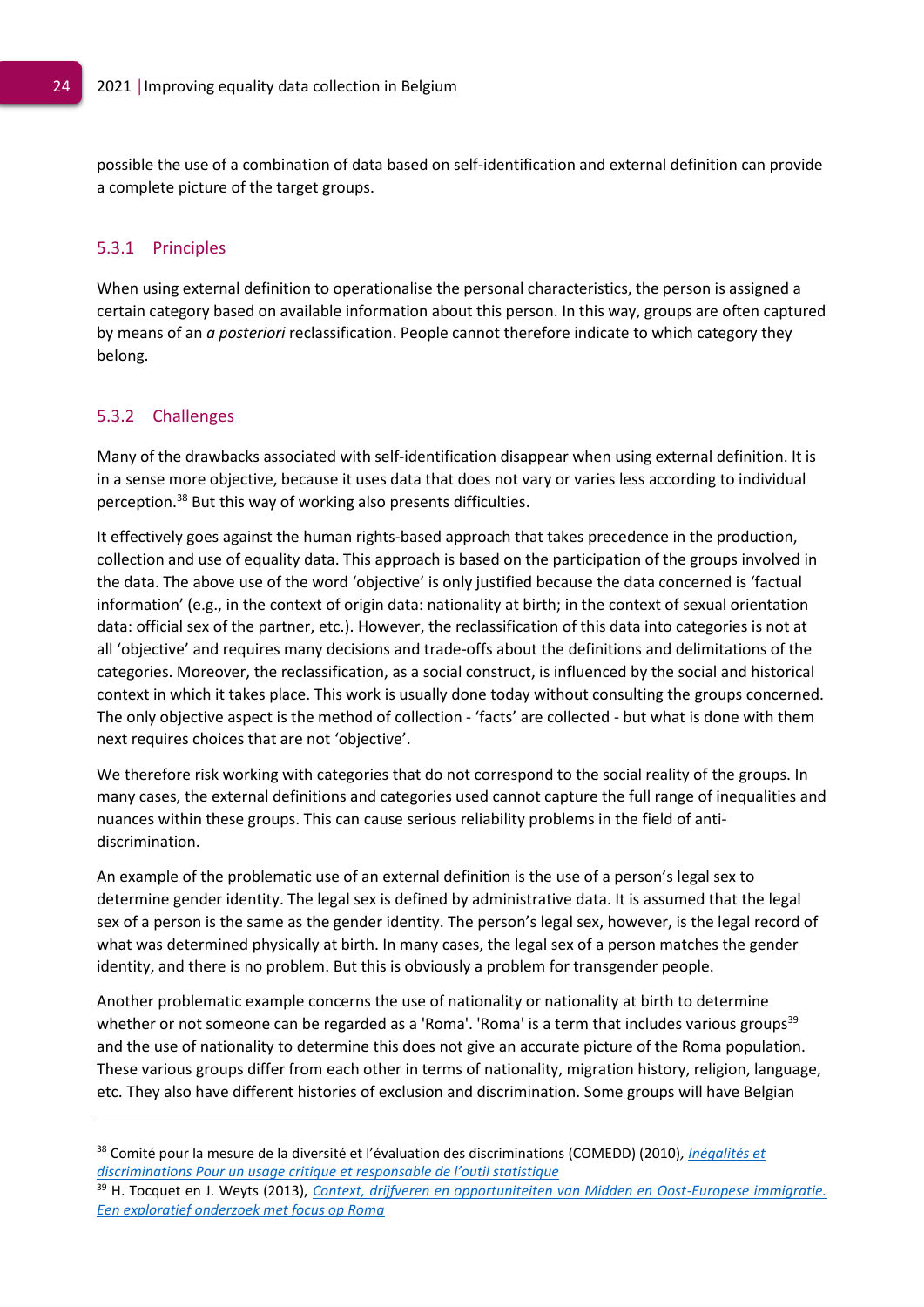nationality (for several generations, already) and others will not. (Birth) nationality is, in this case, not a very good way to determine origin. After all, Belgian Roma are also discriminated against. The solution to this could be the self-identification mentioned above.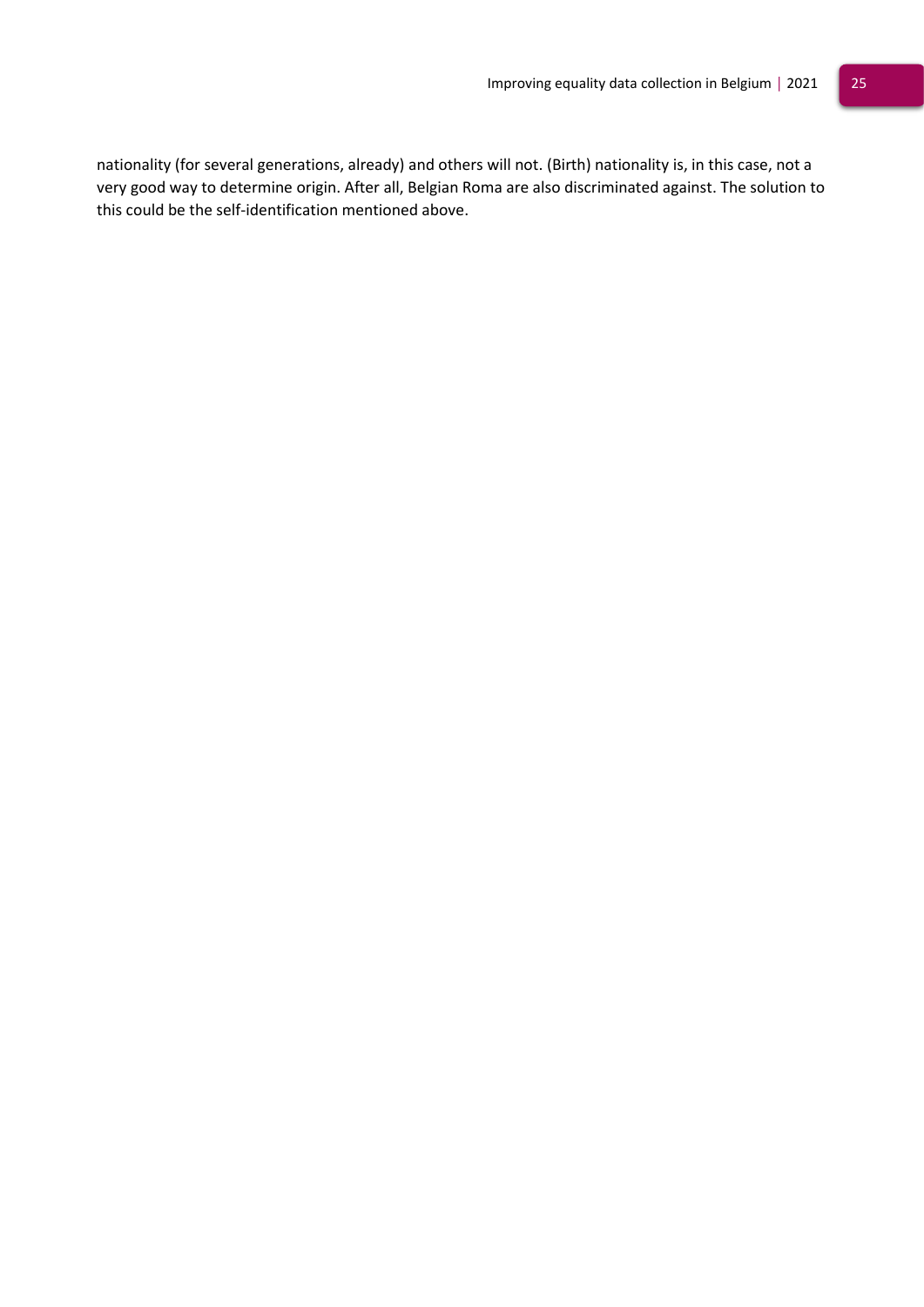# <span id="page-26-0"></span>**6 Recommendations**

The analysis of the mapping and the information collected through our surveys, interviews and meetings with the advisory committees form the basis for our recommendations on the minimum conditions to be respected for the development of equality data with respect for human rights and concerning the development of a coordinated strategy and a structural framework to collect and use equality data in Belgium.

## <span id="page-26-1"></span>6.1 Use the data hub and help keep it up to date

Our first recommendation is for all stakeholders working on the themes of discrimination and inequality. to use the data hub. The data hub is rich in quantitative and qualitative information pertaining to the three groups of criteria covered by this project, across many domains. Many of the data sources are little known, while they can be used to paint a better picture of the discrimination that certain groups experience and of the inequality in certain domains. Our data hub aims to be a first step towards bringing all data sources together and making them easier to access and use. We also have the ambition to further develop the data hub by adding new criteria. The impact of this has yet to be seen.

Given the expansion of equality data in Belgium, we will ensure to keep the hub up-to-date by adding the most recently published data sources. We therefore call on the users of the data hub to provide us with new data, communicate updates to data sources or any necessary corrections. We have provided a contact option in the data hub itself.

## <span id="page-26-2"></span>6.2 Filling gaps

This project has identified several gaps in equality data for our three groups of criteria. We shall briefly review some of these gaps here (see the Dutch or French version of the report for the full list). We invite everyone to make an effort to close the various gaps identified by this report with respect to the criteria, the target groups or the domains that concern them. These involve both the production of data itself and a plea to facilitate the production of this data.

#### **Gaps regarding the content and type of data sources:**

- **EXTERGHTM** There is a need for more data across the spectrum of **sexual orientation** from an intersectional perspective.
- There is a need for more data on the **'racial' criteria** in certain domains, such as in the **domain of 'justice and police'**. This data can map and tackle phenomena such as ethnic profiling or other forms of selectivity by the police. There are also no figures on the diversity in the judicial/police system.
- Within the domain of **'health'** there is a need for data on the **'racial' criteria** and more specifically on inequalities in health, unequal access to and discrimination in health care and the differential impact of health care.
- Here is also little high-quality data available in Belgium about **Roma and Travellers**. This is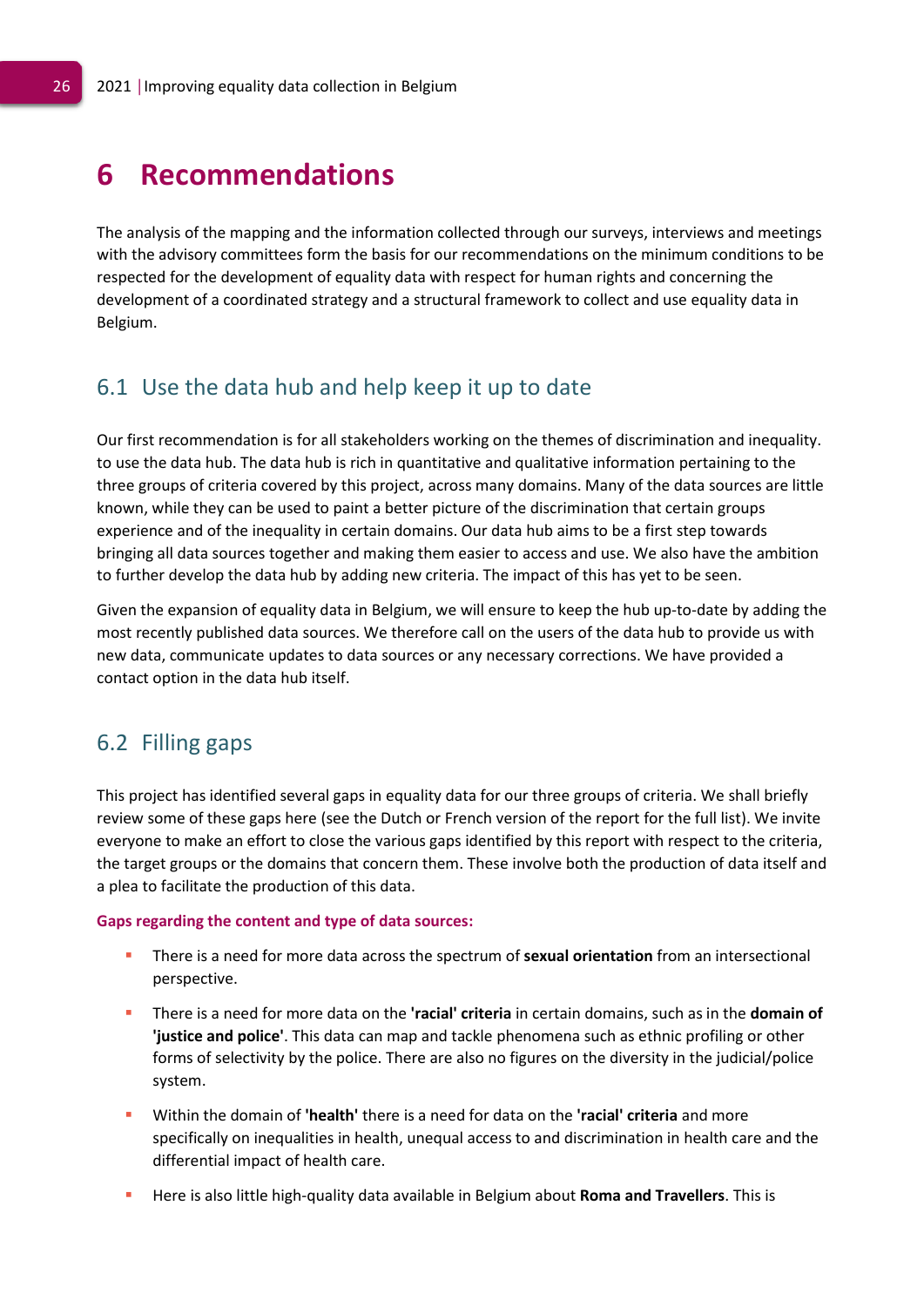reflected in most (international and national) reports: there is a need for complete and reliable data on which to base good policy.

- In Belgium, there are only a few data sources with data on inequality, discrimination, hate speech or hate crime based on **religious or philosophical beliefs** and **descent**. However, this is important data for tackling discrimination against Muslims, <sup>40</sup> for example, but also for combating phenomena such as Islamophobia or anti-Semitism.
- There is a need for data and research on the criterion of **sex characteristics**. More specifically, there is a need for data collection on discrimination and inequality with regard to intersex people, in which they themselves are actively involved and can participate. A structural policy on data collection on sex characteristics could fill this gap.
- **EXECUTE:** There is a need for more data on the criteria of **gender identity and gender expression** in the general population, as well as on discrimination and inequality against **transgender people**.
- Since **discrimination tests** are a good way to identify and combat discrimination based on different criteria, there is a need for more discrimination tests in different domains and for different cities and regions.
- There is a need for more **intersectional data and research**. We will elaborate on this recommendation in section 6.4.

### **Gaps with regard to data quality and analysis:**

- We identify several difficulties and problems related to the **operationalisation** of criteria (see Chapter 5). These problems and difficulties make it difficult to compare certain data, for example between different Belgian regions. For example, there are many different ways to define and measure the 'racial' criteria, and broad and different categories of origin are also often used. With regard to the operationalisation of gender identity, surveys often leave the option of indicating 'X' or 'other' in addition to the choice of 'man' or 'woman' (i.e., M/F/X), but this is not the most appropriate way to map<sup>41</sup> people's gender identity. There is a **need for coordination, research and harmonisation on the operationalisation of the various discrimination criteria**.
- Existing data is often difficult to compare over time. Data should therefore be **collected more regularly and longitudinal analyses should be performed** more frequently, where possible.

#### **Gaps with regard to accessibility, transparency and legislation on the protection of personal data:**

- It is not clear to many users who collects which data and for what purpose. There is a clear demand for a **central mapping with transparent information about data**. On the one hand, our project and the associated data hub partly meet this requirement. On the other hand, we have not included all academic sources and we warmly appeal to the academic community to consider accessibility of academic data sources and to work on an accessible mapping of these sources.
- There is a **lack of knowledge of the Belgian and European data protection legislation** on the protection of personal data and it is often assumed that the legislation allows nothing or very little. In practice, under certain important conditions, a lot is possible in the field of equality data

<sup>&</sup>lt;sup>40</sup> More than 85% of the cases opened by Unia on the basis of religious or philosophical belief concern Muslims. <sup>41</sup> Motmans, J., Burgwal, A. and Dierickx, M. (2020), *[Adviesnota: Het meten van genderidentiteit in kwantitatief](https://transgenderinfo.be/wp-content/uploads/Adviesnota_Motmans_Burgwal_Dierckx_2020.pdf)  [onderzoek](https://transgenderinfo.be/wp-content/uploads/Adviesnota_Motmans_Burgwal_Dierckx_2020.pdf)*, Transgender Infopunt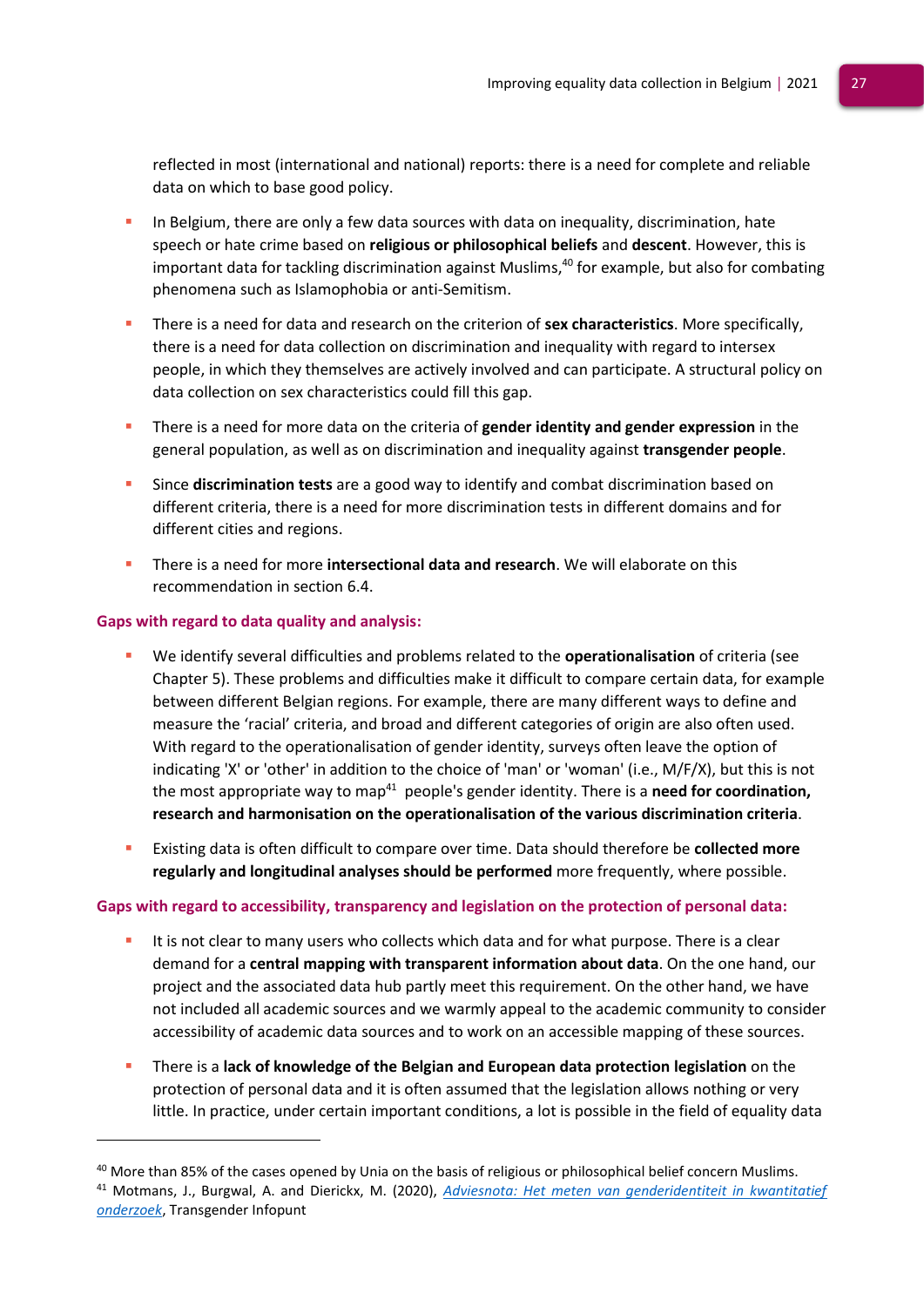(see Chapter 3). With this project, we are attempting to take a first step towards greater clarity about the existing legal framework, but we are also calling for **broader awareness** about this legal framework and the relevant safeguards it contains.

- There is a need for a sound and broad public debate about the collection and processing of **equality data** and to raise awareness about the value of equality data within the context of the current (legal) framework. This debate can help build trust (see the recommendations on minimum conditions in section 6.3) and can be initiated and led by a consultative body on equality data (see the recommendations in section 6.5). In the context of this debate, it is necessary in particular to question the advantages and disadvantages of Article 24-quinquies of the Law of 4 July 1962 on public statistics and to clarify its scope, in the light of Article 9 of the GDPR.
- We are calling for **the existing and high-quality data sources to also be used effectively to inform policy**. At the moment, equality data are still too often pushed aside when policy is made.

*Of course, the production of data or of analyses must be done according to the principles that we list below.*

# <span id="page-28-0"></span>6.3 Minimum conditions for high-quality equality data

This report does not advocate the constant development of data about everything and everyone, without a purpose and without a framework. Data is important, but equally important is its quality and respect for the context in which the data is collected, processed and analysed. Here, we list the minimum conditions that must be respected in order to achieve this goal.

The collection and processing of data is very dependent on the purpose that is being pursued. It is therefore difficult to define the concrete decisions about the data (method of collection, categories used, analysis, etc.) in a standardized way. Despite this ad hoc characterisation, we have identified basic principles that can be applied in all cases of data collection, processing and analysis. We have based this on the principles stated by the respondents in our surveys and interviews.

We noted with interest that most of the principles stated by our respondents overlapped with those of the human rights-based approach to data. There is thus a broad shared consensus that the principles in the human rights-based approach are the foundation of all work on equality data. For us, these basic principles are the minimum conditions that must be respected in order to make the production, collection and analysis of equality data a success.

### <span id="page-28-1"></span>6.3.1 Knowledge of and respect for the legislation on the protection of personal data at all stages of data processing

The respondents of the survey most often emphasised the importance of protecting personal data. They are generally in favour of the development of equality data for the three groups of criteria, with the *conditio sine qua non* that privacy is guaranteed, at all stages (collection, analysis, preservation, etc.). This principle is also part of the principles defined in the human rights-based approach to equality data.

We also believe that a better knowledge of the legal framework for the processing of personal data can benefit everyone, whether they are a user of data or not, in the institutions and in civil society. There is,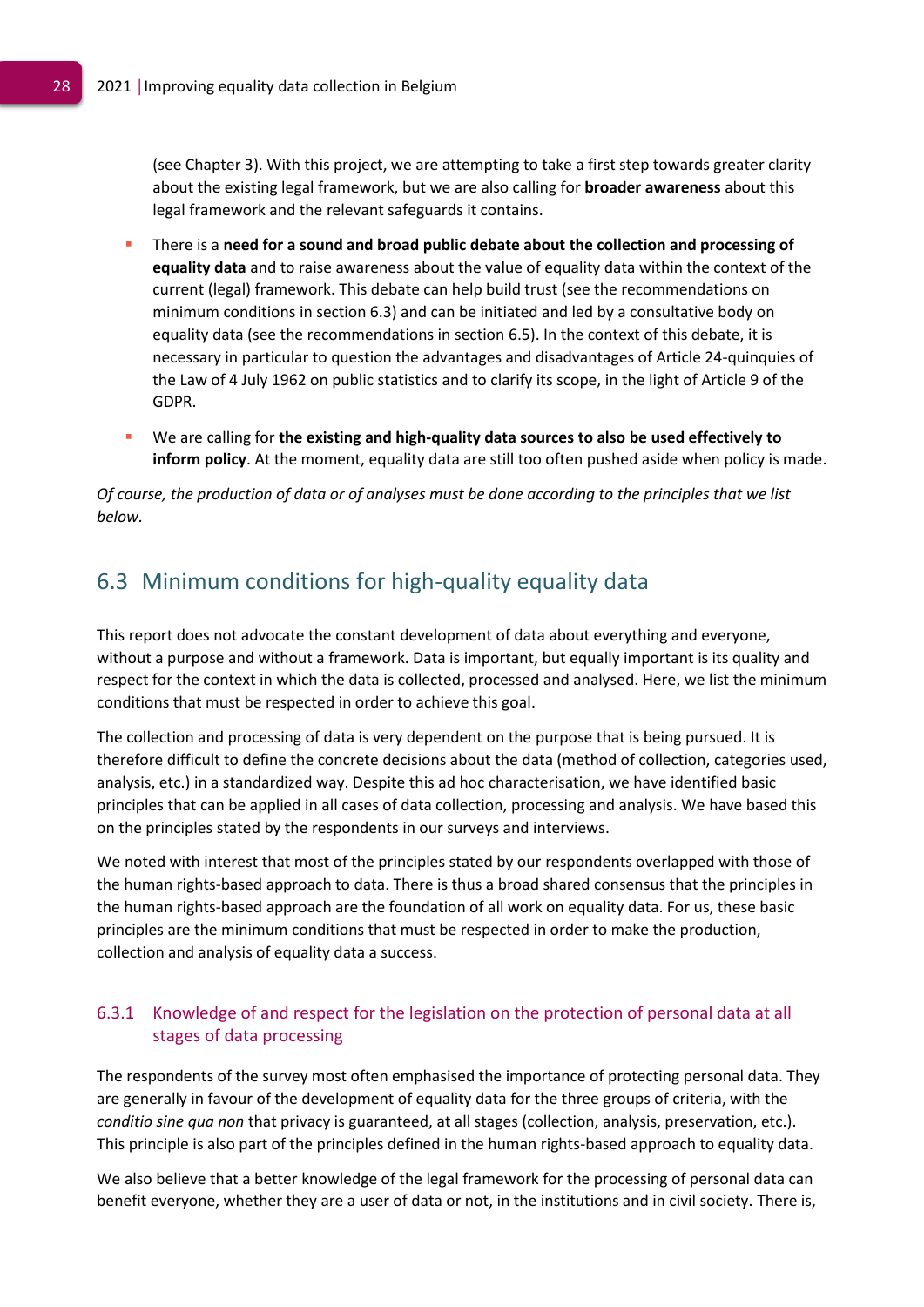indeed, a tendency to think that certain data should not be touched. That idea needs to be nuanced, because according to the existing legal framework, it is possible to process certain data under specific conditions (see Chapter 3). This nuance must therefore be applied through clear and easily-accessible information about what is and what is not allowed in the context of the legislation on the protection of personal data. What can and cannot be done according to the legislation is only mentioned in general terms in this report, as this depends on the situation and differs according to the research, the data and the built-in guarantees for data protection. For more information and advice, citizens can visit the website of the Data Protection Authority.<sup>42</sup>

### <span id="page-29-0"></span>6.3.2 Participation of the groups involved: 'nothing about us, without us'

One of the most important principles of the human rights-based approach is that of participation. This principle is applied by ensuring the participation of the groups concerned in all stages of the data processing: data planning, method selection, data collection, analysis, storage, and dissemination. An important process is also the operationalisation of each criterion (religion, origin, gender identity, etc.) that must be developed in consultation with the groups concerned.<sup>43</sup> This is certainly the case when it comes to data based on self-identification, but it is also the case for other types of data; the groups concerned must be able to guide the debate and participate in the decisions on the categories used for the data, as well as the collection and analysis method used.

Two concrete fields of action are emerging:

- Setting up different research processes to work with the groups to determine how to collect data, which categories to use, etc.<sup>44</sup> Such a research approach should also be accompanied by a pedagogical process on the importance of equality data and its use.
- The participation of the groups involved must be organised in a structural manner. This can be done via a consultative body, which must be sustainable, to monitor possible evolutions in the field of discrimination or inequality and the sensitivities of groups. We will discuss this recommendation in more detail in section 6.5 below. There is a need to be sufficiently transparent and public, so that everyone has the opportunity to be informed and to participate. The challenge is also to strive for the participation of sufficient rights holders or persons directly affected to optimally represent the diversity in existing sensitivities and positioning.

### <span id="page-29-1"></span>6.3.3 Purpose of the data

An essential principle is that of the purpose of data, which incidentally, is central to the legislation on the protection of personal data. The collection, processing or analysis of equality data must have a welldefined, legitimate and proportionate purpose and this purpose must be justified. There can be no producing or collecting information just for its own sake. You have to know why you want to 'know'. Data is therefore not an end in itself, but a means.

 $42$  Website v [of the Data Protection Authority :](https://gegevensbeschermingsautoriteit.be/burger) It is also possible to request information vi[a this website.](https://gegevensbeschermingsautoriteit.be/burger/acties/informatie-aanvragen)

<sup>43</sup> OHCHR (2018), *[A Human Rights-based approach to data. Leaving no one behind in the 2030 agenda for sustainable](https://www.ohchr.org/Documents/Issues/HRIndicators/GuidanceNoteonApproachtoData.pdf)  [development. United Nations](https://www.ohchr.org/Documents/Issues/HRIndicators/GuidanceNoteonApproachtoData.pdf)*, p. 3

<sup>44</sup> An example of such a study: Simon P. and Clement M. (2006), *[Rapport de l'enquête « Mesure de la diversit](https://www.ined.fr/fr/publications/editions/document-travail/rapport-de-l-enquete-mesure-de-la-diversite-une-enquete-experimentale-pour-caracteriser-l-origine/)é » Une [enquête expérimentale pour caractériser l'origine](https://www.ined.fr/fr/publications/editions/document-travail/rapport-de-l-enquete-mesure-de-la-diversite-une-enquete-experimentale-pour-caracteriser-l-origine/)*, INED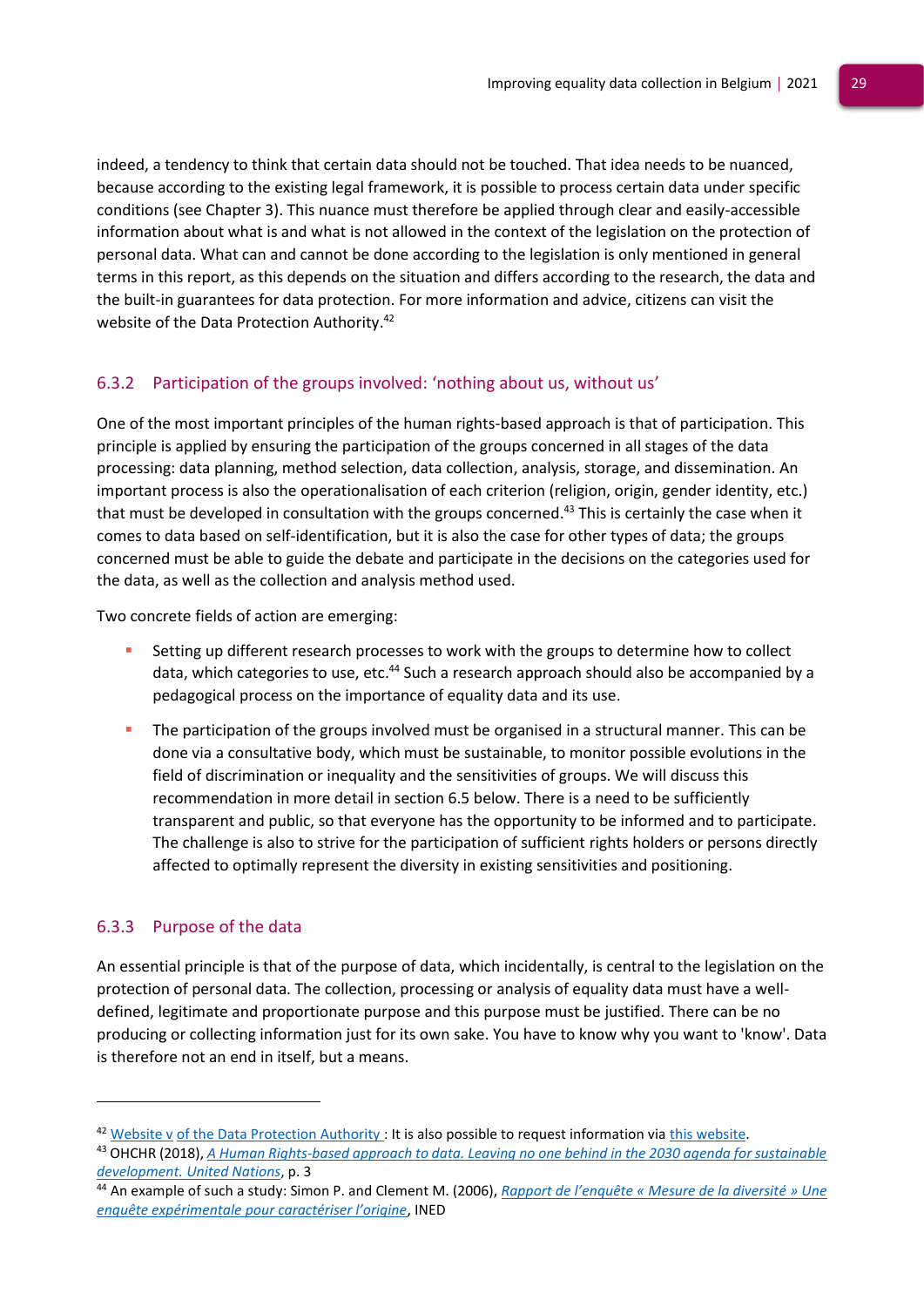This purpose must have a legitimate character in the context of the protection of human rights and the fight against inequality and discrimination. Under no circumstances should this data be used to stigmatise groups or to collect information about specific individuals. There must therefore be strict and transparent safeguards to ensure individual privacy is maintained on this data (see section 6.3.1 and section 6.3.5).

### <span id="page-30-0"></span>6.3.4 A specific method for each purpose

A simple basic principle follows from the previous points: a specific methodology fits each purpose and each social context. As we have pointed out, despite the established principles listed in this chapter, there is no *one size fits all*.

Thus, there are several ways to collect data, depending on the question being asked, the groups involved and the status of the actor collecting the data. A combination of methods may be a suitable solution. It can be useful to combine different forms of operationalisation in order to obtain the most complete picture of a problem. In Chapter 5 we already discussed the advantages and disadvantages of selfidentification and external definition. We therefore do not favour one method over the other, but we want to emphasise that this depends on the purpose, the context and the status of the data producer.

### <span id="page-30-1"></span>6.3.5 Transparency: from start to finish

Transparency is essential in all work on equality data. Thus, the producers or users of data are responsible for explaining and justifying the purposes and methodology of data collection and analysis. In a survey, for example, this means that respondents must know what will happen to the data (in terms of content). In the case of data with self-identification, the need and purpose for collecting equality data must be explained so that the groups involved can actively participate in the investigation by deliberately disclosing certain identity information. There must be transparency not only about the use, but also about the other stages of working with data: what are the guarantees for the protection of privacy, how will the data be stored, etc.? Respondents must be given this information and be able to understand it.

This transparency requires good communication, which must be accompanied by pedagogical efforts towards the respondents. As stipulated by Articles 13 and 14 of the GDPR, this means that the information must be concise, accessible and easy to understand. The language used should be clear and simple, and visual elements (infographics, diagrams, graphs, etc.) should be used if necessary. Transparency and clear communication are important to ensure the participation and confidence of the respondents in the data collection; they are a guarantee of reliable and high-quality data.

Transparency is also about the accessibility of data: the procedure to be followed to have access to the data must be clearly stated and the same for everyone. It must also meet all requirements of the legislation on the protection of personal data. This also means that the information about the available data is clearly presented: which variables are there, for which years, according to which definition, which collection methodology, etc.

#### <span id="page-30-2"></span>6.3.6 Accountability and prevention of abuse

The producers and users of equality data have a responsibility for the impact that the data or the results of the analysis can have. After all, this data is hazardous if it is used for illegitimate purposes, for example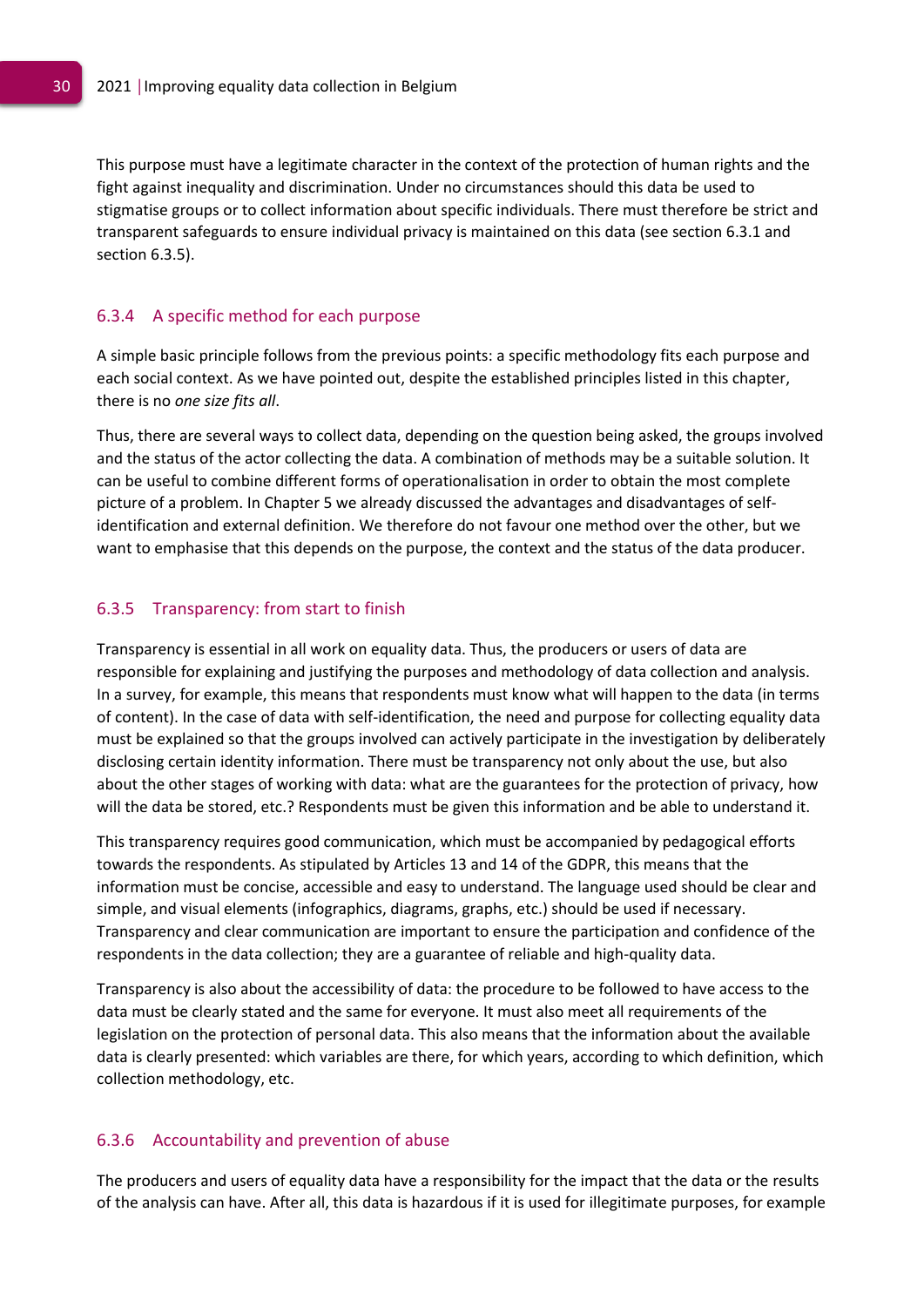to stigmatise and even discriminate against groups. Incidentally, this was a core concern of all our respondents: the fear of the data being misused.

After all, analytical categories are needed for data analysis and research. Attempting to capture fluid identities and heterogeneous groups in abstract concepts and categories **risks reducing people to variables that do not reflect the true complexity and heterogeneity (see Chapter 5)**. To tackle discrimination and inequality, it is important to measure these phenomenon and thus identify the discriminated groups through analytical categories. We must not lose sight of the risk of stereotyping and misuse of data for illegitimate purposes here. However, stereotyping is mainly a result of political and social discourses and interpretations of data.

Therefore, guarantees are needed against all forms of abuse. The risk of misuse must be taken into account and anticipated from the start of the reflection on data collection or analysis. First of all, misuse can be prevented by a specific and adapted methodology, for example by limiting the data collection and/or analysis only to the data necessary for the legitimate purpose in the fight against discrimination and inequality (see section 6.3.3). It is also important for researchers to devote sufficient attention and thought to the operationalisation of personal characteristics and to be aware of the possible consequences that a certain operationalisation can have on the outcome of the data collection. Operationalisation must be done in such a way that the risk of stereotyping is minimized.

Second, the responsibility also lies in the discourse that accompanies the equality data. Clear information must be prepared to avoid interpretations that could potentially harm the groups concerned. Right from the start, resources and time must be provided for clear, responsible and accessible communication of research results and data.

### <span id="page-31-0"></span>6.3.7 Building and maintaining trust

Trust is a *conditio sine qua non* for the development of high-quality equality data. This trust requires continuous efforts towards all stakeholders, the respondents and the groups involved who provide the personal information and public opinion in general.

The issue of trust is particularly sensitive between the governments that want to collect and produce equality data and the groups involved in this data. In Belgium there is sometimes a lack of trust in the government. For the adequate collection of equality data, it is necessary that this trust is restored, certainly for the effective use of self-identification. This trust can be restored by being transparent about data collection and processing and providing the opportunity for participation.

### <span id="page-31-1"></span>6.3.8 Whenever possible and appropriate: strive to use self-identification

Self-identification is a basic principle in the human rights-based approach to data: the information about personal characteristics must be provided by the people involved in this data. In Belgium, this option is used in certain polls and surveys, but not in the case of administrative data. Where possible and appropriate, efforts should be made to use self-identification, depending on the purpose and in accordance with the legal framework. However, several contextual conditions must be fulfilled to successfully use self-identification. If these conditions are met, it can be assumed that self-identification is a useful and ethical way to measure inequalities and to question personal characteristics.

Here, we list these minimum conditions for the successful use of self-identification in equality data: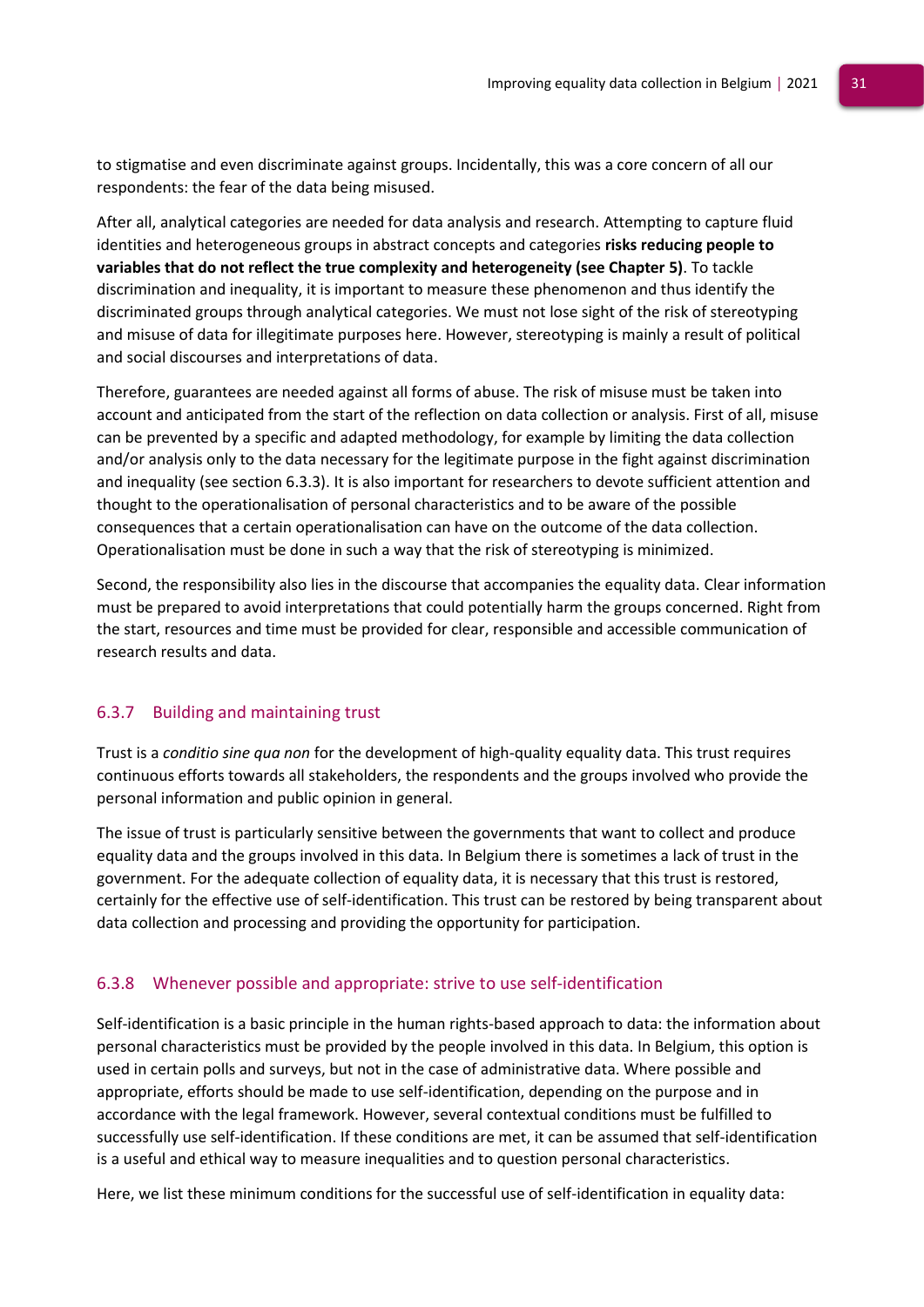- **Participation of the groups involved:** the operationalisation of each identity category (religious or philosophical belief, national or ethnic origin, gender identity, etc.) must be developed in consultation with the groups involved  $45$  (see section 6.3.2).
- **Optional answer and multiple answers**: the collection of this type of data should remain optional. For questions about personal identity, there should always be the option not to answer or to indicate multiple identities. In addition, an open answer category is desirable in order to leave the choice up to people to define themselves as they wish. But it is a delicate balancing act, because as we explain in Chapter 5 on operationalisation, the multiplication of categories does not facilitate analysis. It is a matter of seeking a balance and this must be done in a dialogue between the groups concerned and the data producers or researchers.
- **Where necessary and appropriate, use auto-hetero perception:** this can be seen as a variant of self-identification where individuals can indicate how society would define them. It is interesting to be able to map out how a person thinks he is perceived by others and thus to what extent this person is potentially discriminated against.

# <span id="page-32-0"></span>6.4 More attention to intersectionality

Intersectionality is an essential perspective when we talk about equality data. More attention is therefore required in order to enable a broader and more in-depth operationalisation of intersectional analysis of data. In the full length reports in French and Dutch, we took a closer look at the concept of intersectionality, its operationalisation in data and research, its challenges, and how it appears in our mapping and in the responses to our surveys and interviews.

Here we list the main recommendations for the successful operationalisation of an intersectional perspective. We emphasise that in this report we do not provide unequivocal answers about the operationalisation of intersectionality, because each specific case requires a specific approach. There are, however, a number of general principles that can be mentioned:

- Although splitting data and crossing different personal characteristics is a good first step, an intersectional perspective should be applied **throughout the data processing process and/or the entire research cycle**: in formulating the research questions, data collection, data analysis and the communication of the results.
- It is important to consider the context in which individual cases of inequality and discrimination occur when analysing and interpreting the data. **Structural forms of inequality and discrimination** should be kept in mind and can frame the data analysis.
- Researchers or data analysts must be **reflective** about their own position in society and the implications this has on the design of the research and/or the data (analysis and collection).
- **Participation of and co-creation with** the groups involved is essential from an intersectional perspective and ties in with the minimum conditions we discussed above and with a human rights-based approach to data. In this way, one can also avoid that the frame of reference of

<sup>45</sup> OHCHR (2018), *[A Human Rights-based approach to data. Leaving no one behind in the 2030 agenda for sustainable](https://www.ohchr.org/Documents/Issues/HRIndicators/GuidanceNoteonApproachtoData.pdf)  [development. United Nations](https://www.ohchr.org/Documents/Issues/HRIndicators/GuidanceNoteonApproachtoData.pdf)*, p. 3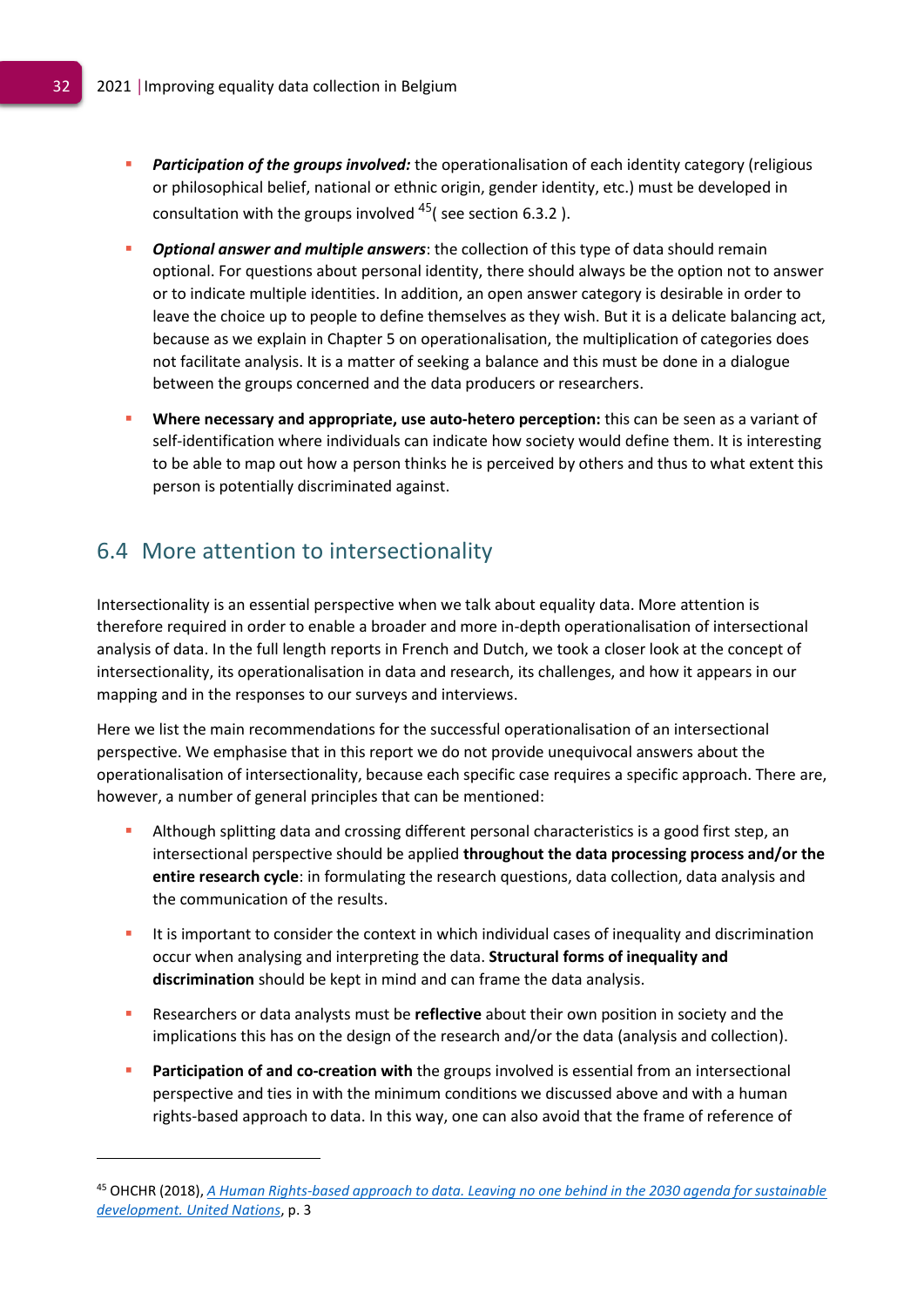dominant groups in society dominates the research or data analysis.

- We recommend organising **a consultative body** for reflection about the operationalisation of the concept of intersectionality in Belgian equality data. This consultative body could provide advice on specific cases and formulate more general recommendations for improving and developing intersectionality in Belgian equality data. In any case, concerned groups should be part of this consultative body, again in line with the human rights-based approach to data.
- Different organisations and institutions have only limited authority or work on certain defined themes. However, in order to apply an intersectional perspective, it is necessary to be able to **collaborate across the boundaries of these competences, target groups and themes**. A consultative body on equality data can enable this (see section 6.5).
- Proper operationalisation of intersectionality in research and data requires **resources** and is also an organisational challenge. These resources can be used, for example, to set up collaborations, to enable participation of concerned groups and a true intersectional data collection and analysis.

We would also formulate a number of more precise recommendations that apply specifically to quantitative equality data or survey-based research:

- Respect for personal data and related legislation must always be taken into account (see Chapter 3). This is all the more important because when quantitative data is broken down into different personal characteristics, the anonymity of people can be compromised. Here, therefore, intersectional working can sometimes lead to a balancing act between high-quality data on the one hand and the privacy and anonymity of people on the other.
- To split data into different characteristics, you need **sufficient data** and the data file or sample must therefore be large enough. In a sample, it is therefore important that specific target populations are sufficiently present. This may mean that the data collection or research must be carried out at an international level, if insufficient data can be collected in Belgium for a specific target group.
- To ensure that specific target populations are sufficiently present in a survey, **appropriate communication** is recommended to address them. Communicating results at the end of the research cycle is also a point for attention.

## <span id="page-33-0"></span>6.5 A consultative body on equality data

As a result of this project, we advocate for the development of a **coordinated and structural policy** on equality data in Belgium. This report and the associated data hub are just a first step. This policy should address the gaps that we have identified in this report and should lead to better use and development of reliable and high-quality equality data in Belgium.

In order to develop such a strategy, a **consultative body** is needed where the different actors who work with equality data can collaborate, exchange information and good practices and devise coordinated actions. At least three types of actors should participate on this consultative body: public institutions, civil society and academics. Their presence is necessary as data processers and data users. Their additional expertise would make it possible to develop an equality data approach that integrates the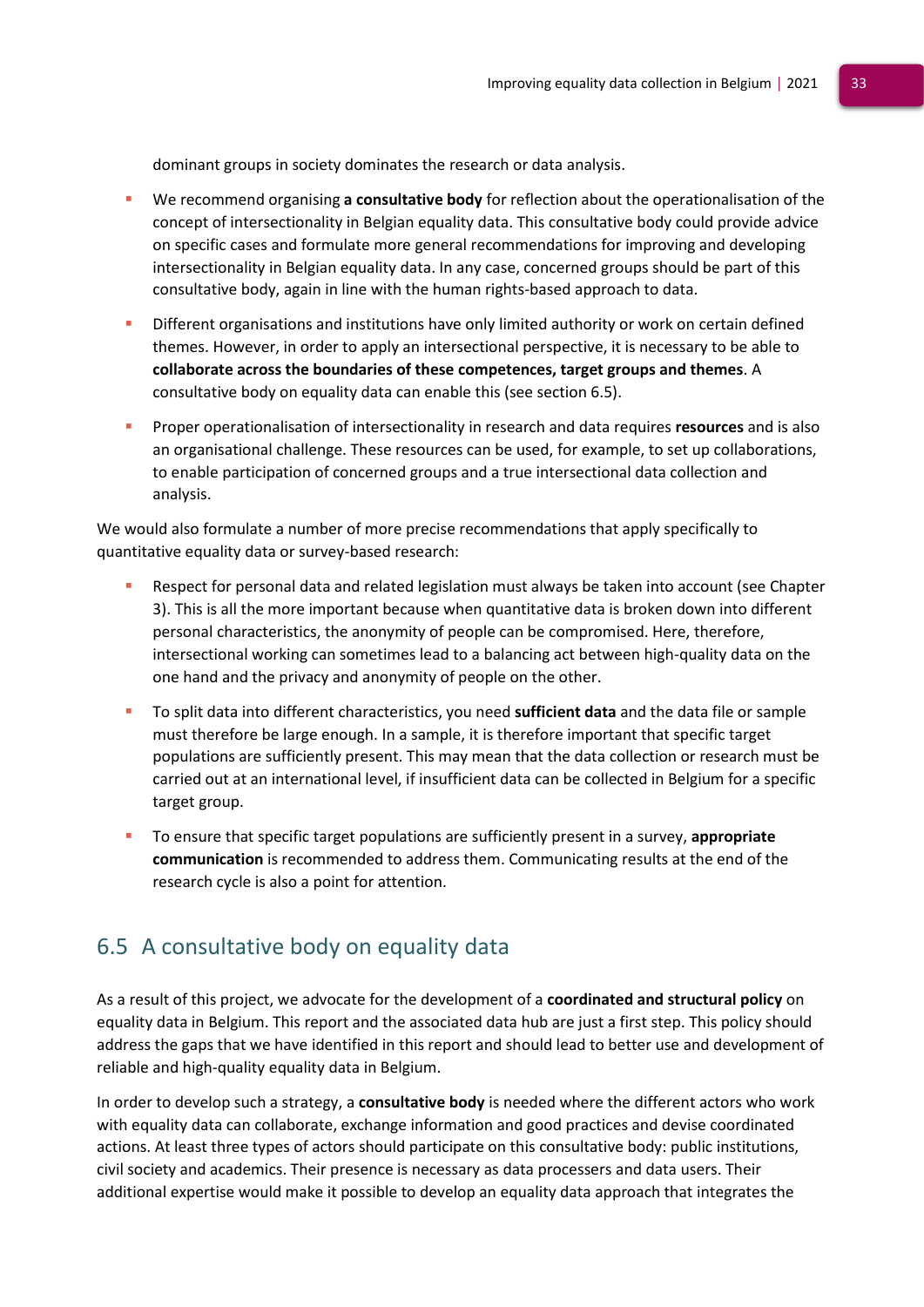limitations and sensitivities of the work in the field, of scientific analysis and management of administrative databases.

The **participation** of the groups involved must be part of the DNA of this consultative body. This principle must permeate all debates and actions of the body. The presence of civil society is a first step in this respect, but continued engagement of these actors in decision-making process is imperative. In addition, the consultative body must be accessible, organised in a clear and transparent manner and communicate about its operation and objectives in order to ensure maximum participation.

This consultative body must take into account the complex institutional architecture in Belgium, in particular in terms of languages and competences, and allow all federal entities to participate. Given the scope of the task, it cannot rely solely on the goodwill of experts. It will be necessary to provide the consultative body with its own resources, to make its existence more sustainable and to formalize its structure. This can be done, for example, by housing it in an existing institution that works with equality data. That is the only way to guarantee that it will be effective.

As already mentioned, this consultative body will have to take into account the specific sensitivities and issues that may vary between the different groups involved (and also within the groups themselves). For example, as we discussed in Chapter 5, the data collection and operationalisation of gender identity pose different challenges than those of the 'racial' criteria. To meet this need, it may therefore be necessary to organise different thematic working groups for the population groups concerned.

This consultative body will have several **missions**:

- **Raise awareness about the importance of equality data and about their use** in combatting discrimination and inequality, among civil society and public institutions. This awareness-raising must be accompanied by a pedagogical approach, because this theme can be a deterrent due to the (sometimes assumed) complexity of data or the mistrust it arouses in some.
- **Develop and promote clear information, concrete tools and good practices related to the minimum conditions** in order to develop reliable and high-quality equality data.
- **EXECTE Host thematic bodies** on specific issues related to equality data that require continuous attention, in particular:
	- o Thematic body on participation: this body will be in charge of the concrete implementation of the principle of the participation of the groups concerned in all steps of the processing of equality data. This can be done by establishing and promoting guidelines. This subgroup can also propose advice and concrete solutions to producers or users of data who want to apply the participation principle in their process.
	- o Thematic body on **intersectionality**: this body will be a space to consider the operationalisation of the concept of 'intersectionality' in equality data. This working group can provide advice on specific cases and formulate more general recommendations for improving and developing intersectionality in Belgian equality data. In any case, concerned groups should be part of this working group.
- **Developing the data hub and keeping it up to date:** the data hub will support the activities of the consultative body and promote data sources, and will enable to objectify the progress a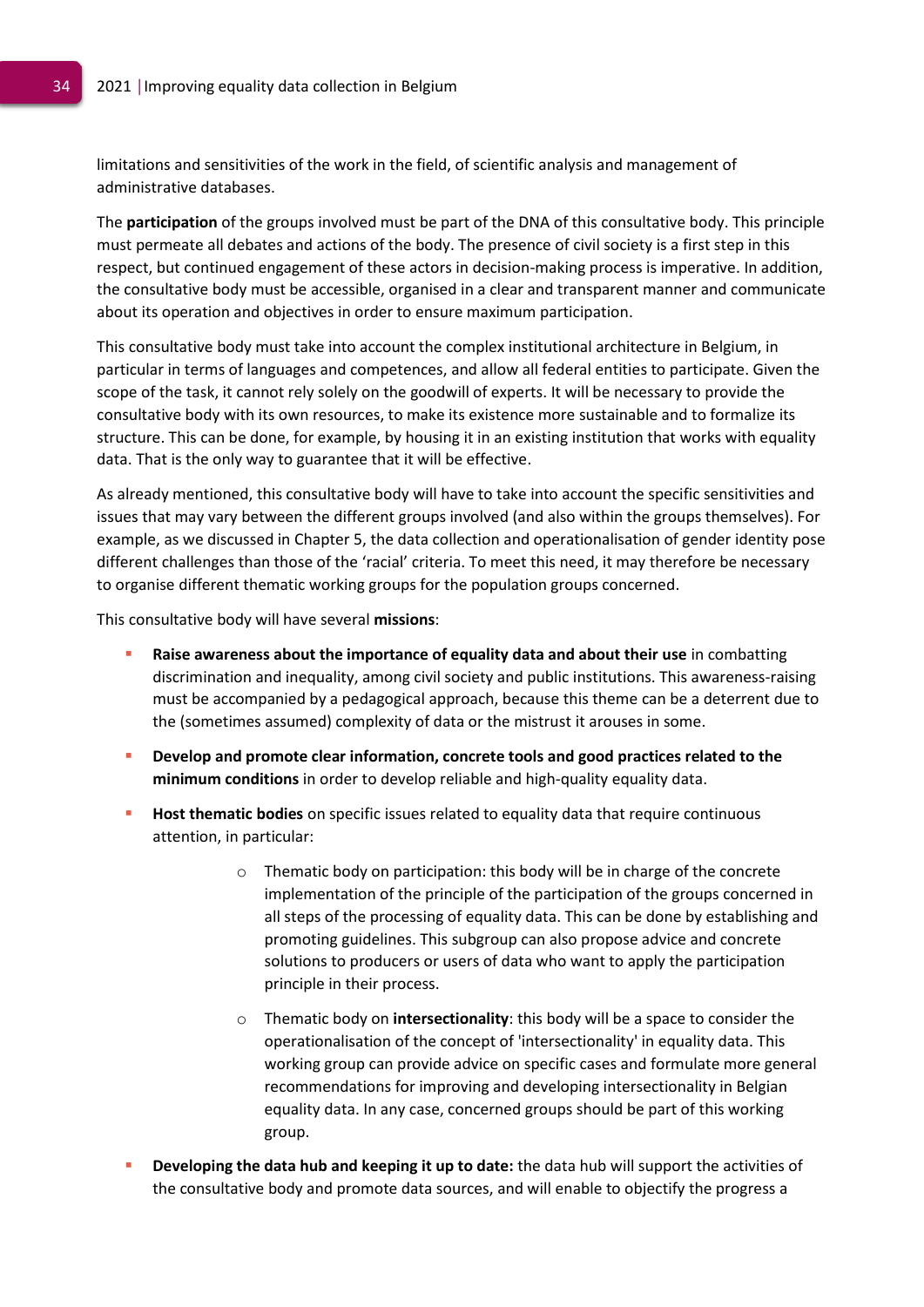clearer path to progress.

▪ This report can serve as a **starting point for the debates on the remaining issues related to equality data**. There is a lot undeveloped or yet to be considered in Belgium. Debates that are organised in a transparent and substantiated manner benefit the producers of data, as well as the users and the groups involved.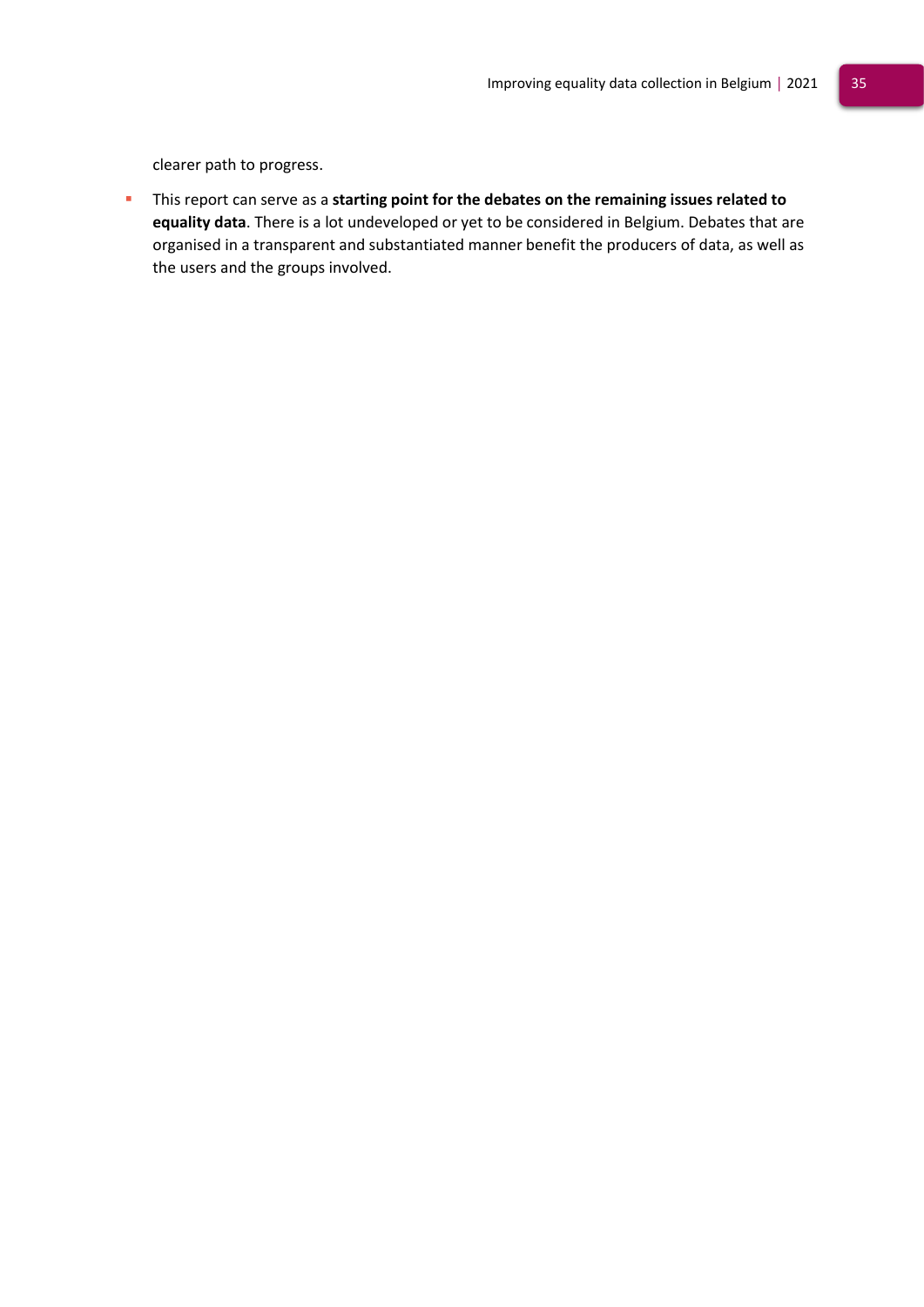# **Colophon**

### **Final report: Improving Equality Data Collection in Belgium**

Brussels, September 2021

### **Publisher and author:**

Unia, Interfederal Equal Opportunities Center Koningsstraat 138, 1000 Brussels T: 02 212 30 00 F: 02 212 30 30

Equal Opportunities Unit, FPS Justice [www.equal.belgium.be](https://linkprotect.cudasvc.com/url?a=http%3a%2f%2fwww.equal.belgium.be&c=E,1,6L9ra8d5QYRE6ZzJec--hoF04aVc8OEa7Pfum5hAIxr9UbacvxcIi6UKTCg4F2QqqFtSGMl5EnUJ4rrGS9mPc84p6jnC-iBEFnNTcJ3Y&typo=1)

#### **Responsible publisher:**

Patrick Charlier, Unia

The IEDCB team would like to thank all members of the advisory committees and the experts with whom we have been in contact for their valuable contributions to this report.



This project was funded by the European Union's Rights, Equality and Citizenship Programme (2014-2020). The content of this report represents the views of the author only and is his/her sole responsibility. The European Commission does not accept any responsibility for use that may be made of the information it contains.

*Le rapport complet est disponible en français.*

*Het volledige rapport is beschikbaar in het Nederlands.*

This publication is available on the Unia website: www.unia.be.

Unia welcomes the dissemination of knowledge, but insists on respect for the compilers and authors of all contributions in this publication. Using it as a source of information is only allowed subject to mention of the author and source; the texts, photos, drawings or other copyright-protected elements in their entirety or in part cannot be reproduced, sold, published, or modified without the written permission of Unia. If you would like to use the images in this publication, please contact Unia or contact with the copyright holder mentioned in this colophon directly.